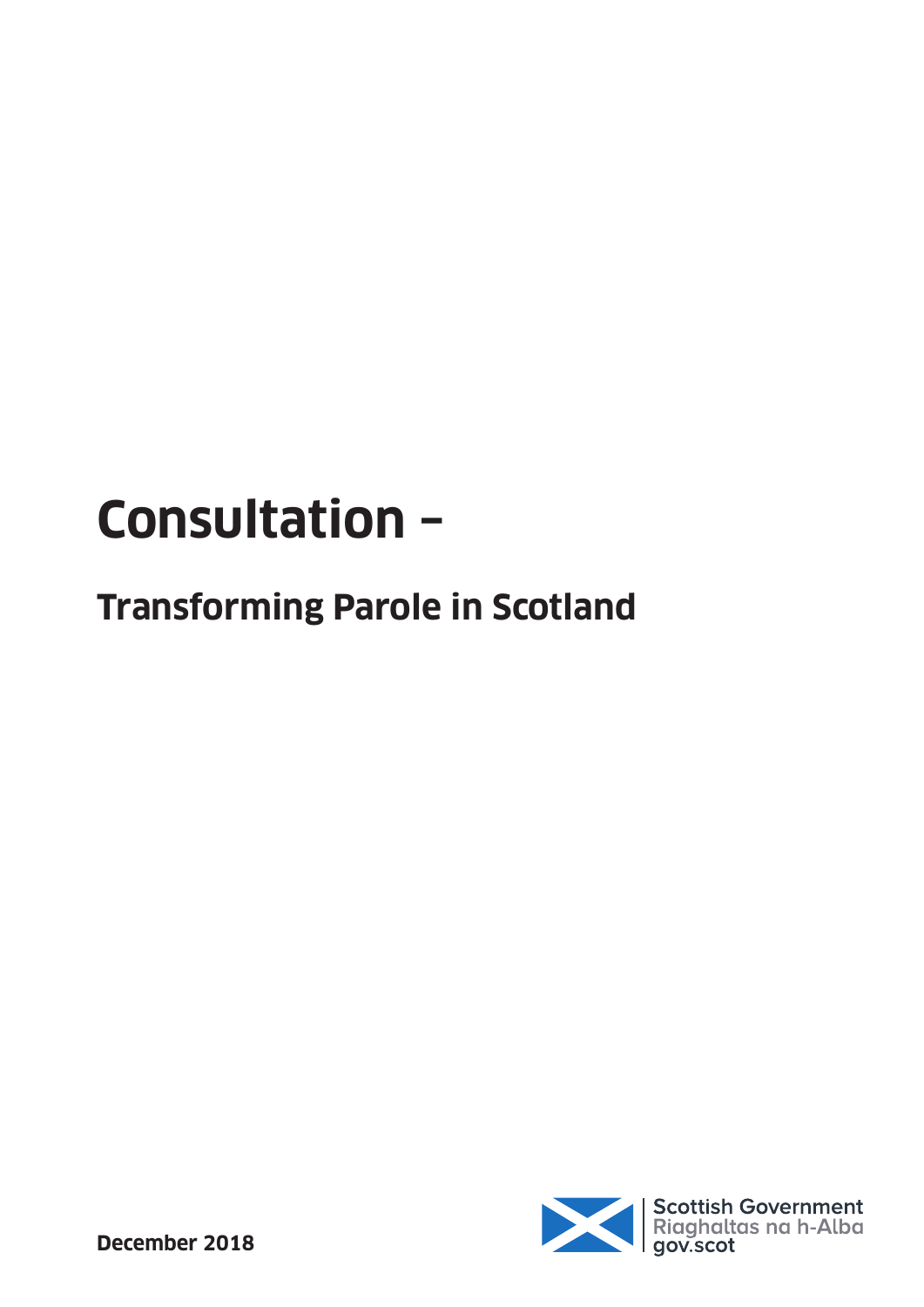## **CONSULTATION – TRANSFORMING PAROLE IN SCOTLAND**

## **CONTENTS**

#### **MINISTERIAL FOREWORD**

#### **WHY ARE WE CONSULTING?**

#### **SECTION 1 CURRENT ARRANGEMENTS**

- o Background to the Parole Board for Scotland
- o Who sits on the Parole Board for Scotland?
- o How does the Parole Board for Scotland currently operate?
- o The role of the Scottish Ministers and the Scottish Prison **Service**
- o Parole Reform and the Management of Offenders (Scotland) Bill 2018
- **SECTION 2 THE CASE FOR CHANGE**
- **SECTION 3 STRENGTHENING THE VOICE OF VICTIMS IN THE PAROLE SYSTEM**
- **SECTION 4 ENSURING TRANSPARENCY AND IMPROVING SUPPORT FOR DECISION-MAKING**
- **SECTION 5 INFORMATION FOR PRISONERS ON THE PAROLE PROCESS**
- **SECTION 6 SUPERVISION, REVIEW AND RECALL**

#### **SECTION 7 INDEPENDENCE AND GOVERNANCE**

- Annex A: Easy Read Summary
- Annex B: Prison Sentences
- Annex C: More about the Scottish Tribunals
- Annex D: Handling of Personal Data
- Annex E: Responding to this Consultation
- Annex F: Respondent Information Form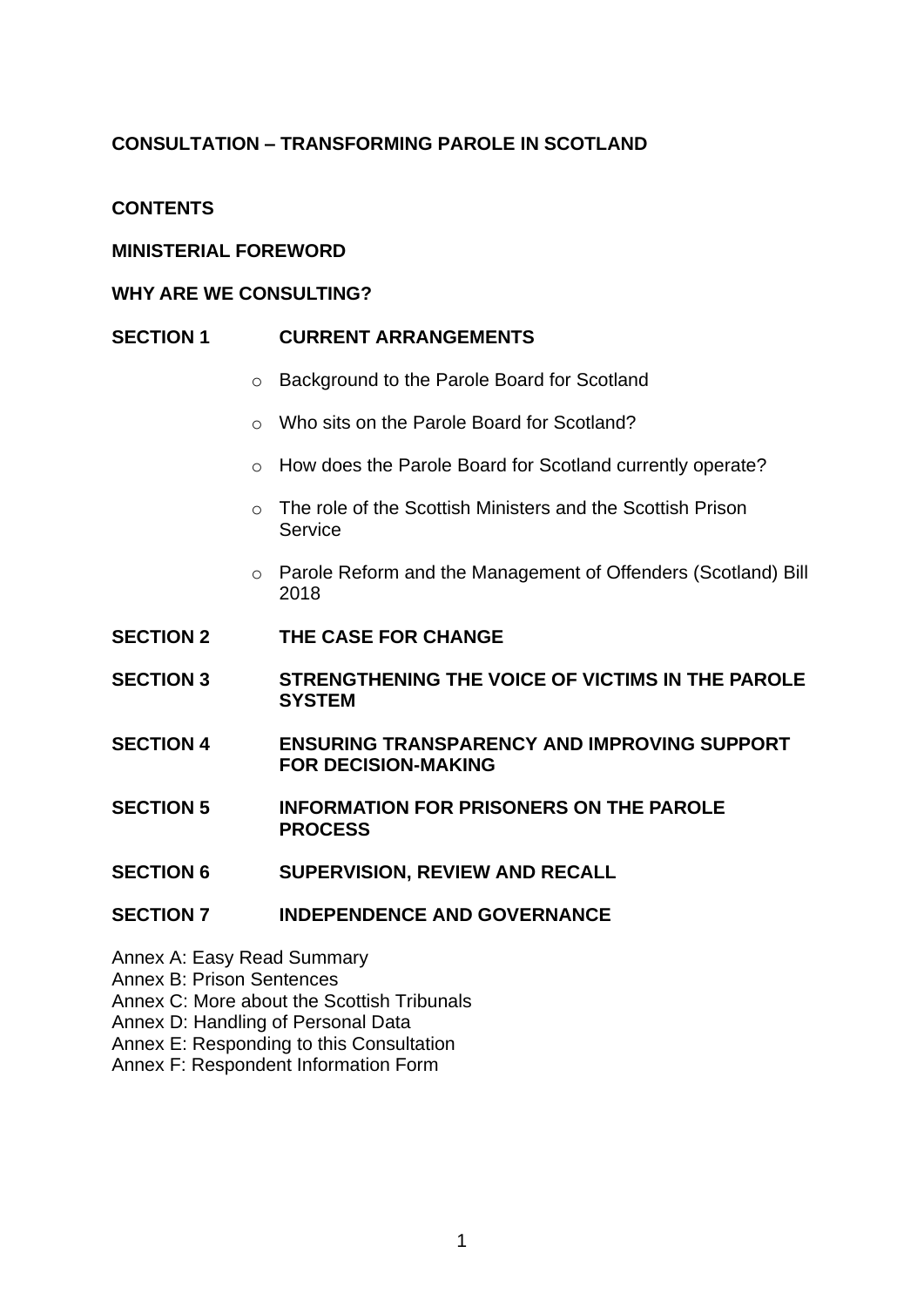#### **MINISTERIAL FOREWORD**

I am delighted to launch this consultation, which seeks your views on improving the parole process in Scotland.

Parole is a critical part of our criminal justice system - and probably one of the least understood. The Parole Board for Scotland members do a difficult and complex job. The decision whether to release an individual from custody and to consider the conditions they must abide by, requires careful judgement. The Parole Board's expertise and experience in assessing risk is essential.

Parole processes in Scotland are robust and fair, with a keen focus on public safety. As part of this Government's commitment to a progressive justice system, we want to explore what more we can do to make parole processes in Scotland the best they can be.

This consultation highlights areas for improvement and suggests some new ideas for a better system.

I have been clear that I want the needs of victims to be at the centre of the criminal justice system. That is why this consultation focuses on strengthening the voice of victims in the parole process. I believe that victims and their families should have the opportunity to make representations to the Parole Board, in whatever format they are most comfortable. It is vitally important that victims and their families have confidence that their safety and security are taken into account when the Parole Board makes its decisions, including in relation to licence conditions.

I also want to make sure that parole processes are as open and transparent as possible. Not only will this help victims, their families and the wider public to better understand the Parole Board's decisions and the reasons behind them, it should also help to maintain public confidence. This consultation seeks your views on how best we can do that.

It is important that everyone involved in the parole process has access to the information they need to participate fully. This includes Parole Board members, the organisations that support the Parole Board and victims and their families.

It is also important that prisoners have the information they need to participate in their parole hearings. This underpins a fair, just and proportionate system, which recognises the need to provide opportunities for rehabilitation and reintegration once an individual has served their sentence and is deemed not to pose an unacceptable risk. This consultation therefore, also seeks views on the information prisoners should be provided with, to enable them to understand what is required of them.

The Parole Board for Scotland is independent from Scottish Ministers. Ministers cannot interfere with, or influence, the Parole Board's decisions. That is entirely right and I want to make sure that we do all we can to underline and maintain the Parole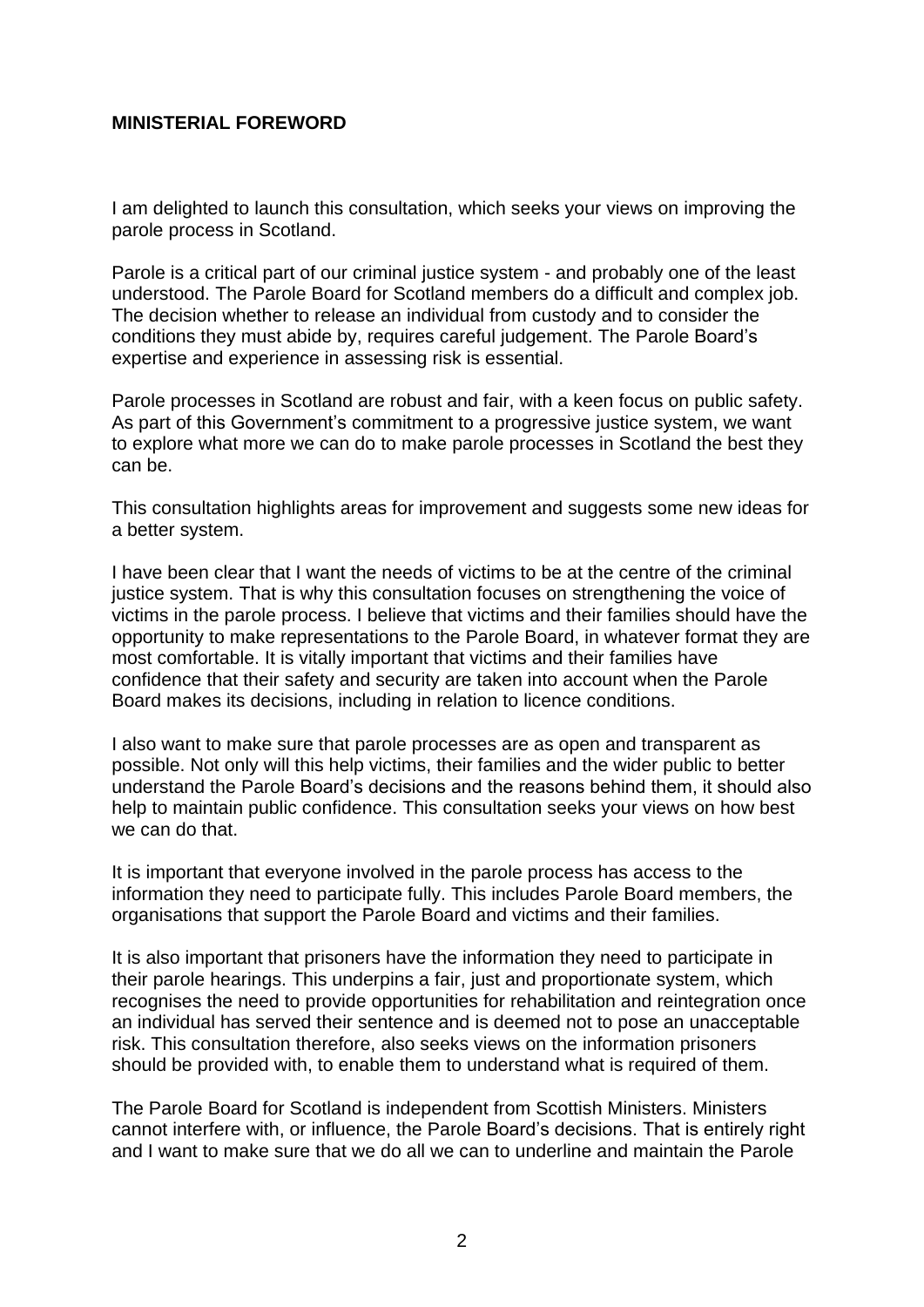Board's independence. This consultation therefore seeks views on options for doing that, including a proposal that the Parole Board transfers to the Scottish Tribunals.

This is your opportunity to shape the future of parole in Scotland. It is really important that we hear a wide range of views and I would encourage everyone to have their say.

Thank you for taking the time to respond. I look forward to hearing your views.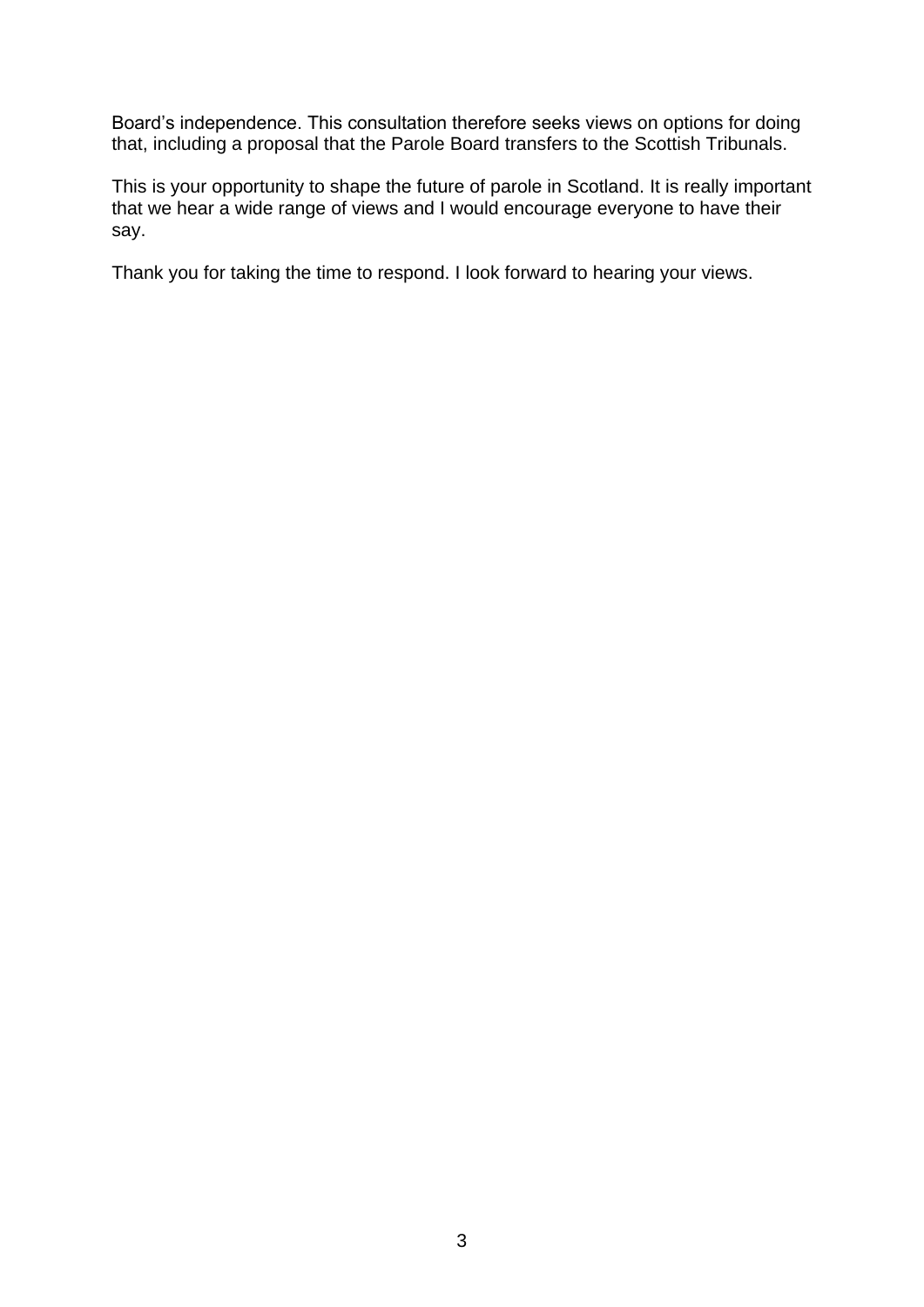## **CONSULTATION – TRANSFORMING PAROLE IN SCOTLAND**

#### **WHY ARE WE CONSULTING?**

1

The Programme for Government 2018-2019<sup>1</sup> set out the Scottish Government's commitment to increase the openness and transparency of the parole system, and to consult on specific proposals.

The aim of this consultation is to seek your views on further reforms we are considering to improve the experience of victims in the parole process, increase openness and transparency of the Parole Board for Scotland ("the Parole Board") and ensure the independence of the Parole Board is maintained.

We wish to make further improvements to the parole process and the way the Parole Board operates. In particular, this consultation seeks views on how we can give victims a stronger voice in the parole process, how we can better support the Parole Board's decision-making and how to make the parole processes as open and transparent as possible. The consultation also seeks views on how we can further augment the Parole Board's independence, including seeking views on the option of transferring the Parole Board to the Scottish Tribunals (as created by the Tribunals (Scotland) Act 2014).

The proposals in this consultation document are underpinned by a continuing commitment to the key statutory role of the Parole Board in considering the release of a prisoner to serve the remainder of their sentence in the community, subject to appropriate licence conditions. In making these decisions, the Parole Board is independent of Scottish Government and impartial in its duties.

Consultation is an essential part of the policy-making process. We will consider the views expressed in response to this consultation to help inform the Scottish Government's decisions. An easy read summary of this consultation can be found at **Annex A**.

<sup>1</sup> https://www.gov.scot/publications/delivering-today-investing-tomorrow-governments-programmescotland-2018-19/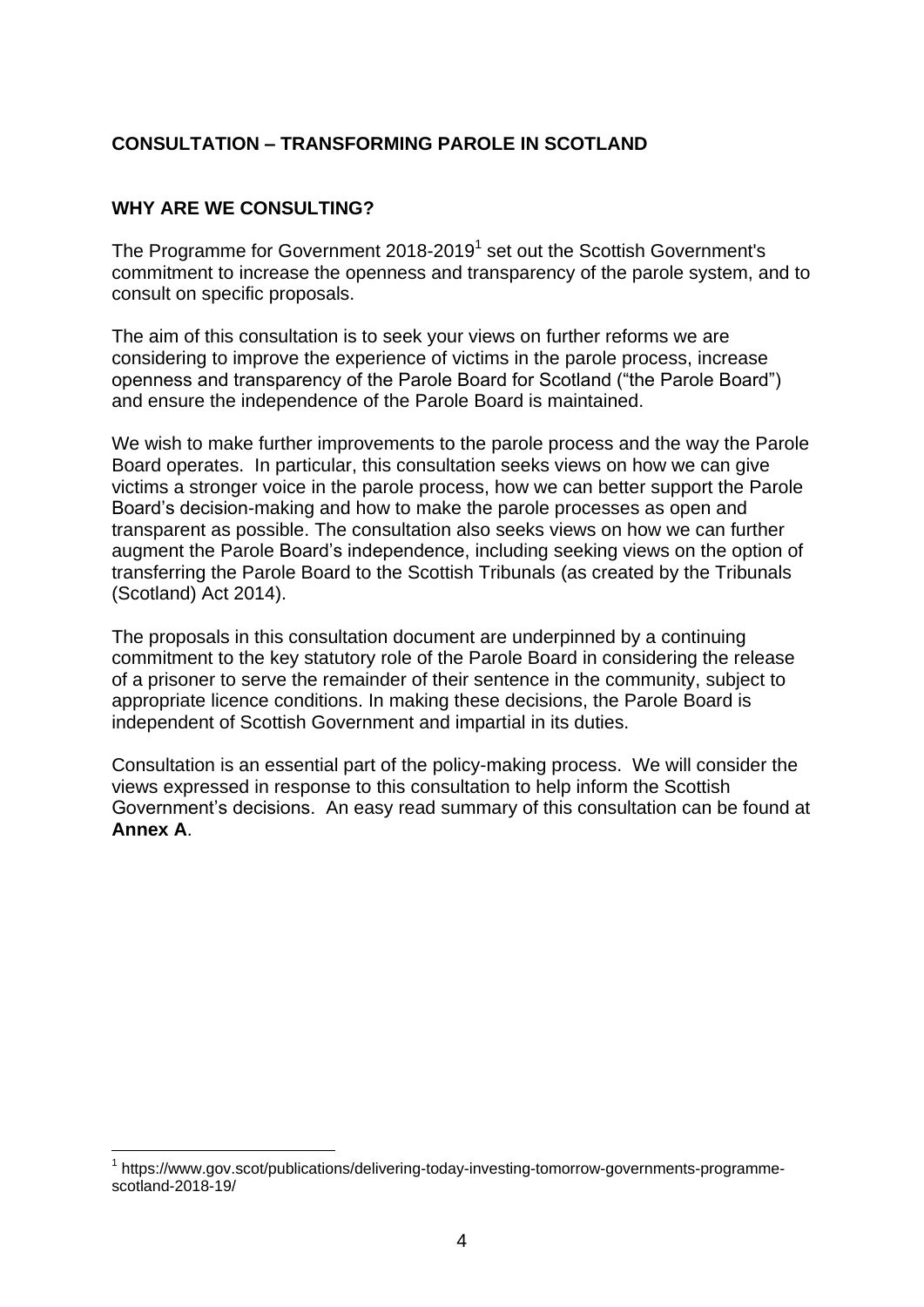## **1. CURRENT ARRANGEMENTS**

## Background to the Parole Board for Scotland

1.1 The Parole Board was first established by the Criminal Justice Act 1967. It is a tribunal Non Departmental Public Body that operates independently from the Scottish Ministers.

1.2 The Parole Board has a number of statutory functions, largely set out in the Prisoners and Criminal Proceedings (Scotland) Act 1993 ("the 1993 Act"). As part of their role, the Parole Board aim to protect the public by considering if a prisoner can be released into the community on licence. The Parole Board will also consider any licence conditions that should be imposed on a person on their release into the community, to minimise any risk associated with that. The Parole Board undertake risk assessments which are evidence-based, rigorous, fair and timely and which can contribute to the rehabilitation of prisoners and ultimately reduce reoffending.

1.3 A prisoner does not apply for parole. The type of sentence imposed by the court determines the point in the sentence that the Parole Board will consider the prisoner's release and the procedures that will be followed during that consideration. **Annex B** provides information on custodial sentence types.

1.4 There is no role for the Parole Board in sentencing a prisoner as that is a matter for the courts. Neither can the Parole Board decide whether a sentence was fair in a particular case.

1.5 Parole is a process that enables prisoners to be released on licence in the community under the supervision of a community-based social worker. If a prisoner is released on licence, they are liable to be recalled to prison at any time during the remainder of their sentence if they breach the terms of their licence. Parole is only granted if the evidence reviewed by the Parole Board demonstrates that the risk presented by the person concerned can be managed in the community.

1.6 It should be noted that those prisoners sentenced to a long-term determinate sentence (i.e. 4 years or more), prior to 1 February 2016, may remain in prison until they have served two-thirds of their sentence, at which point they are released automatically on licence. This would also apply to long-term determinate sentence prisoners subject to an extended sentence,<sup>2</sup> with a custodial term of 4 years or more.

1.7 For those sentenced on or after 1 February 2016, the Prisoners (Control of Release) (Scotland) Act 2015 ended the previous system of automatic early release. If not otherwise released by the Parole Board, long-term determinate sentence prisoners will be released automatically six months before the expiry of the sentence, provided that they are not subject to an extended sentence. In this instance, the prisoner is released into the community on a licence for the remaining six months of their sentence but is subject to be recalled to prison to serve the remaining term if they breach the terms of their licence.

<sup>1</sup>  $2$  Extended sentences are issued under section 210A of the Criminal Procedure (Scotland) Act 1995 (c46) consist of a custodial term and an extension period with the overall purpose of such a sentence to ensure a longer period of supervision in the community than otherwise would be the case.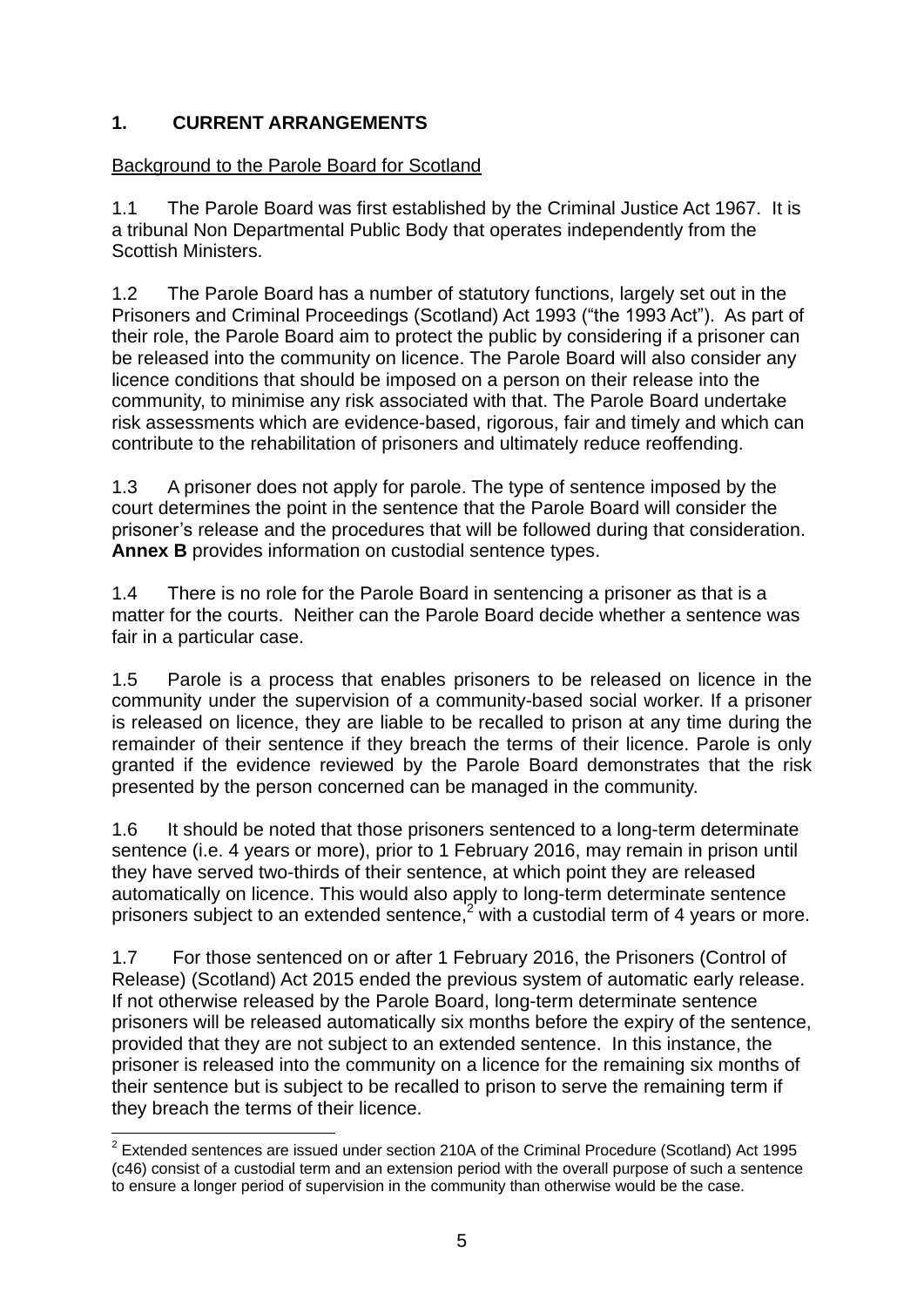1.8 Where an extended sentence has been imposed on a long-term prisoner, sentenced on or after 1 February 2016, they will serve their entire custodial term in custody, unless the Parole Board has authorised early release. When released at the end of their custodial term, they will be on licence for the whole of the extension period and will be subject to be recalled to prison to serve the remaining extension period, if they breach the terms of their licence.

## Who sits on the Parole Board?

1.9 The Parole Board consists of members appointed by the Scottish Ministers and appointments are currently made under the auspices of the Commissioner for Ethical Standards in Public Life. This ensures the process for making appointments is independent and fair. There are currently 37 Parole Board members including the Chair of the Parole Board. Members are drawn mostly from the legal, social work, prisons, police, medical and mental health professions.

#### How does the Parole Board for Scotland Currently Operate?

1.10 The way in which the Parole Board considers cases is determined by the Parole Board (Scotland) Rules 2001, as amended ("the 2001 Rules")<sup>3</sup>. There are two main routes of consideration - either Part III cases (casework meetings) or Part IV cases (tribunal hearings). In certain circumstances, the Parole Board may decide to convene an oral hearing in a Part III case.

#### *Part III Cases (casework meeting/oral hearing)*

1.11 The following are the main cases regularly considered under Part III of the 2001 Rules: -

| Case type                                                                         | <b>Parole Board role</b>                                                                                                                                                                                                           |
|-----------------------------------------------------------------------------------|------------------------------------------------------------------------------------------------------------------------------------------------------------------------------------------------------------------------------------|
| Children & Young People serving less<br>than 4 years                              | Make recommendations for release<br>$\bullet$<br>on licence up to half way point of<br>sentence<br>Consideration of recall and<br>$\bullet$<br>rerelease<br>Recommend and consider<br>$\bullet$<br>amendment to licence conditions |
| Children & Young People serving more<br>than 4 years                              | Make recommendations for release<br>$\bullet$<br>on licence up to the two-thirds point<br>Consideration of recall and rerelease<br>$\bullet$<br>Recommend and consider<br>$\bullet$<br>amendment to licence conditions             |
| <b>Short-term Determinate Sentence Sex</b><br>Offenders serving less than 4 years | Consideration of recall and rerelease<br>$\bullet$                                                                                                                                                                                 |
| Long-term Determinate Sentence<br>serving more than 4 years                       | Make recommendations on release<br>$\bullet$<br>on licence at Parole Qualifying Date                                                                                                                                               |

<sup>1</sup> <sup>3</sup> Parole Board (Scotland) Rules 2001:<http://www.legislation.gov.uk/ssi/2001/315/contents/made>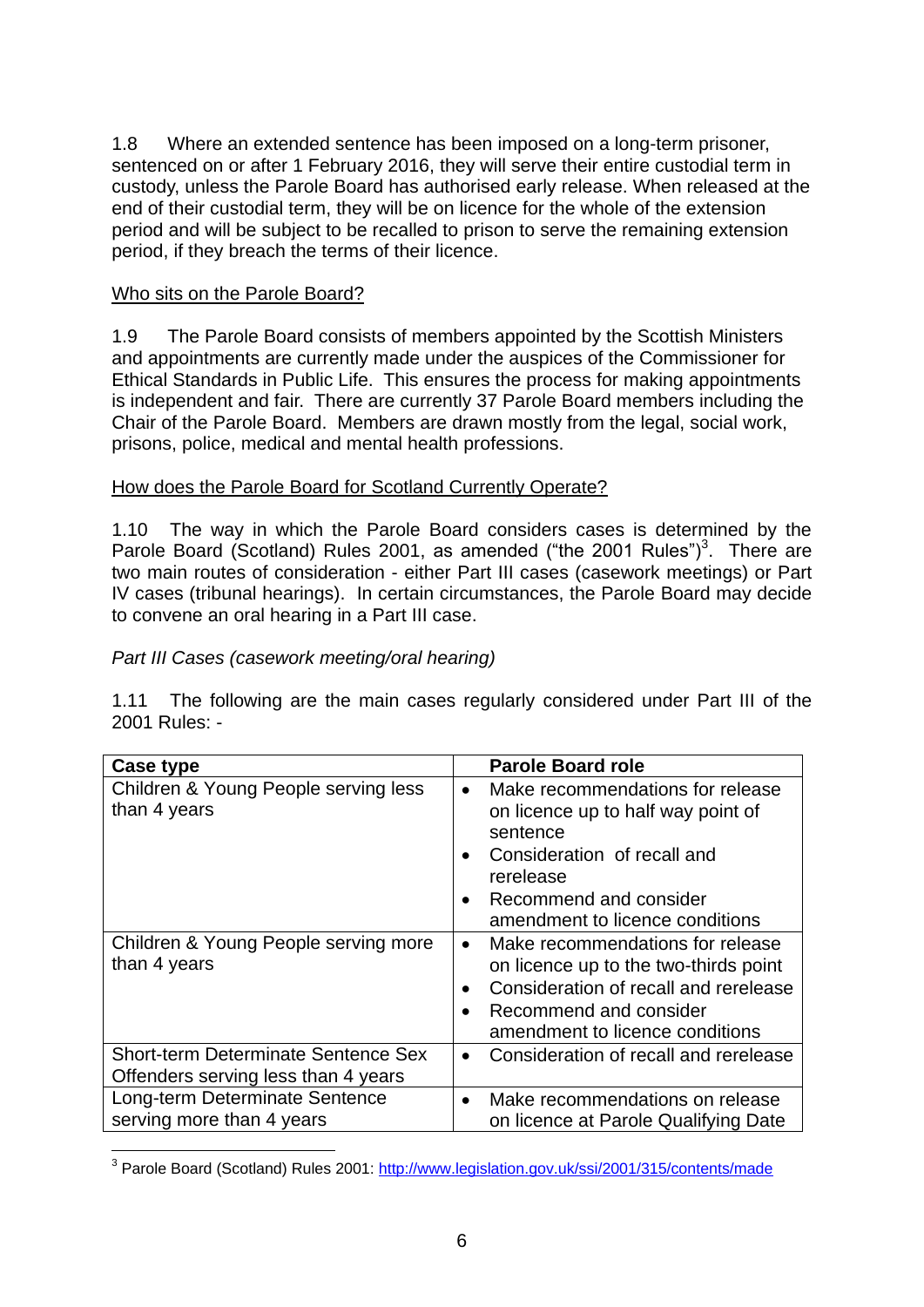|                                                                            | (PQD) and thereafter<br>Recommend and consider<br>$\bullet$<br>amendment to licence conditions<br>Consideration of recall and rerelease<br>$\bullet$                                                  |
|----------------------------------------------------------------------------|-------------------------------------------------------------------------------------------------------------------------------------------------------------------------------------------------------|
| <b>Extended Sentence where custodial</b><br>part is less than 4 years      | Recommend and consider<br>$\bullet$<br>amendment to licence conditions<br>Consideration of recall and rerelease<br>$\bullet$                                                                          |
| <b>Extended Sentence where custodial</b><br>part is more than 4 years      | Make recommendations on release<br>$\bullet$<br>at PQD and thereafter<br>Recommend and consider<br>$\bullet$<br>amendment to licence conditions<br>Consideration of recall and rerelease<br>$\bullet$ |
| Life Sentence (who are already in the<br>community)                        | Consider variation of licence<br>$\bullet$<br>conditions                                                                                                                                              |
| Order for Lifelong Restriction (OLR)<br>(who are already in the community) | Consider variation of licence<br>$\bullet$<br>conditions                                                                                                                                              |

1.12 At a casework meeting Parole Board members assess cases in closed session on the basis of written material (in the form of a dossier) that is provided to them by the Scottish Ministers, in practice this is done by the Scottish Prison Service (SPS) in their role as an executive agency of the Scottish Government.

1.13 The prisoner can make written representations that are included in the material considered by the Parole Board but neither the prisoner nor their legal representative (if they have one) is present.

1.14 Rule 15A of the 2001 Rules provides that oral hearings can occur in certain Part III cases where the Parole Board consider it is within the interests of justice to do so, these are:

- In the case of a revocation of licence to which section 17 of the 1993 Act applies;
- In the case of a decision regarding the release of a person at the half way point of their long-term sentence under section 1(3) of the 1993 Act; and
- In the case of considering the release of a person subiect to an extended sentence who has been recalled to custody and is serving the custodial part of that extended sentence.

Observers are not permitted to attend oral hearings.

#### *Part IV Cases (tribunal hearings)*

1.15 Part IV of the 2001 Rules detail the procedures for arranging and conducting tribunals, including the obligations on the parties. These are usually attended by the prisoner but they can waive their right to attend the hearing. Cases considered by the Parole Board sitting as a Tribunal include consideration of: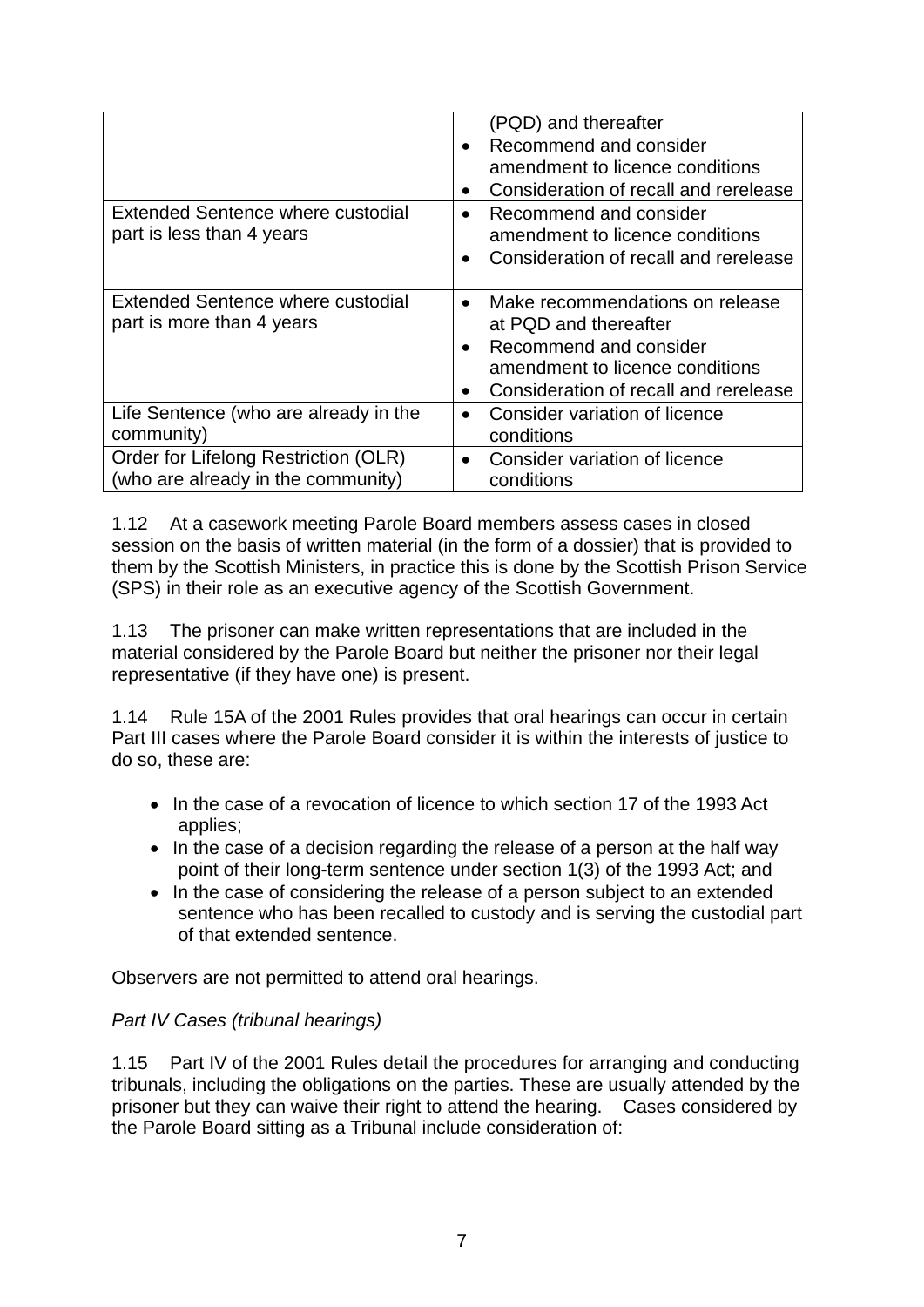- recalled extended sentence prisoners (where the prisoner is serving their extension period); and
- life sentence and OLR prisoners (initial release, recall and re-release on licence).

1.16 For the purposes of the types of cases mentioned above, the Parole Board will only grant release where it is satisfied that it is no longer necessary for the protection of the public from serious harm that the prisoner should be confined (the former category); or that it is satisfied that it is no longer necessary for the protection of the public that the prisoner should be confined (the latter category). The point at which the Parole Board will consider release of a prisoner and the procedures for review are determined by the original sentence imposed. Further information about sentence types can be found in **Annex B**.

## *Decisions*

1.17 Currently, the Parole Board's decisions are not published and reasons for the decisions are not provided, except where the Chair of the Parole Board or the Chair of the Tribunal may allow or in connection with any court proceedings.

## *Licence conditions*

1.18 The purpose of licence conditions recommended by the Parole Board when a prisoner is approved for release are to protect the public, to prevent re-offending and to help secure successful re-integration back into the community. Licence conditions are intended to be preventative rather than punitive. If a person is released on licence, there are nine commonly used conditions which may be applied as follows:

The person:-

- shall report on the day of release to the officer in charge of the office at the address notified to the person at the time of release;
- shall be under the supervision of the officer nominated for the purpose of supervision and from time to time by the Head of Service with responsibility for criminal justice social work of the relevant local authority involved;
- shall comply with such requirements as the supervising officer may specify for the purposes of risk management;
- shall inform the supervising officer immediately if they are detained, arrested or questioned by the police;
- shall keep in touch with the supervising officer as instructed by that official;
- shall inform the supervising officer if they change their place of residence or gain employment or change or lose a job;
- shall be of good behaviour and shall keep the peace; and
- shall not travel outside the United Kingdom without the prior permission of the supervising officer and subject to any restrictions that the supervising officer may impose.
- shall reside only in suitable accommodation, supported or otherwise, as approved by the supervising office and subject to any restrictions that the supervising officer may impose.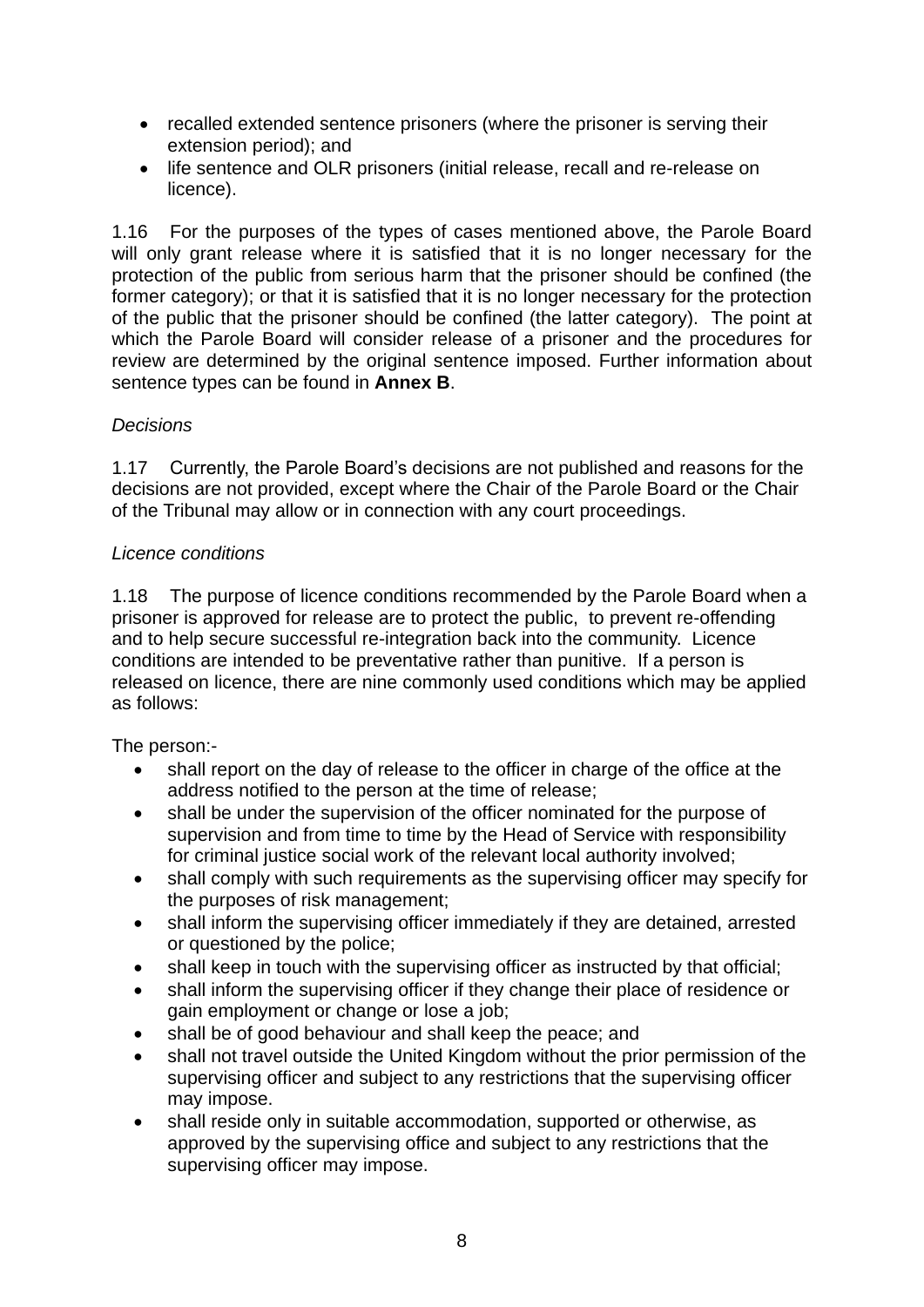1.19 Although these are the most common licence conditions, it is for the Parole Board to recommend whether all or some are applied. The Parole Board are not bound by these conditions and can recommend any condition they feel is appropriate.

1.20 In exercising their judgement, the Parole Board will also consider whether other licence conditions may be appropriate such as exclusion from a certain area, mandatory drug or alcohol treatment or restrictions on internet use. All recommendations are made on a case-by-case basis and the recommendations of the Parole Board are binding on the Scottish Minsters.

1.21 The supervising officer may also request an additional licence condition. In this case, evidence has to be provided as to why this is appropriate and why the additional condition is necessary.

## The role of the Scottish Ministers and the Scottish Prison Service

1.22 The Parole Board has no statutory powers to consider the case of a prisoner unless the case has been referred to it by the Scottish Ministers. In matters relating to Parole, this is done by the SPS, an executive agency of the Scottish Government. In practice, this means they refer a dossier of material containing information to enable the Parole Board to assess the risk the prisoner might pose if released into the community. These documents can include, a report from the judge who presided at the trial; details of any previous convictions; reports from prison staff; a psychologist or psychiatric report; and a report from the prison based social worker. The dossier should also include up-to-date reports on the individual's plans for release or re-release. The prisoner also has the right to make representations as a party to the proceedings.

#### Parole Reform and the Management of Offenders (Scotland) Bill

In 2017, the Scottish Government consulted on changes to the parole system, which emerged from the Parole Reform Programme. These changes are being taken forward through the Management of Offenders (Scotland) Bill<sup>4</sup> which was introduced to the Scottish Parliament in February 2018. The provisions in the Bill make technical amendments to existing legislation, amend the tenure of Parole Board members, reinforce the independence of the Parole Board and provide for the administrative and accountability arrangements of the Parole Board to be set out in secondary legislation. The remainder of this document sets out the case for further reforms and seeks views on options for specific improvements to the parole process.

1 <sup>4</sup> Management of Offenders (Scotland) Bill:

[http://www.parliament.scot/Management%20of%20Offenders%20\(Scotland\)%20Bill/SPBill27S052018](http://www.parliament.scot/Management%20of%20Offenders%20(Scotland)%20Bill/SPBill27S052018.pdf) [.pdf](http://www.parliament.scot/Management%20of%20Offenders%20(Scotland)%20Bill/SPBill27S052018.pdf)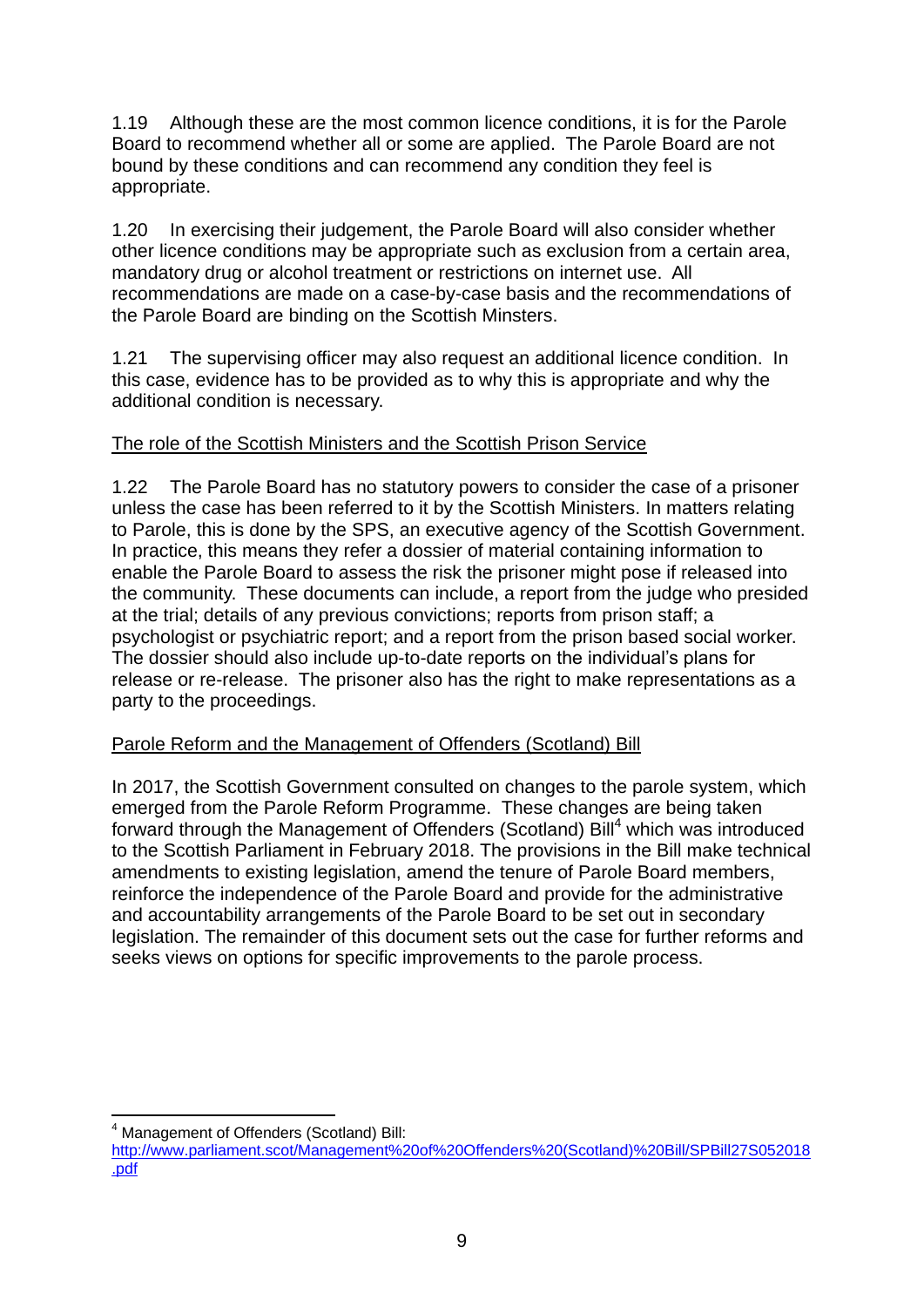## **2. THE CASE FOR CHANGE**

2.1 A robust, evidence-based parole process is an essential part of an effective, progressive justice system, which balances protecting public safety alongside providing opportunities for rehabilitation.

2.2 It is right that we continually review procedures to ensure that the parole process is fit for purpose. We must also ensure that the Parole Board has the tools it needs to continue to balance the interests of victims and prisoners and protect public safety. It is equally important that individuals who have served their sentence, who are assessed as no longer representing a risk to public safety, and are ready to make a positive contribution to their communities, be given the opportunity to do so.

2.3 This consultation focuses on four main areas where we feel that improvements can, and should, be made.

Firstly, we feel that the **voice of victims** should be strengthened in the parole process so that they can more directly inform the Parole Board's considerations. We also believe that victims have a right to have the reasons for parole decisions explained to them, so they can understand why the decision was reached.

Secondly, we consider that improvements should be made to better support the Parole Board's **decision-making and the transparency of those decisions**. This includes improving how the Parole Board's decisions are communicated to victims and the wider public. We also think that there should be improvements in the way information is provided to prisoners so they are prepared for parole hearings and understand the conditions of their parole (if granted) and what that will mean on release.

Thirdly, we believe that improvements can be made to the **supervision and recall of individuals.** We want to consider the wider parole procedures by looking at licence conditions that could improve the safety and security of victims, reviewing compliance with licence conditions and by speeding up processes for recall where a person has breached their licence. We want to continue to ensure there are clear and robust mechanisms to return individuals to custody quickly should they breach their licence conditions.

Finally, we want to strengthen the **independence, governance and accountability** arrangements of the Parole Board. We are proposing that this could be supported by transferring the Parole Board to the Scottish Tribunals (as created by the Tribunals (Scotland) Act 2014). It has been suggested that the Parole Board would benefit from being part of a structure that has clear lines of accountability and that this would further augment and underline the independence of the Parole Board.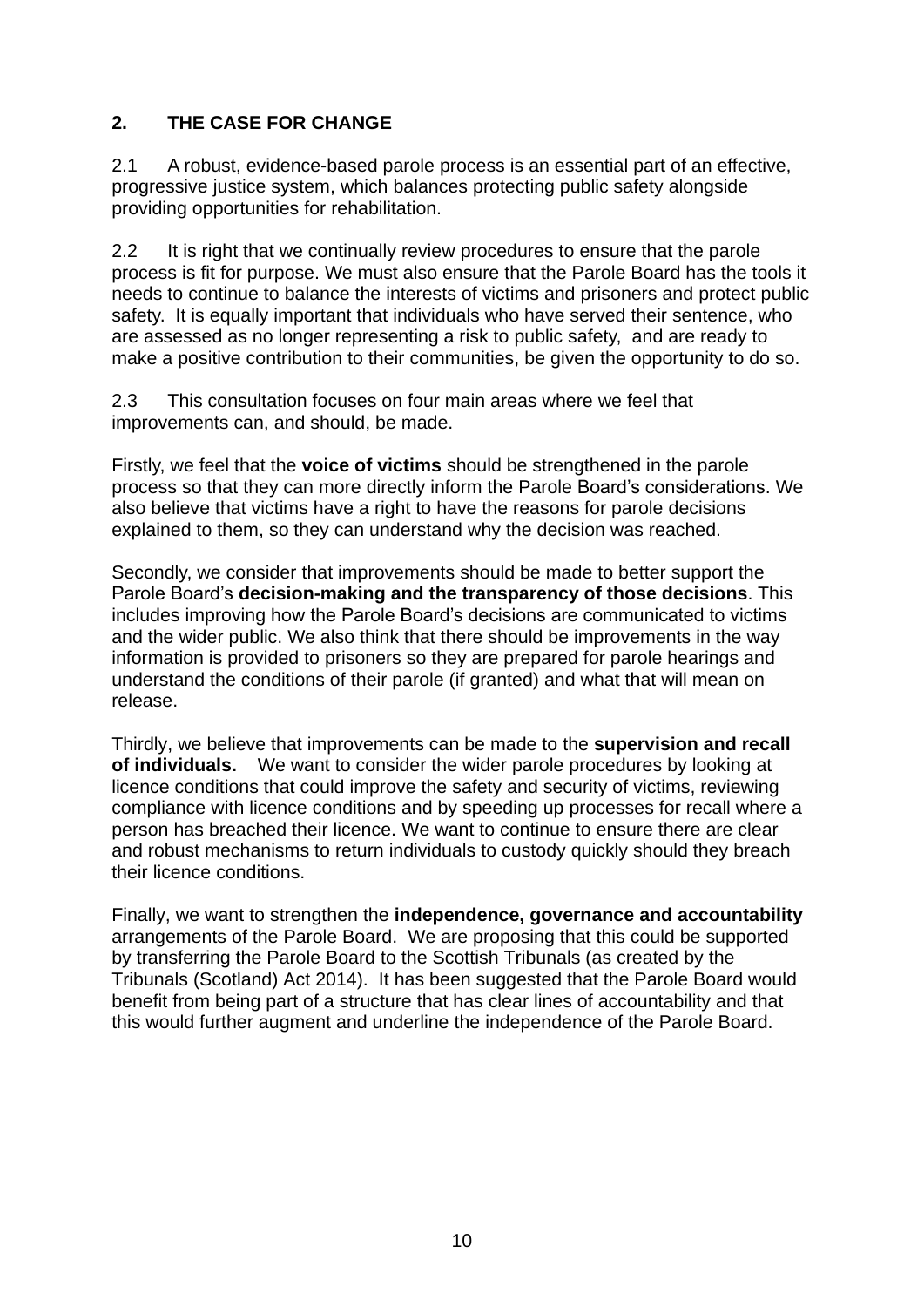## **3. STRENGTHENING THE VOICE OF VICTIMS IN THE PAROLE PROCESS**

## **What we want to see?**

3.1 We believe victims should have more opportunity to be heard in the parole process. We also consider they should receive more information on how the parole process operates and about the parole decisions that affect them. We also believe victims should be given information so they understand the reasons behind Parole Board decisions.

3.2 We recognise that all cases are different and that not all victims are affected in the same way, or want to be involved in the parole process. We have listened to feedback from victims and their families and we understand that some find the fact that they cannot speak directly to Parole Board members at a tribunal hearing frustrating and upsetting. At the moment, it is only in the case of a prisoner serving a life sentence that victims and families can speak to a Parole Board member (although not a member directly involved in the case). We also understand that the lack of information provided about the parole process, the decisions and reasons behind them, can leave some victims and their families feeling as though their experience and views do not count sufficiently. We want to change that.

3.3 We want to implement improvements that provide a clearer route for victims and their families to be heard in the parole process – with access to the support and information they need to do that. We want the victim to feel there is an opportunity to give their views on matters of safety and security that affect them when a prisoner is released, including in the consideration of possible exclusion zones.

3.4 We also recognise the need to balance victim involvement with the need to ensure a fair, just and proportionate system. The parole process should also provide the opportunity for reintegration and rehabilitation, once a prisoner has served their sentence and no longer poses an unacceptable risk.

## **Victims and Parole – what happens now?**

3.5 A central aim of the Parole Board is to protect public safety by making their decisions on the basis of risk.

3.6 In making those decisions, the Parole Board will consider the impact on the victim(s) in a particular case. However, there is currently no specific mechanism for victims and their families to speak directly to the Parole Board members who are deciding on parole in their particular case. In the case of a life prisoner, however, they can make oral representations to the Parole Board (although not to a member of the Parole Board that is considering their case).

3.7 It is important to recognise that not all prisoners are referred to the Parole Board for consideration of release. For example, prisoners sentenced to less than four years in prison will usually either be released at the half-way point of their sentence (known as the Earliest Date of Liberation or EDL) or some may be released up to six months earlier on Home Detention Curfew. This is managed by the Scottish Prison Service.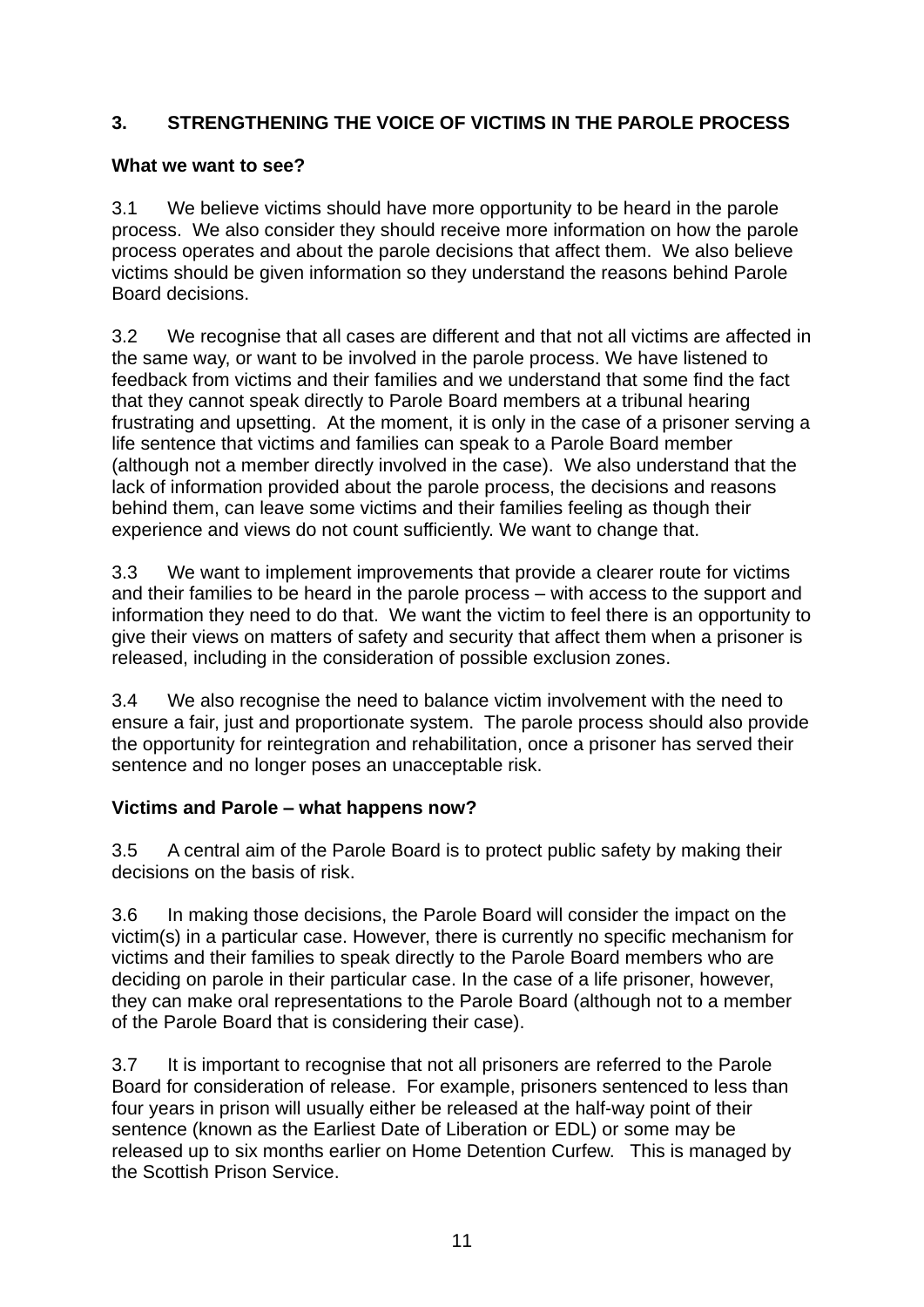## Victim Notification Scheme

3.8 In all criminal cases where the offender has been sentenced to 18 months imprisonment or more, victims and, in certain circumstances, their family members have the right to receive certain information about the prisoner in their case through the Victim Notification Scheme (VNS)<sup>5</sup>. The VNS has two parts and victims and/or their families can sign up to one or both.

3.9 Part 1 gives the victim and/or their family the right to be informed of certain information about the offender. The information will only be provided where the recipient wants to receive it and has advised the Scottish Ministers accordingly. The victim and/or their family members will be told the following information:

- the date of the offender's release (other than temporary release) (but not their location after release);
- if the offender dies before being released, the date of their death;
- if the offender is transferred out of Scotland;
- if the offender is for the first time entitled to be considered for temporary release – e.g. for training programmes or home leave;
- if the offender escapes or absconds (doesn't come back when recalled);
- if the offender, after having been released, returns to custody for any reason to continue serving their sentence;
- if a certificate has been granted giving the offender unescorted suspension of detention from hospital for the first time or where such a certificate has been granted and then revoked. (This certificate means they can leave hospital for specific periods of time, without an escort or supervision.)

3.10 Part 2 of the VNS gives victims and/or family members the right to make written representations to the SPS about the release of the prisoner on licence and any prospective licence conditions. This right applies where the prisoner is a shortterm, long-term or life prisoner.

3.11 Support for victims and families is also available through Victim Support Scotland.

3.12 People must register with the VNS to receive information or make representations. If someone is eligible, it is up to them to decide whether to register for the Scheme.

3.13 Where the offender is sentenced to life imprisonment, victims and/or their families, who are registered with the VNS, have the right to make oral representations to the Parole Board when the prisoner becomes eligible for release on licence. The oral representations can only be made to a member of the Parole Board who is not dealing with the prisoner's case and can be related to the release of the prisoner or any prospective licence conditions.

1

<sup>5</sup> Victim Notification Scheme (VNS) <https://www.mygov.scot/after-the-verdict/victim-notification-schemes/>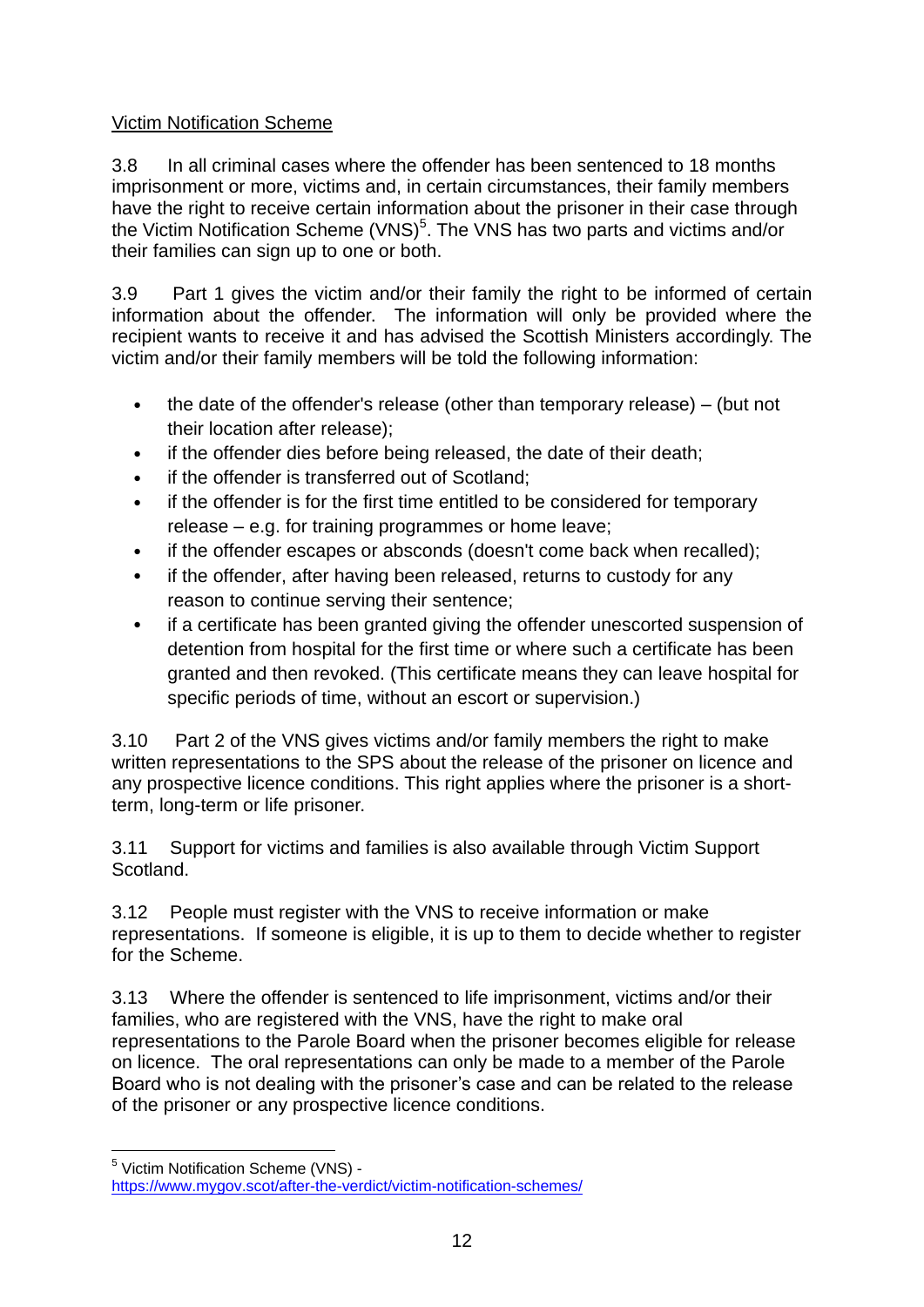3.14 In the case of the Parole Board, it will consider these representations along with other information on the offender's case before reaching a decision. If the Parole Board does decide to release, then representations from victims and/or their families may assist in deciding the licence conditions that will be imposed. This might include conditions which limit the prisoner contacting named individuals, or entering certain areas, so called 'exclusion zones'.

3.15 For victims of offenders sentenced to less than 18 months imprisonment they are entitled to know only the date of the release or escape of the offender and any licence conditions imposed on the offender following release. The victims can contact the SPS if they want to receive this information. This notification scheme does not extend to the victim's family members.

3.16 The 2001 Rules currently do not allow disclosure of information about a case to any person not involved in the proceedings or to the public, except where the Chair of the Parole Board or the Chair of the Tribunal direct otherwise or where it is in connection with any court case. Whilst such directions are rarely asked for and equally rarely given, they have been used previously to provide victims with a summary of the reasons for a decision.

3.17 Under Part 2 of the VNS, victims and in certain circumstances their family members have the right to be informed of any licence conditions which relate to contact with the victim or the victim's family. Under the notification scheme for victims of offenders sentenced to imprisonment for less than 18 months, the victim is entitled to be informed about licence conditions which have been imposed for the protection of the victim.

## **Options for Change**

3.18 We want to ensure victims and their families know what to expect during the parole process and that information is provided to them at the earliest opportunity in a clear and accessible format.

3.19 We want to seek views on how we can improve the current arrangements to make it easier for victims and their families to make representations to the Parole Board. For example, should there be a mechanism to allow victims and their families to attend hearings in person or via a live link? Alternatively, should victims and family members be able to give their statement to a Parole Board member who is directly involved in their case?

3.20 We also want to make sure we carefully consider the security, data protection and logistical arrangements, which would need to be put in place to support wider attendance at Parole hearings.

3.21 We recognise that victims do not always feel that their safety and security is taken into account in the decision to grant parole. We would therefore like to get views on whether the Parole Board should routinely impose conditions which specifically exclude prisoners from certain areas. If so, what would the implications of such a condition be and how this could be monitored and managed.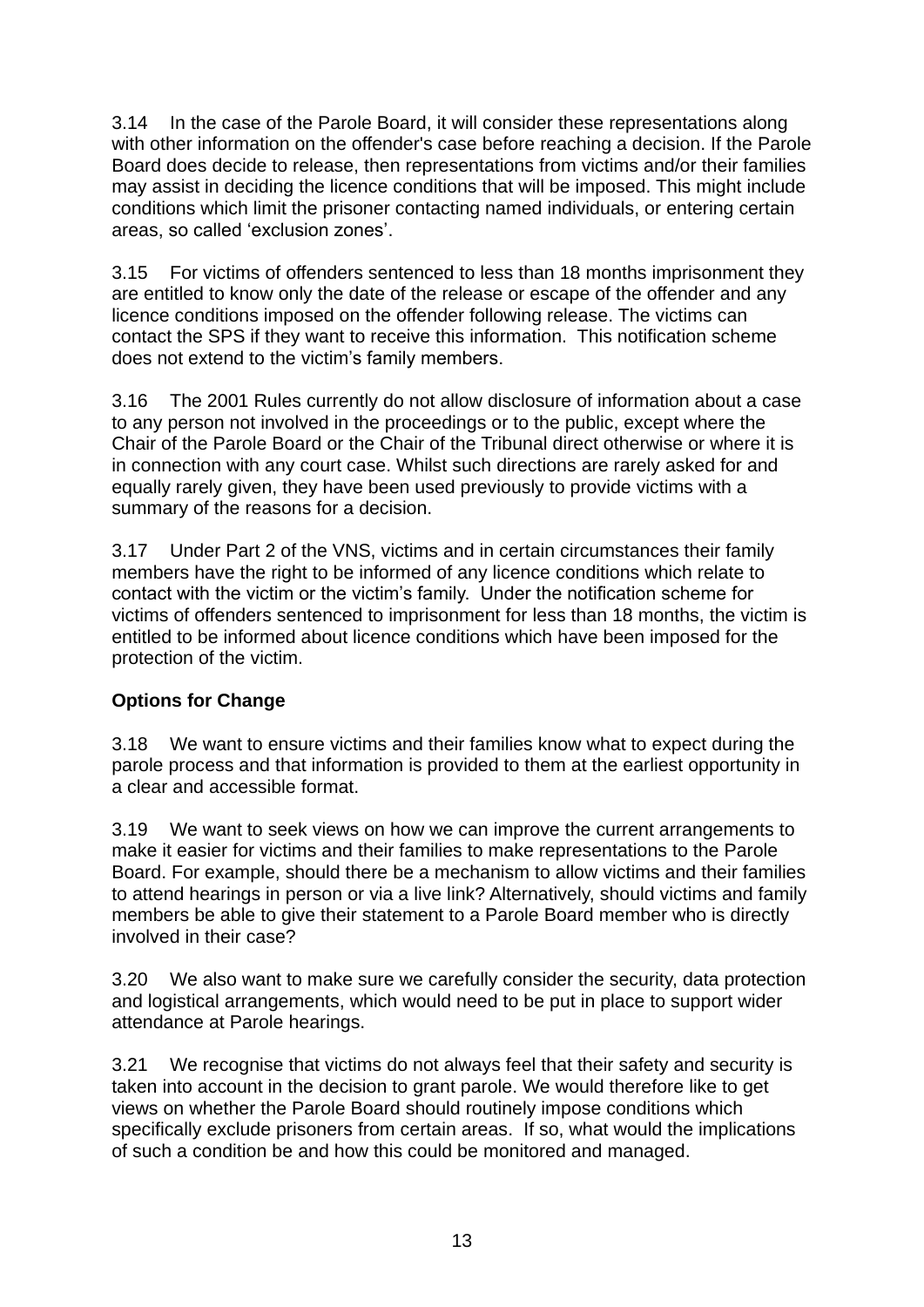3.22 In addition, we would also like to consider mechanisms which may allow the Parole Board to communicate decisions, and the reasons behind them, to victims and their families (see Section 4) in addition to the information they can already receive around licence conditions.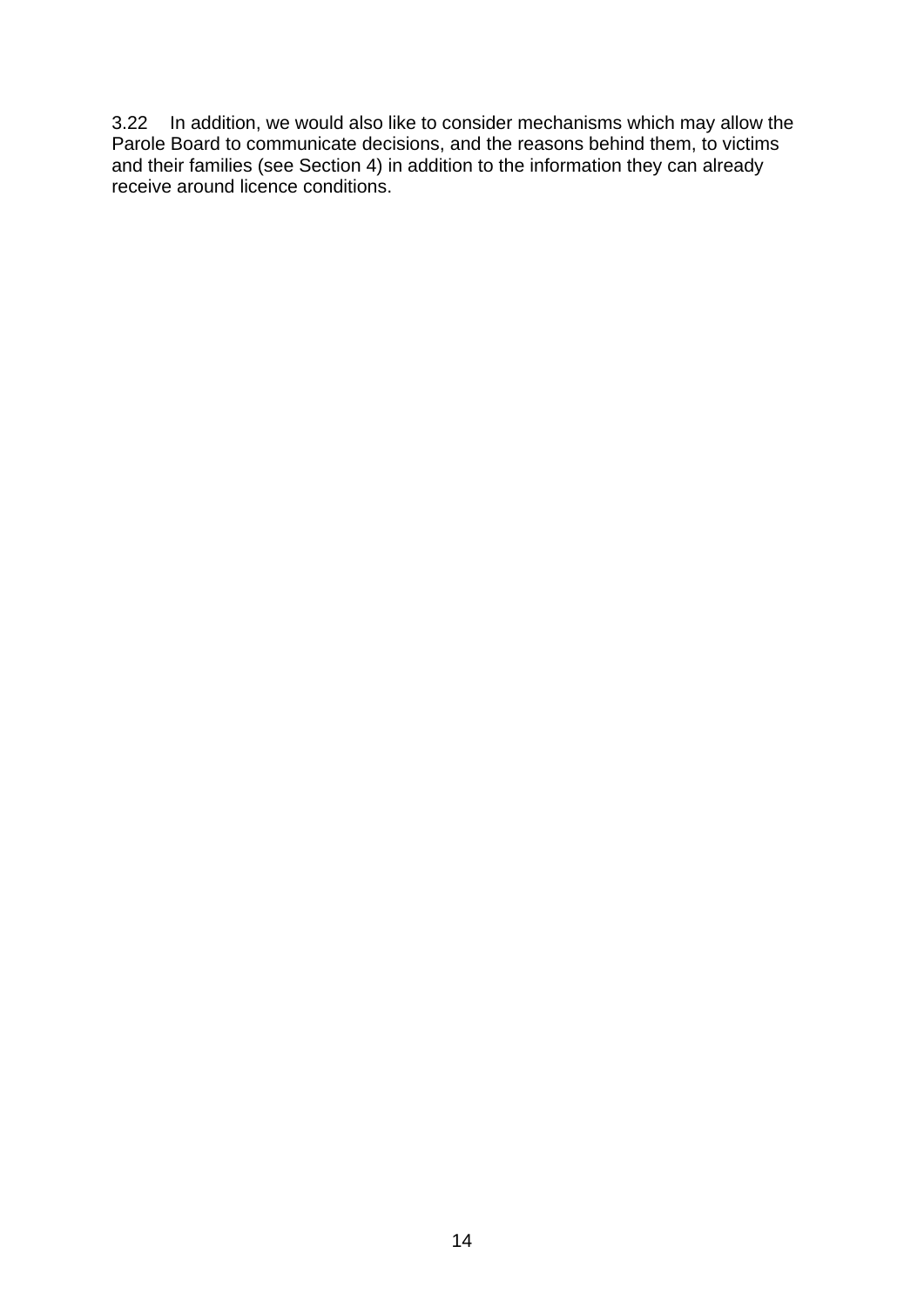#### **QUESTIONS ON STRENGTHENING THE VOICE OF VICTIMS IN THE PAROLE PROCESS**

**Question 1:** Do you think victims and their families should have a greater voice in the parole process?

Yes □ No □

**If Yes**, what more could be done to help victims and their families be heard? **If No**, why not?

**Question 2:** Do you think victims and their families should be entitled to attend parole hearings in person?

Yes □ No □

**If Yes**, what wider considerations would be necessary to manage this process, what support should be available and who should be responsible for providing that support? **If No**, why not?

**Question 3:** Do you think there should be clear criteria on the kinds of information the Parole Board should consider in relation to the safety and welfare of victims and their families?

Yes □ No □

**If Yes**, in your view what should that criteria be? **If No**, why not?

**Question 4:** Do you think more could be done to strengthen the Parole Board's current use of licence conditions (including conditions to exclude individuals from certain areas, or from certain individuals)?

 $Yes \Box$  No  $\Box$ 

**If Yes**, what would the implications be of extending this and how could this be managed in the community? **If No**, why not?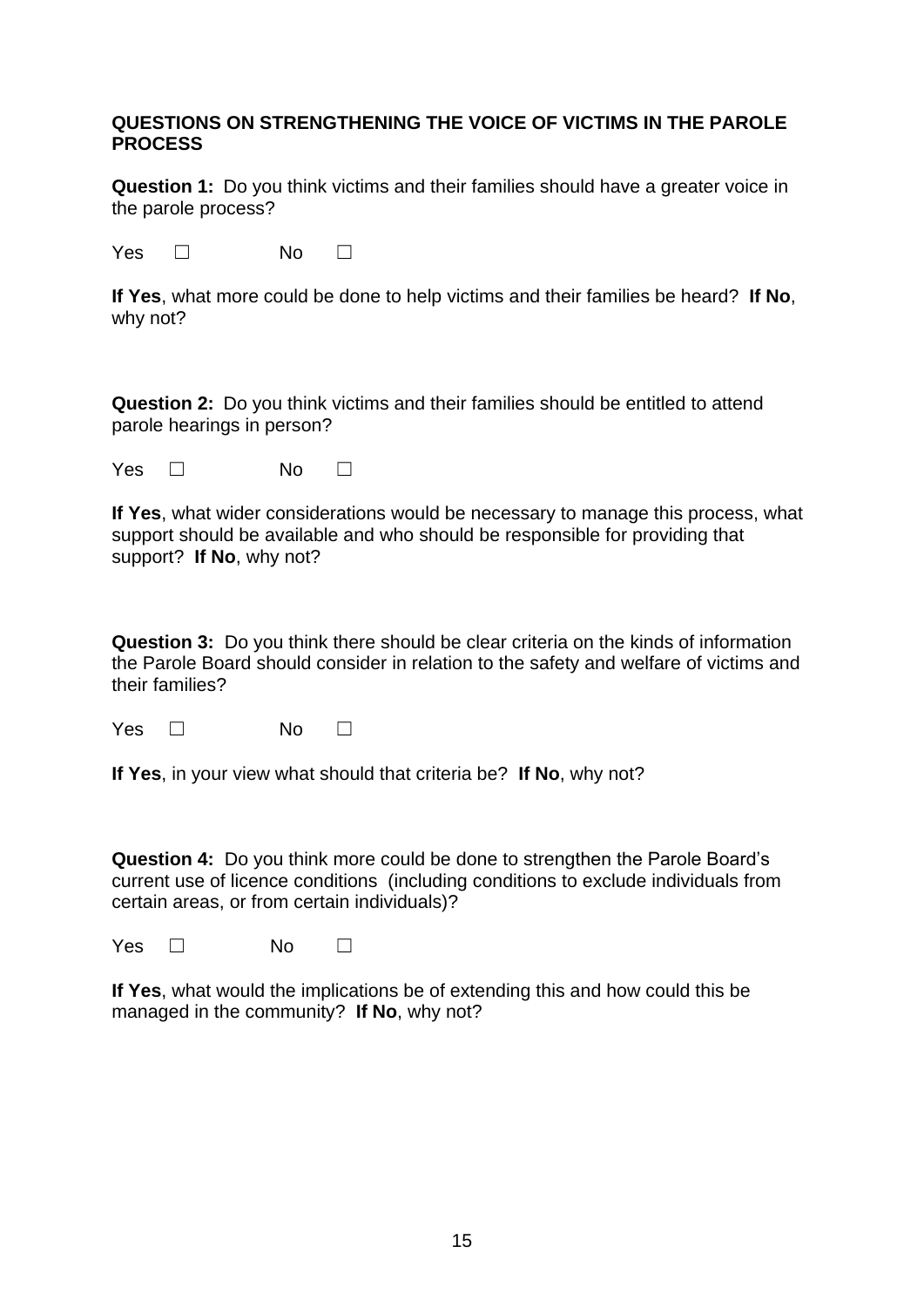**Question 5:** Do you think that victims and their families should receive information on the reasons for the Parole Board's decisions in their case?

Yes □ No □

**If Yes**, what kind of information would be most helpful and how should that be provided? **If No**, why not?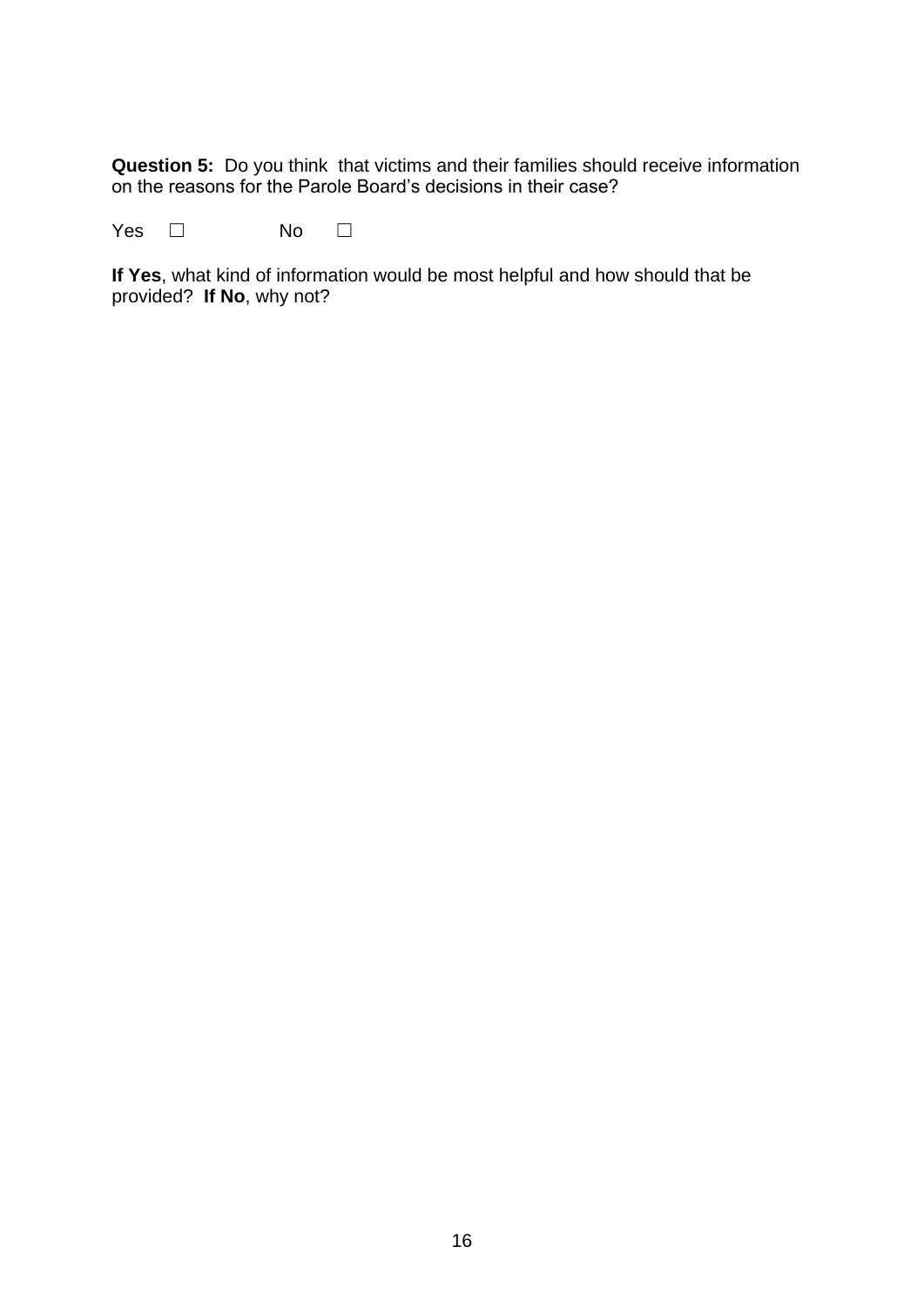## **4. ENSURING TRANSPARENCY AND IMPROVING SUPPORT FOR DECISION-MAKING**

## **Ensuring Transparency**

## **What do we want to see?**

4.1 We believe the parole process should be more open and transparent but this is not without difficulty. There is a delicate and important balance to be struck in ensuring all those with an interest in the decision receive the information they need, whilst also protecting their safety and security. We must also ensure that the independence of the Parole Board is maintained and protected.

4.2 This needs careful consideration, but we believe that implementing change, which will make the Parole Board and parole processes more open, will increase public confidence in the system.

#### **What happens now?**

4.3 Currently, the Parole Board's decision is informed by the evidence set out in a dossier provided to them by SPS and the representations by or on behalf of the prisoner or any persons attending the hearing, where applicable. Once they have considered all the evidence before them, the Parole Board will make a decision in private and relay that decision to the prisoner.

4.4 In Scotland, rule 9 of the 2001 Rules does not allow disclosure of information given to the Parole Board about a case to any person not involved in the proceedings, or to the public. Rule 9 does allow an exception to this where the Chair of the Parole Board or the Chair of the Tribunal directs otherwise or in relation to any court proceedings. Such directions have been used previously to provide victims with a summary of reasons for a decision, but they are not asked for or given often.

4.5 Following the case of *R. ex parte DSD and NBV and others versus The Parole Board of England and Wales and others [2018]* (otherwise known as the Worboys case) $^6$ , the rule in England (Rule 25 of the Parole Board Rules 2016 which absolutely barred any disclosure) was challenged in the High Court of Justice and was subsequently changed<sup>7</sup>.

4.6 Rule 25 of the Parole Board Rules 2016 now requires the Parole Board for England and Wales to provide decision summaries to victims who request it (unless it is considered that exceptional circumstances exist against the disclosure of such a summary) and to third parties who request one (e.g. public / media), where it is considered that disclosure is justified and in the interests of open justice.

<sup>1</sup>  $6$  Worbovs case and the Parole Board – Lord Chancellors statement: [https://hansard.parliament.uk/commons/2018-03-28/debates/1CA8B88F-214F-4196-A98F-](https://hansard.parliament.uk/commons/2018-03-28/debates/1CA8B88F-214F-4196-A98F-F9886BD82014/WorboysCaseAndTheParoleBoard)[F9886BD82014/WorboysCaseAndTheParoleBoard](https://hansard.parliament.uk/commons/2018-03-28/debates/1CA8B88F-214F-4196-A98F-F9886BD82014/WorboysCaseAndTheParoleBoard)

<sup>&</sup>lt;sup>7</sup> The Parole Board (Amendment) Rules 2018:<http://www.legislation.gov.uk/uksi/2018/541/made>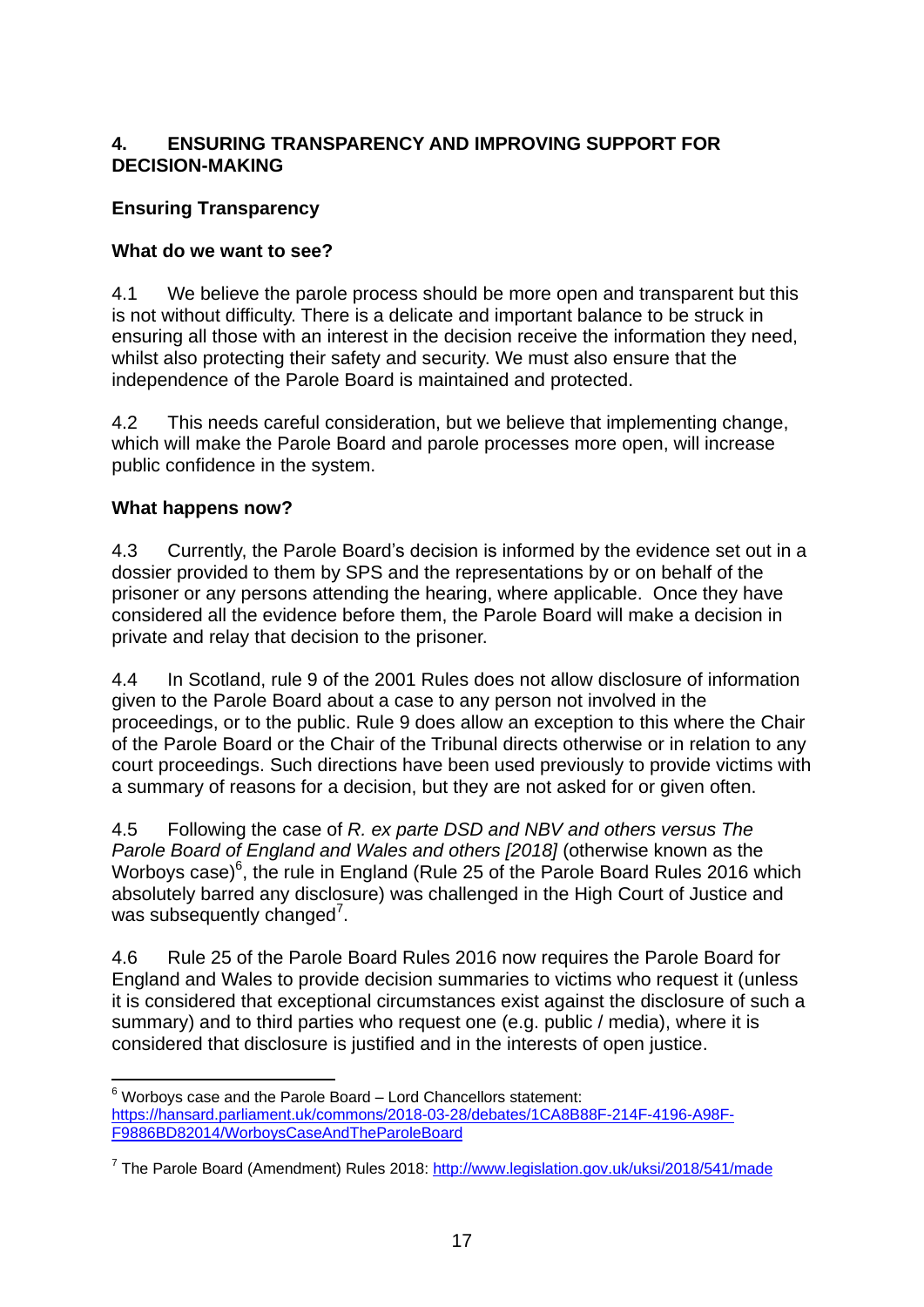## **Options for Change**

4.7 We would like to develop mechanisms which provide victims and their families with information on parole decisions relating to their case, and also provide the public with more information on how the Parole Board reach their decisions. These mechanisms would also need to take account of the need to protect the safety of the prisoner and their ability to reintegrate successfully in their local community, once the Parole Board have deemed them to be suitable for release. We will therefore also need to carefully consider the circumstances in which information should not be released to the victim or family, or to the wider public.

4.8 The Parole Board's role is not well understood and we recognise that a more transparent system would support greater public confidence in the process.

4.9 In the interests of openness and transparency, we could consider extending the option to attend a parole hearing to others, such as the media or general public. Other factors would need to be considered if doing so, such as prison accommodation, security, and imposition on Parole Board members, SPS and social work staff.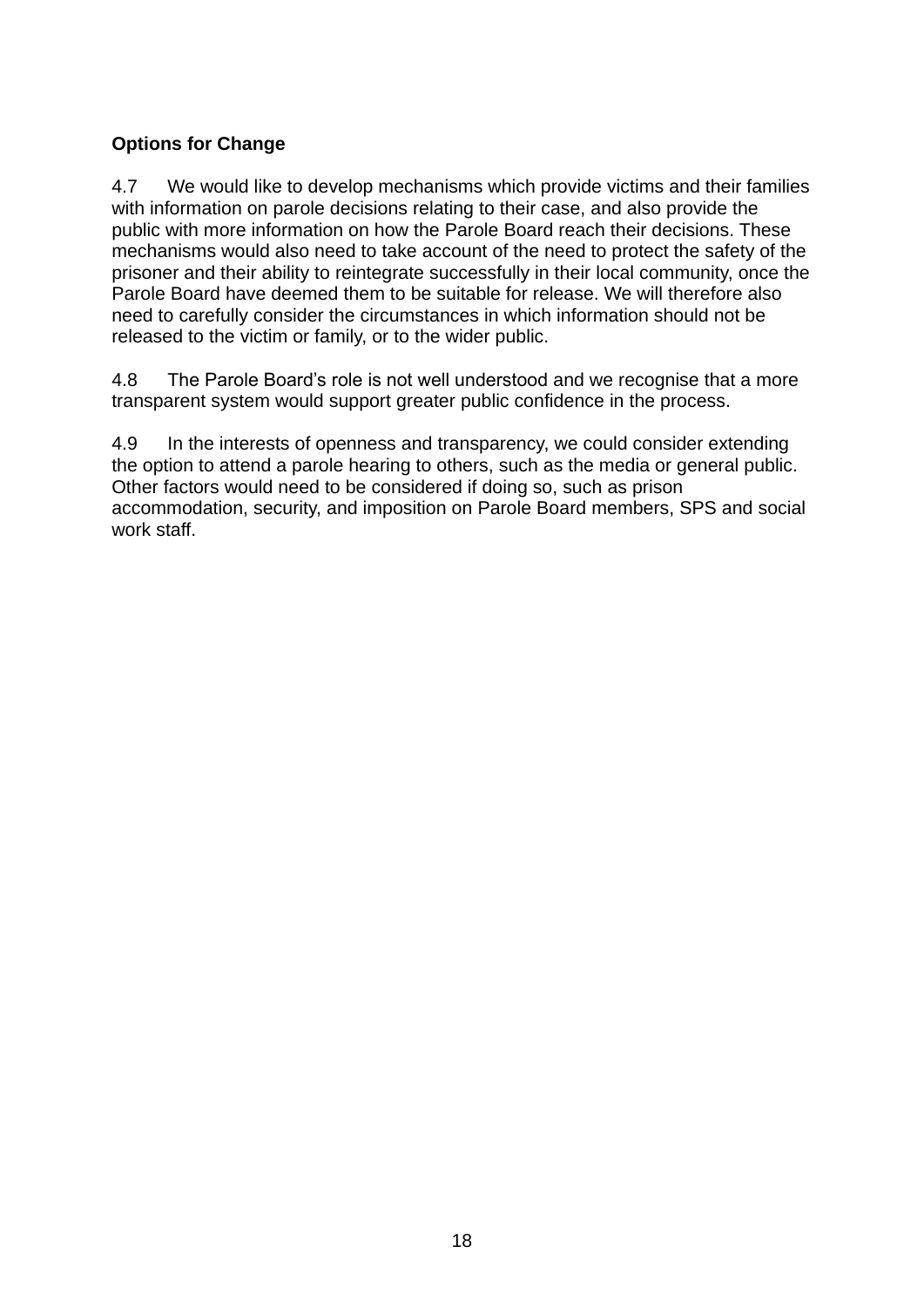#### **QUESTIONS ON ENSURING TRANSPARENCY**

**Question 6:** Should others be routinely entitled to attend parole hearings?

Yes □ No □

**If Yes**, who should be able to attend, in what circumstances and for what part of the proceedings? **If No**, why not?

**Question 7:** Should information be routinely shared with others?

Yes □ No □

**If Yes**, what level of information should be shared or what more could be done? **If No**, why not?

**Question 8:** Do you feel that some information regarding parole decisions should be published proactively?

| Yes | No |  |
|-----|----|--|
|-----|----|--|

**If Yes**, what level of information do you feel should be published? **If No**, why not?

**Question 9**: Do you think the work of the Parole Board is sufficiently visible?

Yes □ No □

**If Yes**, why do you think that? **If No**, what more could be done?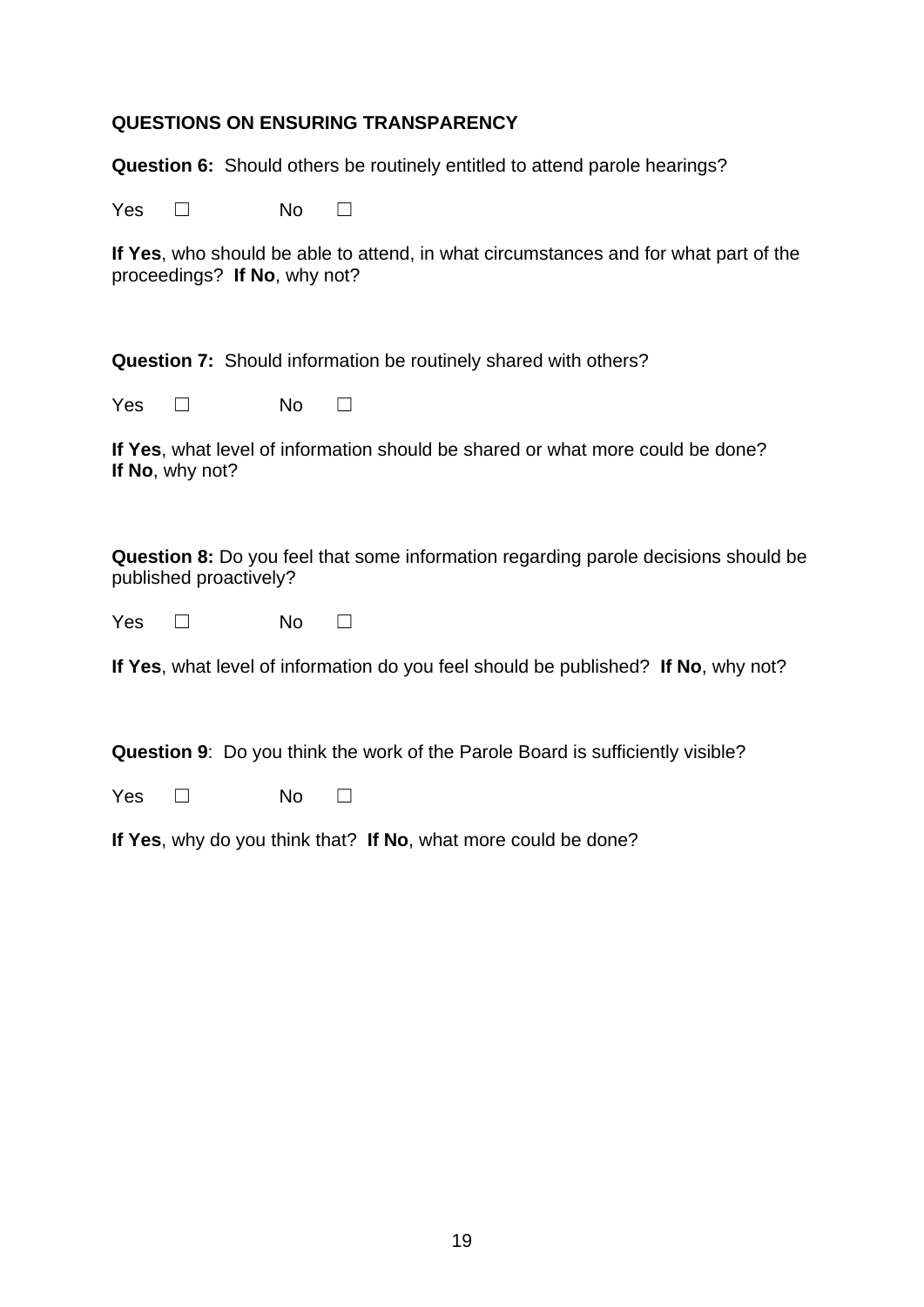## **Improving Support for Decision Making**

#### **What do we want to see?**

4.10 We want to make sure that the Parole Board has access to the most robust evidence possible to help inform their decisions. We also want to ensure that the organisations supporting the development of the parole dossier have access to the information they need, so that the Parole Board has this information in time for its consideration of the case to prevent avoidable delays in the system.

#### **What happens now?**

4.11 Currently the Parole Board primarily relies on the parole dossier to provide sufficient information to inform its decisions.

4.12 Where more detailed information is required but is missing or inadequate in the dossier, the Parole Board may have to seek further information from different sources. This process can be time-consuming and may lead to delays in decisions being reached.

## **Options for Change**

4.13 We want to make sure that the Parole Board and the organisations supporting them have access to all the information they need to make robust and evidencebased decisions. We also want to make sure this process is as streamlined as possible to prevent delays in the process.

4.14 We would welcome views on whether the role of the Parole Board and other organisations involved in compiling information for the parole dossier could be widened. This might, for example, entail investigating and collating information from other bodies such as the NHS, the Crown or the police.

## **QUESTIONS ON IMPROVING SUPPORT FOR DECISION-MAKING**

**Question 10:** Do you think that consideration should be given to widening the information available to the Parole Board by establishing a function to investigate and collate information from other bodies?

Yes □ No □

**If Yes**, who should provide that function and in what circumstances? **If No**, what other options are there to improve information gathering?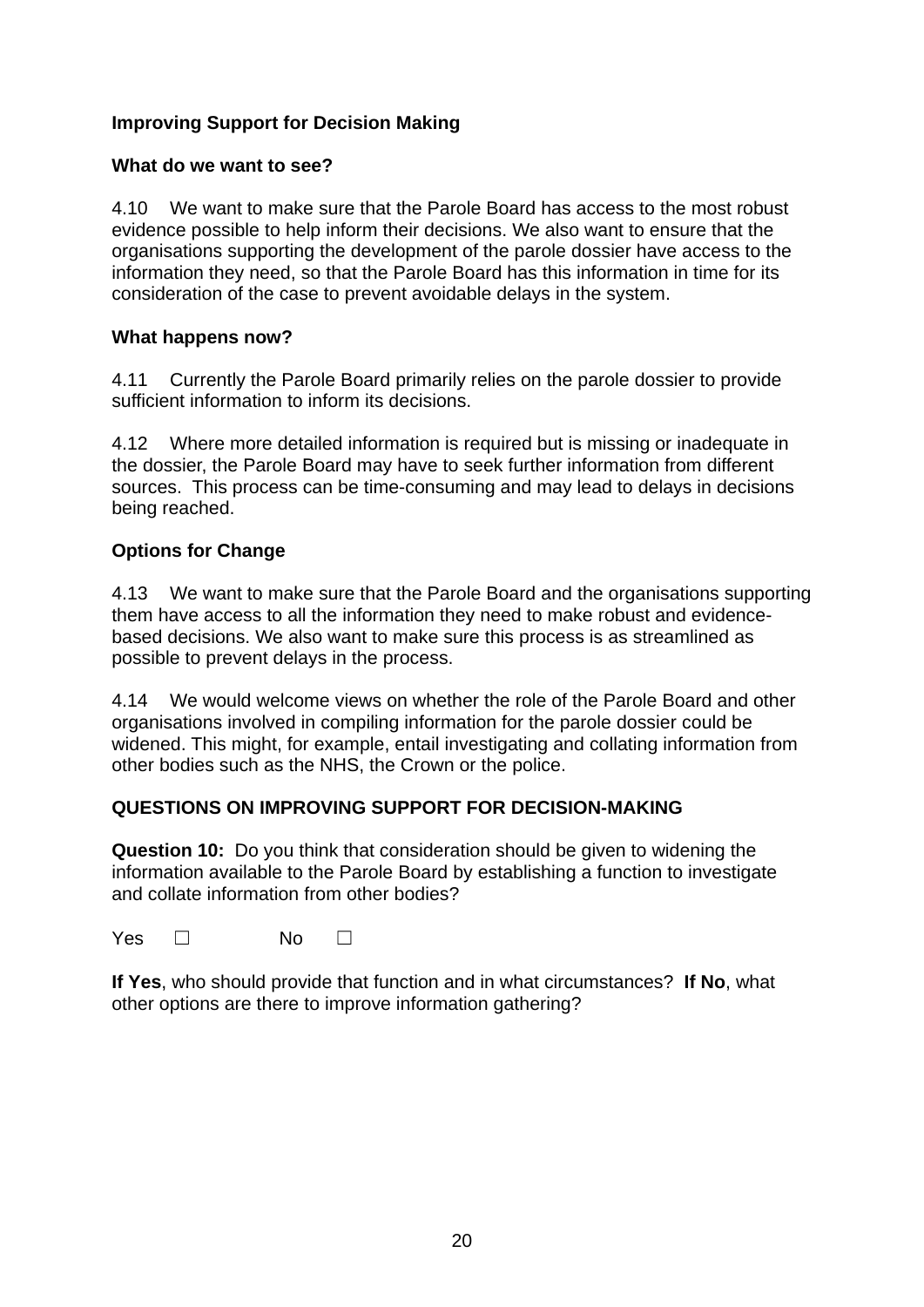## **5. INFORMATION FOR PRISONERS ON THE PAROLE PROCESS**

## **What do we want to see?**

5.1 If the parole process is to be robust and effective, it is essential that all those affected know what to expect from it and are kept informed. That includes the prisoner who, at present, is likely to be the only party appearing before the Parole Board. Ill-prepared prisoners can lead to adjournments of hearings at a cost to the public purse.

5.2 We would like to bring about changes which ensure prisoners know what to expect at a parole hearing. These measures should help to prevent undue delays in the process. Further measures to explain conditions of release to prisoners could also ensure that prisoners are aware of the licence conditions of their parole and the consequences for breaching these.

## **What happens now?**

5.3 Currently, the prisoner is provided with the parole dossier. The dossier can include a report from the judge who presided at the trial; details of any previous convictions; reports from prison staff; a report from those involved in providing any counselling in custody; a report from the prison-based social worker; and a report from a community based social worker or any other relevant information or documents. The information should be up to date and accurate so as a complete picture is provided covering the prisoners background and journey through prison which helps inform the Parole Board's assessment of risk.

5.4 Rule  $6^8$  of the 2001 Rules makes provision where the Scottish Minsters or, as the case may be, the Parole Board, consider that any written information or a document contains "damaging information" that should not be sent or disclosed to the prisoner. Where such information is identified, the Scottish Minsters or, as the case may be, the Parole Board are not required to send a copy of the damaging information to the prisoner. Where any information or documentation is withheld from a prisoner, they must be informed that this has occurred by way of written notice. The non-disclosure of any information or document does not impact the ability of the Parole Board to take the damaging information into account when considering the prisoner's case.

5.5 When the decision to release is made, the prisoner is given a copy of the decision letter along with the relevant licence conditions imposed.

5.6 Some support for prisoners is available from the Lifer Liaison Officers (LLO) (role may be combined with role of Early Release Liaison Officers (ERLO)) who is appointed at establishments holding life sentence prisoners. The duties include management of prisoners and their progression, and submitting an overview report that is included in dossiers for consideration at a Tribunal. The ERLO is appointed at establishments with long-term determinate sentence prisoners and is responsible for overseeing the preparation of dossiers and associated matters.

<sup>1</sup>  $8$  Rule 6(1)(i) – (v) contains the grounds in which information may be damaging.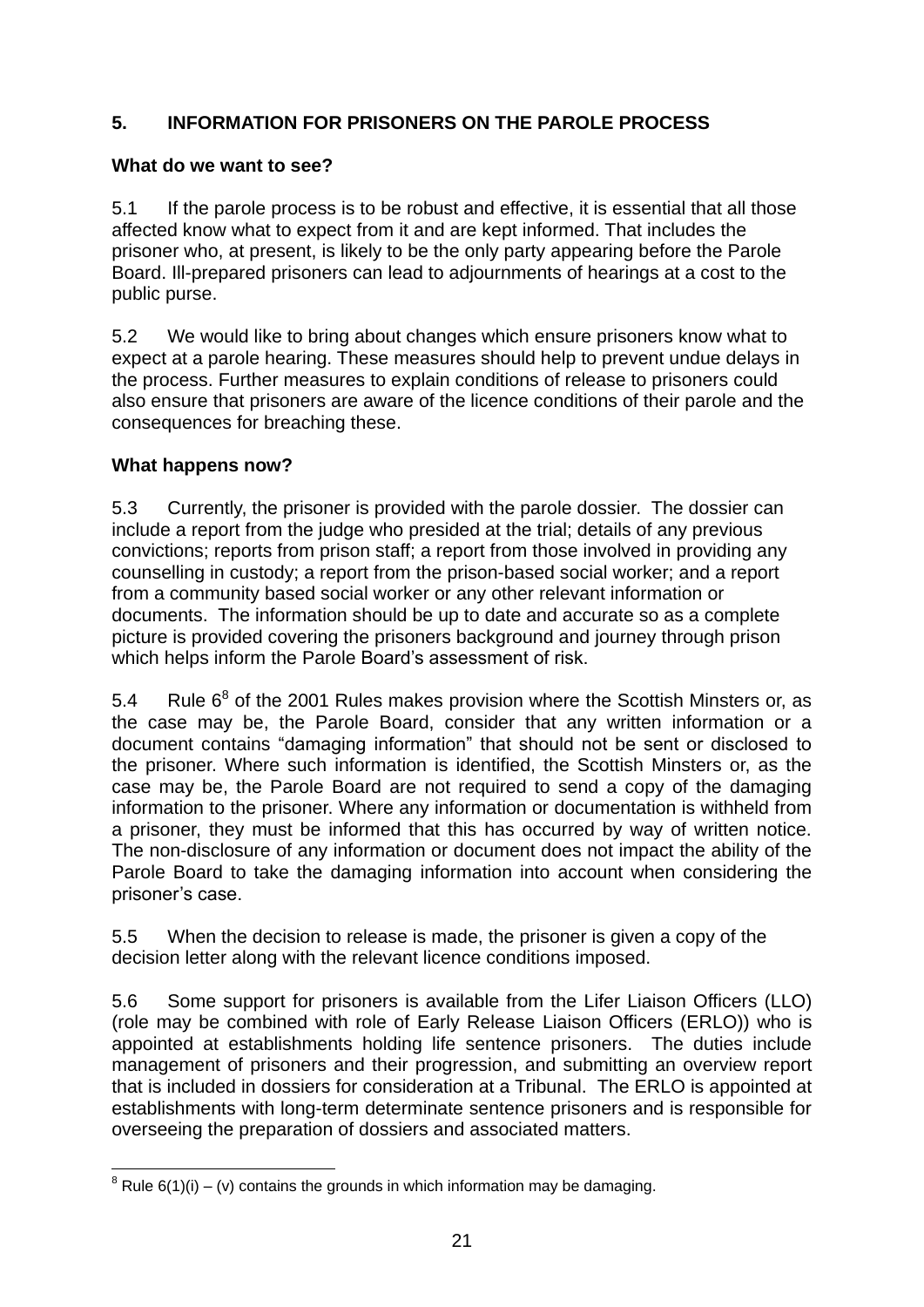## **Options for Change**

5.7 We want to make sure that the parole system is more open and transparent for everyone. That includes prisoners whose cases are considered by the Parole Board. We are therefore considering whether changes should be made to the information that is provided to prisoners in relation to the parole process.

5.8 The Parole Board makes binding recommendations on an individual's licence conditions and also considers whether the person should be recalled for breaching those conditions. It may be appropriate for the Parole Board to explain the conditions of release to the person concerned.This additional measure could help to ensure that prisoners clearly understand their licence conditions and the consequences of breaching them. It could be that a meeting with a Parole Board member would help to ensure that prisoners fully understand the detail of their licence conditions. The meeting could take place after the hearing which directed release and could focus on ensuring that the person has clearly understood what is expected of them.

5.9 It also may be possible to do more to explain the detail of licence conditions and implications of breach through the LLO or ERLO role.

5.10 Alternatively, an official could be appointed under section 21 of the 1993 Act, which allows the Scottish Ministers to appoint people to give information to prisoners or former prisoners about their release on licence under Part 1 of the 1993 Act or their return to prison under the Act. These provisions are not currently used, but the appointment of an official may help to prepare a prisoner for release and could help to ensure they fully understand the licence conditions recommended by the Parole Board and what it means if they are recalled to custody.

## **QUESTIONS ON INFORMATION FOR PRISONERS ON THE PAROLE PROCESS**

**Question 11:** Do you think that prisoners currently receive the information they need to enable them to participate in the parole process?

Yes □ No □

**If Yes**, why do you think that? **If No**, what information or help do you consider should be provided to help prisoners understand the parole process and their licence conditions?

**Question 12:** Do you think that more could be done to make sure that prisoners understand their licence conditions and the consequences of breaching them?

Yes □ No □

**If Yes**, what do consider is the best approach to ensure prisoners understand the terms of their licence and who is best placed to provide information? **If No**, why not?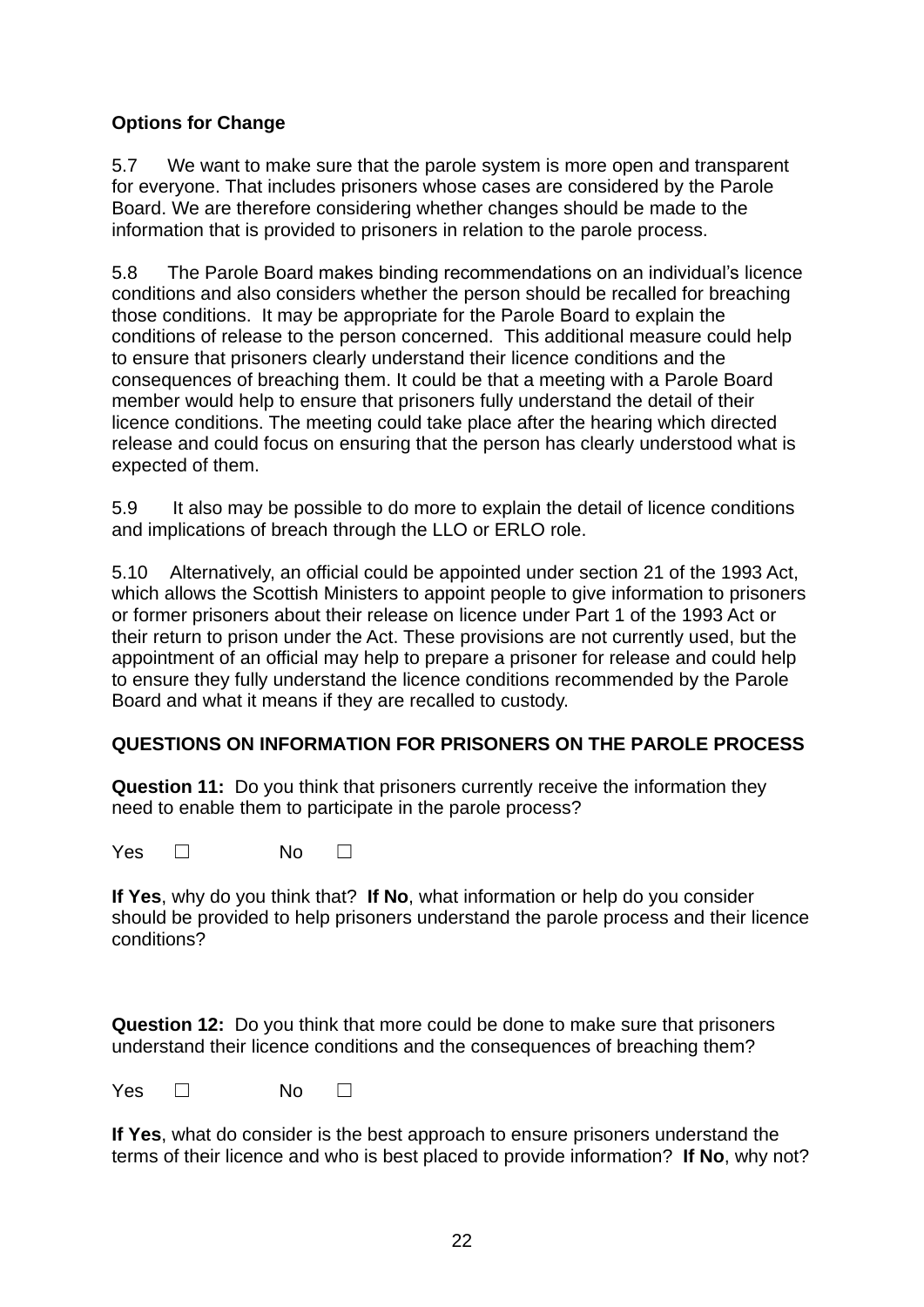## **6. SUPERVISION, REVIEW AND RECALL**

#### **What we want to see?**

6.1 Parole licence conditions are intended to protect public safety. It is therefore very important that there is a high compliance rate with these conditions and that there are robust mechanisms in place to ensure that is the case. Where individuals do not comply, it is critical that there are streamlined and fast-moving procedures to recall them to custody.

## **What happens now?**

6.2 Supervision to ensure compliance with licence conditions is carried out by criminal justice social workers in accordance with the National Outcomes and Standards for Social Work Services in the Criminal Justice System<sup>9</sup>. The Parole Board currently has no role in supervision after release and nor would it be appropriate for it to be involved directly in supervision. This function is carried out by supervising officers who can make recommendations for variation or amendment of licence conditions as appropriate.

6.3 In relation to recall, the supervising officer prepares a licence breach report and submits it to the Scottish Ministers. A judgement is made on whether the need for recall requires an immediate decision by the Scottish Ministers or whether the report should be referred to the Parole Board for a decision.

6.4 There is potential for delay in the current system between the supervising officer concluding that the risks posed by the individual on licence have become unacceptable, a decision being made to recall the individual and the recall order being prepared and provided to police.

## **Options for Change**

6.5 Emerging evidence from problem solving approaches in court<sup>10</sup> and the children's hearings system suggest that regular reviews help improve outcomes as progress is reported and views are expressed. Early compliance is likely to lead to longer-term success in relation to adherence to licence conditions.

6.6 We would like you to consider whether measures should be introduced to regularly, and formally, review individuals on parole licence to ensure compliance with conditions. An additional review hearing, carried out by the Parole Board, may help ensure compliance with licence conditions in the initial months following release. Following the review, the Parole Board could consider adjusting the licence conditions accordingly, based on evidence of risk posed.

<sup>1</sup> <sup>9</sup> National Outcomes and Standards for Social Work Services in the Criminal Justice Social Work System:<https://www2.gov.scot/resource/doc/925/0103556.pdf>

Problem Solving Approach review report: [https://www.gov.scot/publications/review-aberdeen](https://www.gov.scot/publications/review-aberdeen-problem-solving-approach-report/)[problem-solving-approach-report/](https://www.gov.scot/publications/review-aberdeen-problem-solving-approach-report/)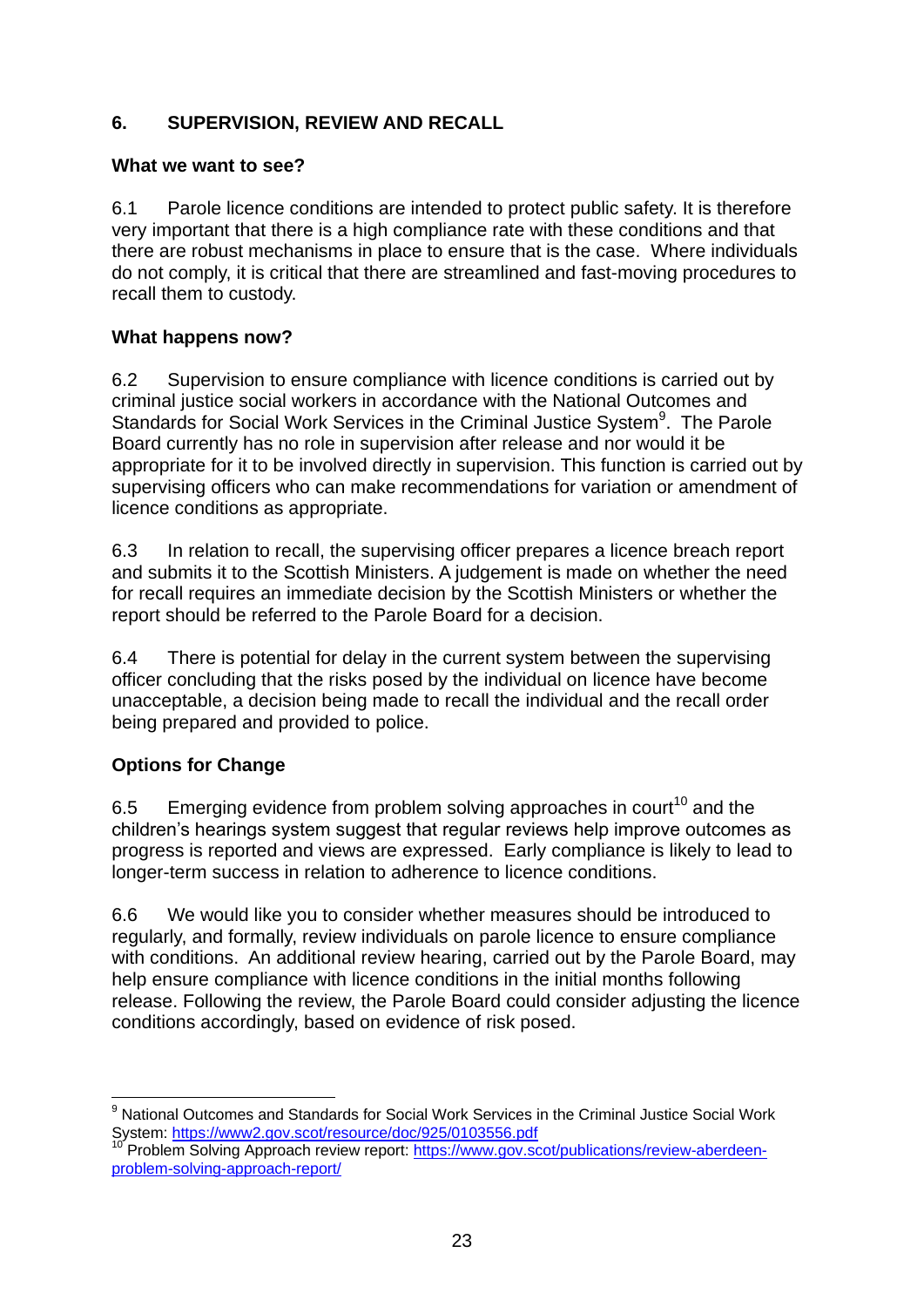6.7 Regular reviews may also support criminal justice social work supervision as it would provide an opportunity for developing difficulties to be dealt with before they escalate, potentially helping to avoid recall to custody. It would also provide the opportunity for good conduct to be recognised and supported.

6.8 A post-release review process may lead to fewer recalls if issues could be addressed quickly and appropriately. Currently, when an individual has been released on licence, and is not detained in custody for any other matter, their licence may be revoked and they may be recalled to prison. This process does not give them the opportunity to make representation or present their case, even when there could be mitigating circumstances.

6.9 In relation to revocation of licence and recall to custody, we would like you to consider whether there is a more effective way to speed up the process of identifying when the risk becomes unacceptable and expediting the return of the person concerned to prison (if required).

6.10 One option could be to give the Supervising Officer the power to refer cases directly to the Parole Board for consideration, without necessarily needing to revoke the licence. This approach may improve the process by bringing individuals back quicker before the Parole Board.

6.11 This proposed approach would reduce the period of time an individual deemed to be at increased risk was at large in the community.

## **QUESTIONS ON SUPERVISION, REVIEW AND RECALL**

**Question 13:** Is there a requirement for an additional review process (at least initially)?

Yes □ No □

**If Yes**, who should carry out that review and what would you see as the advantages or disadvantages of an additional review? **If No**, why not?

**Question 14:** In relation to revocation of licence and recall to custody. Do you consider social workers should be able to refer directly to the Parole Board?

Yes □ No □

**If Yes**, what are the implications of this change and how could this be managed? **If No**, why not?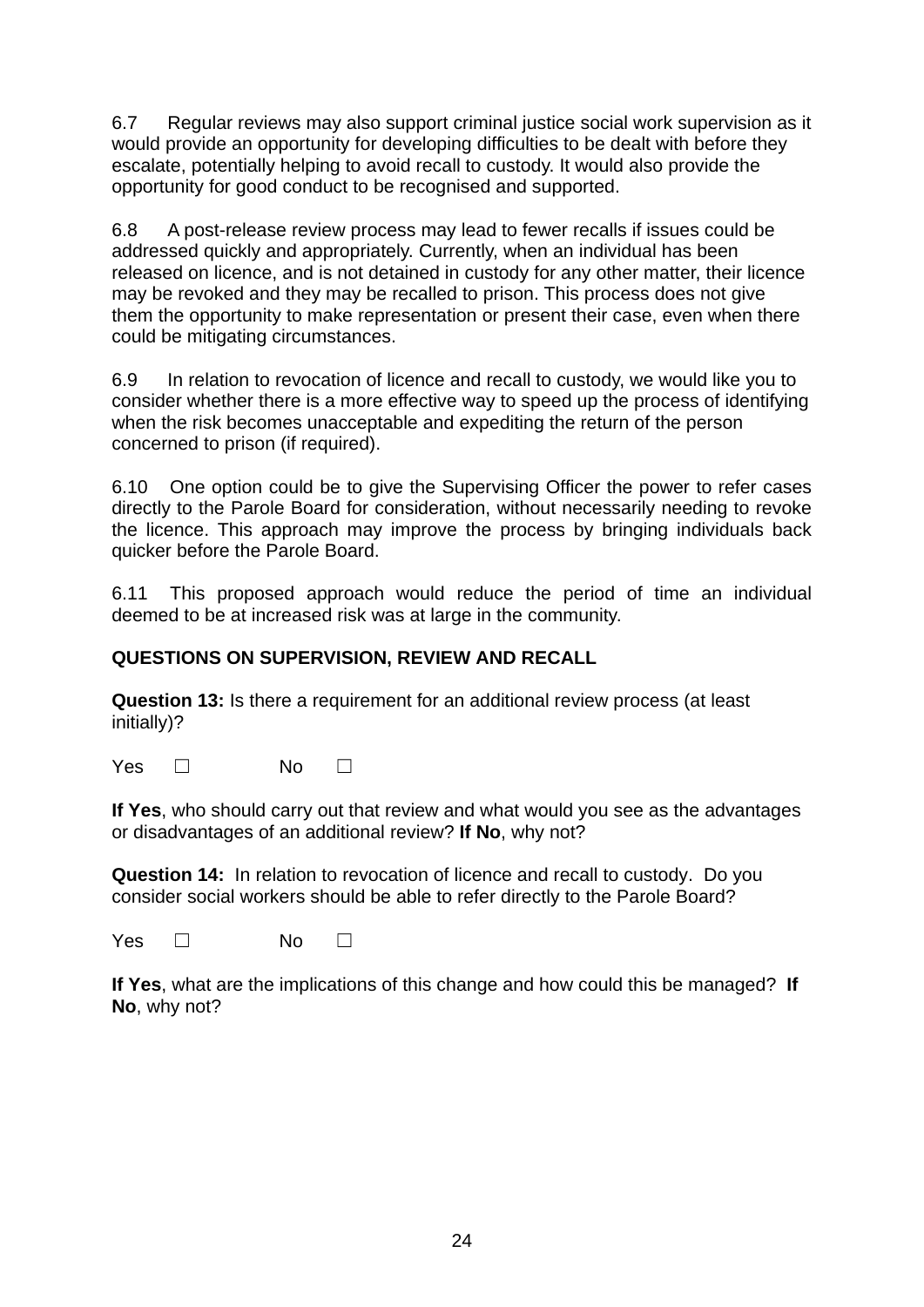## **7. INDEPENDENCE AND GOVERNANCE**

## **Transfer of Parole Board for Scotland to the Scottish Tribunals**

## **What do we want to see?**

7.1 The Parole Board is a tribunal Non Departmental Public Body (NDPB) and, as such is independent of Scottish Ministers. It is essential that this independence is maintained and supported in order that the Parole Board can discharge its judicial functions.

7.2 A possible option to further enhance the independence of the Parole Board could be for it to transfer to the Scottish Tribunals, as established by the Tribunals (Scotland) Act 2014 ("the 2014 Act").

#### **What happens now?**

7.3 Article 5(4) of the European Convention of Human Rights provides that: "Everyone who is deprived of his liberty by arrest or detention shall be entitled to take proceedings by which the lawfulness of his detention shall be decided speedily by 'a court' and his release ordered if the detention is not lawful."

7.4 The criteria for 'a court' are independence of government and the parties, impartiality and a power to give a legally binding judgement concerning release. There is no doubt the Parole Board satisfies the criteria of 'a court'.

7.5 However, the Scottish Government currently sponsors the Parole Board and this may give the impression of influence over the Parole Board's decisions. That is not the case, but to put that perception beyond any doubt, a solution which removes the Parole Board from any appearance of interference or influence is sought.

7.6 As mentioned before, the Parole Board is already a tribunal NDPB which carries out functions of a judicial nature and as such, it has much in common with the Scottish Tribunals. Currently the functions of the Parole Board are mostly set out in the 1993 Act and the procedure it follows are governed by the 2001 Rules. The Parole Board is supported by dedicated staff who have built up expertise in the area.

7.7 There is currently no route to appeal a Parole Board decision and the only type of review available is that of judicial review.

7.8 The Parole Board's primary function is to decide, based on risk, whether to release prisoners to be supervised in the community for the remainder of their sentence and these decisions have always been made independently of Government.

## **Options for Change**

7.9 If the Parole Board were to transfer to the Scottish Tribunals, the functions, as set out in the 1993 Act, would largely remain the same. There would require to be some changes to fit in with the Scottish Tribunals structure and the Parole Board as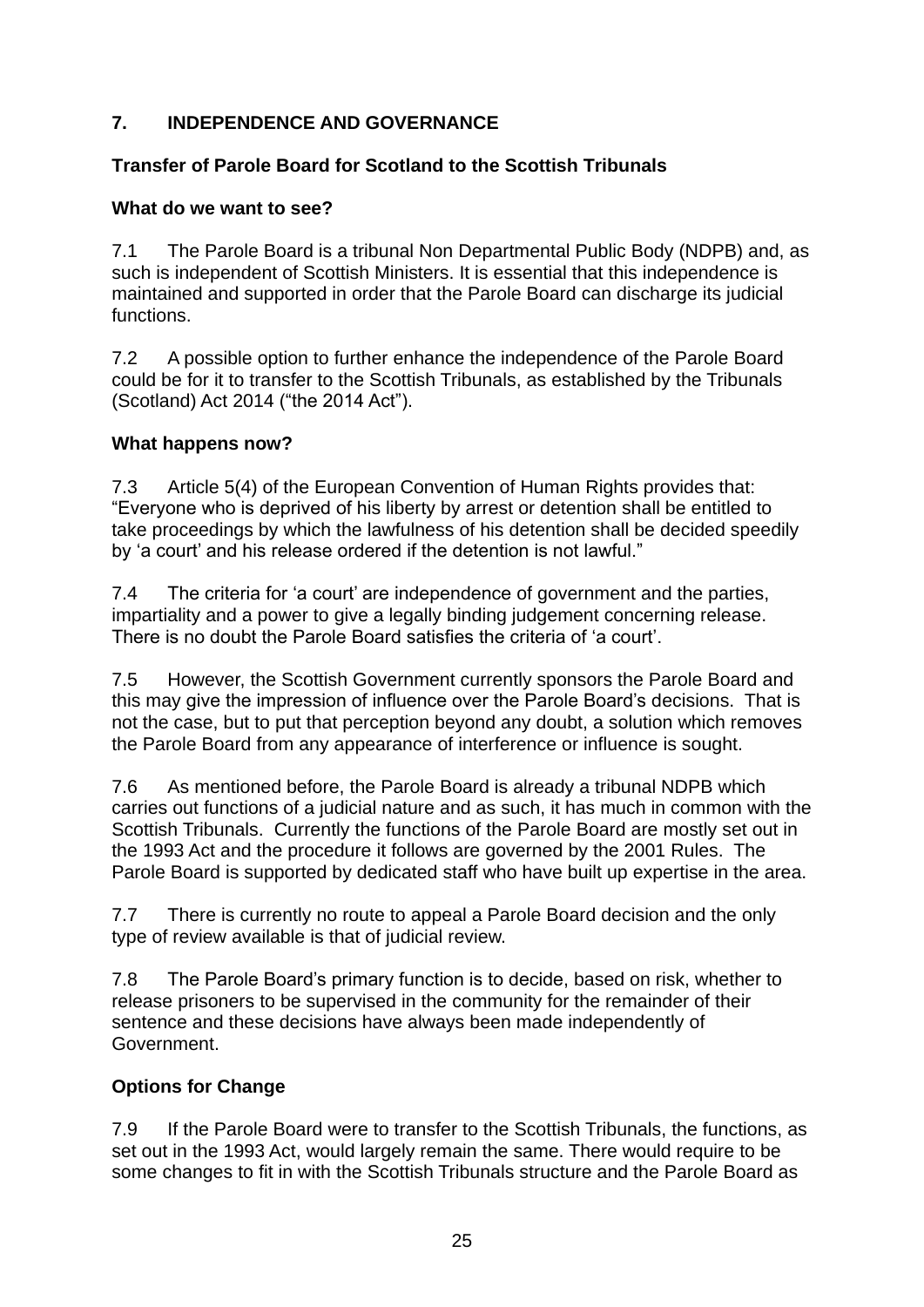it is currently known would be abolished. The parole jurisdiction may become part of an existing Chamber or alternatively form a dedicated Chamber within the Scottish Tribunals led by a Chamber President.

7.10 The Parole Board would continue to follow its own rules of procedure although these would need to be re-drafted to reflect the move to the Scottish Tribunals and change in the Parole Board's name.

7.11 In addition, the Parole Board jurisdiction could continue to receive the same dedicated expert support from staff who could transfer over to the Scottish Courts and Tribunals Service (SCTS) under the Transfer of Undertakings (Protection of Employment) Regulations 2006 or the Cabinet Office Statement of Practice on Staff Transfers in the Public Sector, as appropriate and applicable.

7.12 It has been proposed that transferring the Parole Board to the Scottish Tribunals would help to underline the Parole Board's independence as a quasijudicial body<sup>11</sup>. Such a move would also provide clearer lines of accountability. The Lord President, as head of the Scottish Tribunals and as the most senior judge in Scotland, would bring a wide breadth of experience to the leadership of the parole jurisdiction and to its members. Risk assessment and protection of the public are already an integral part of the court structure and being part of that would bring the advantage of mutual training and development opportunities.

7.13 Furthermore, there would be a wider pool of judiciary to provide support to members and a vast array of experience to call upon. In addition, existing (suitably qualified) members of the Scottish Tribunals, who meet the criteria for appointment, could be assigned to the 'Parole Chamber'(see para 7.9 and Annex C), with the approval of, the President of Tribunals, the receiving Chamber President and the individual concerned, negating the need to go through a separate recruitment round. There may even be the possibility of utilising court judiciary.

7.14 There would also be a wider pool of non-legal members within the Tribunal structure, including those with medical expertise such as psychiatrists and mental health specialists.

7.15 There are wider possible practical benefits with the possibility that the Parole Board could make use of the SCTS's venues, technology and infrastructure which could make attendance at hearings more accessible, including for victims and their families.

## Appeal Mechanism

7.16 Importantly, transferring the Parole Board to the Scottish Tribunals could also allow for a new review process and a new appeal procedure, which does not currently exist. The provisions in the 2014 Act allow the tribunal to review a decision made by it where for example, an administrative error has occurred, the tribunal has erred in law or the tribunal has erred in fact. A review avoids the need to appeal the

<sup>1</sup> <sup>11</sup> [http://www.parliament.scot/S5\\_JusticeCommittee/Inquiries/MO-SheriffsAssociation.pdf](http://www.parliament.scot/S5_JusticeCommittee/Inquiries/MO-SheriffsAssociation.pdf)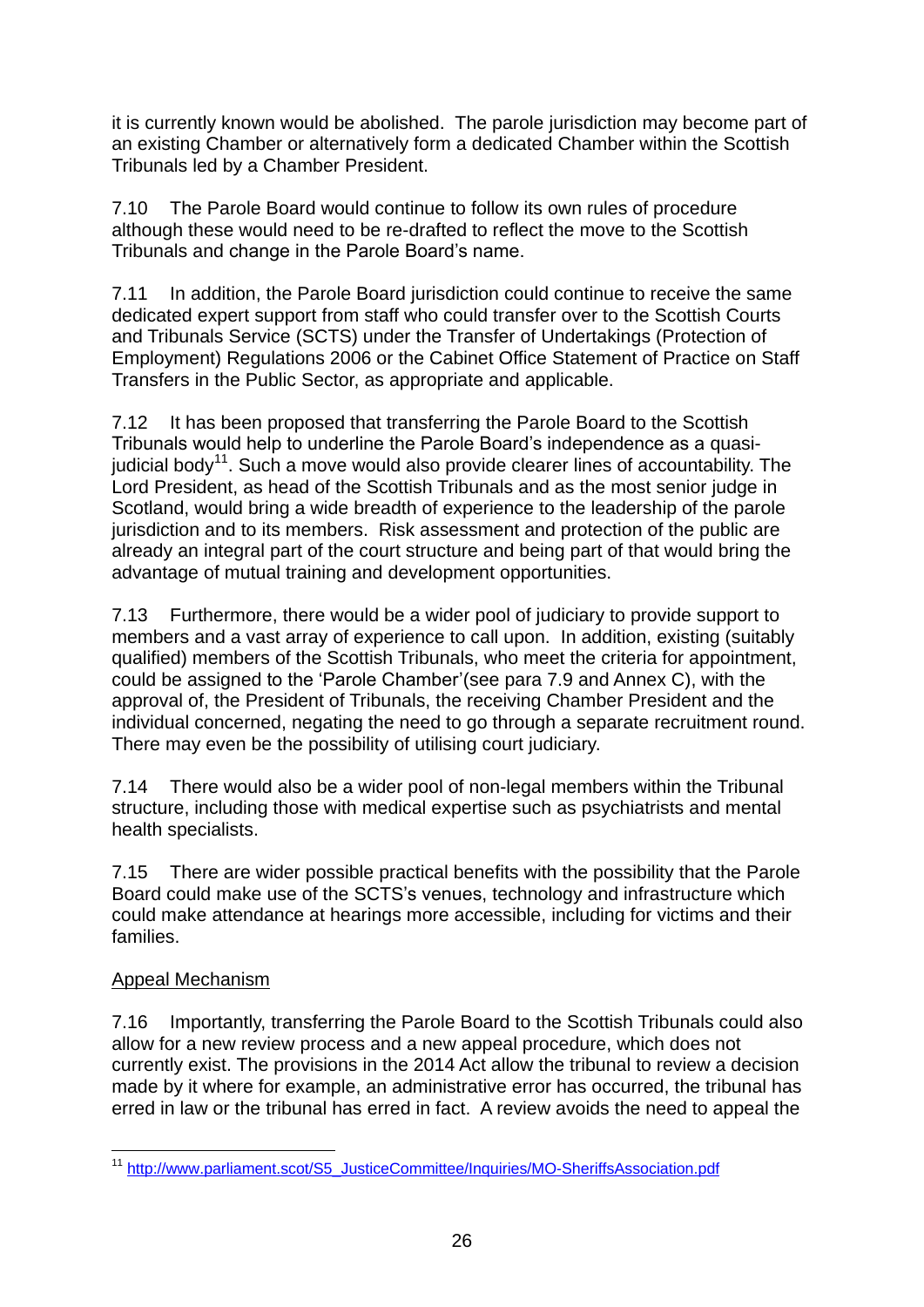decision as the tribunal may correct any accidental errors and issue a fresh decision notice. Although the Parole Board can currently regulate its own procedure, the 2014 Act's review process would allow a party in the case to request a review. In reaching a decision on whether to grant a review the tribunal may also decide to take no action or set aside the original decision.

7.17 The review process could consider errors of fact but it would not be a mechanism to appeal the decision as such, but rather an opportunity to correct mistakes and quickly remedy them. If the Parole Board were to transfer to the Scottish Tribunals it would be able to utilise this review process.

7.18 Currently there is no route to appeal a Parole Board decision, although a judicial review of a decision may be possible. If the Parole Board were to transfer to the Scottish Tribunals decisions could be appealed. The 2014 Act provides that any appeal would be on a point of law only. The First-tier Tribunal can consider whether an appeal to the Upper Tribunal on a point of law is justified and may give approval to proceed or refuse that application. If the First-tier Tribunal refuse, an application can be made directly to the Upper Tribunal. A decision of the Upper Tribunal may be appealed to the Court of Session on a point of law only if it raises an important point of principle or practice or if there is some other compelling reason for allowing the appeal to proceed.

7.19 The concept of transferring the Parole Board to the Scottish Tribunals is not a new one. The proposal had been considered as part of the consultation on tribunal reform in 2012<sup>12</sup> and the Parole Board was included in that consultation as a tribunal that would be considered for transfer at a future date. This proposal also fits in with the Scottish Government's policy for a unified tribunal system in Scotland.

7.20 Further information about the Scottish Tribunals can be found in **Annex C**, along with a diagram of the current structure (proposed and actual transferred jurisdictions) illustrating where the Parole Board might fit in (it should be noted that no decision has been taken on this and no decision will be taken without discussion with the Lord President, the SCTS and the Parole Board itself).

 12 Consultation - Scottish Government's Proposals for a New Tribunal System for Scotland <http://www.gov.scot/Resource/0039/00390274.pdf>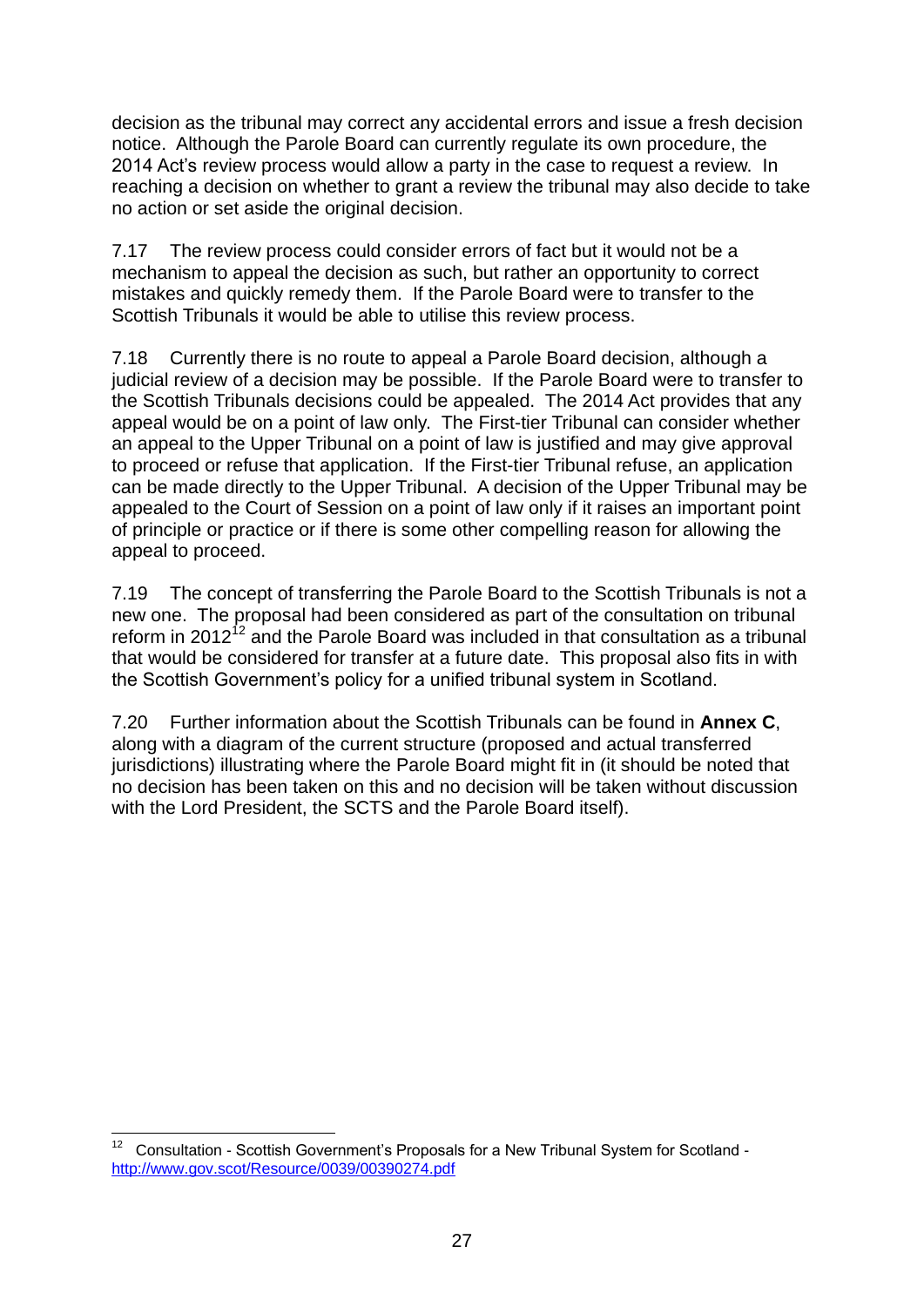#### **QUESTIONS ON INDEPENDENCE AND GOVERNANCE**

**Question 15:** Do you agree that a transfer to the Scottish Tribunals would enhance the independence of the Parole Board?

Yes □ No □

**If Yes**, what do you consider the advantages and disadvantages would be with such a transfer? **If No**, Why not?

**Question 16:** A review and appeal are available in the Scottish Tribunals. Do you consider these processes should be available for the Parole Board?

| Yes | No |  |
|-----|----|--|
|     |    |  |

**If Yes**, what are the benefits of having these processes available? **If No**, why should these processes not be made available in the case of the Parole Board?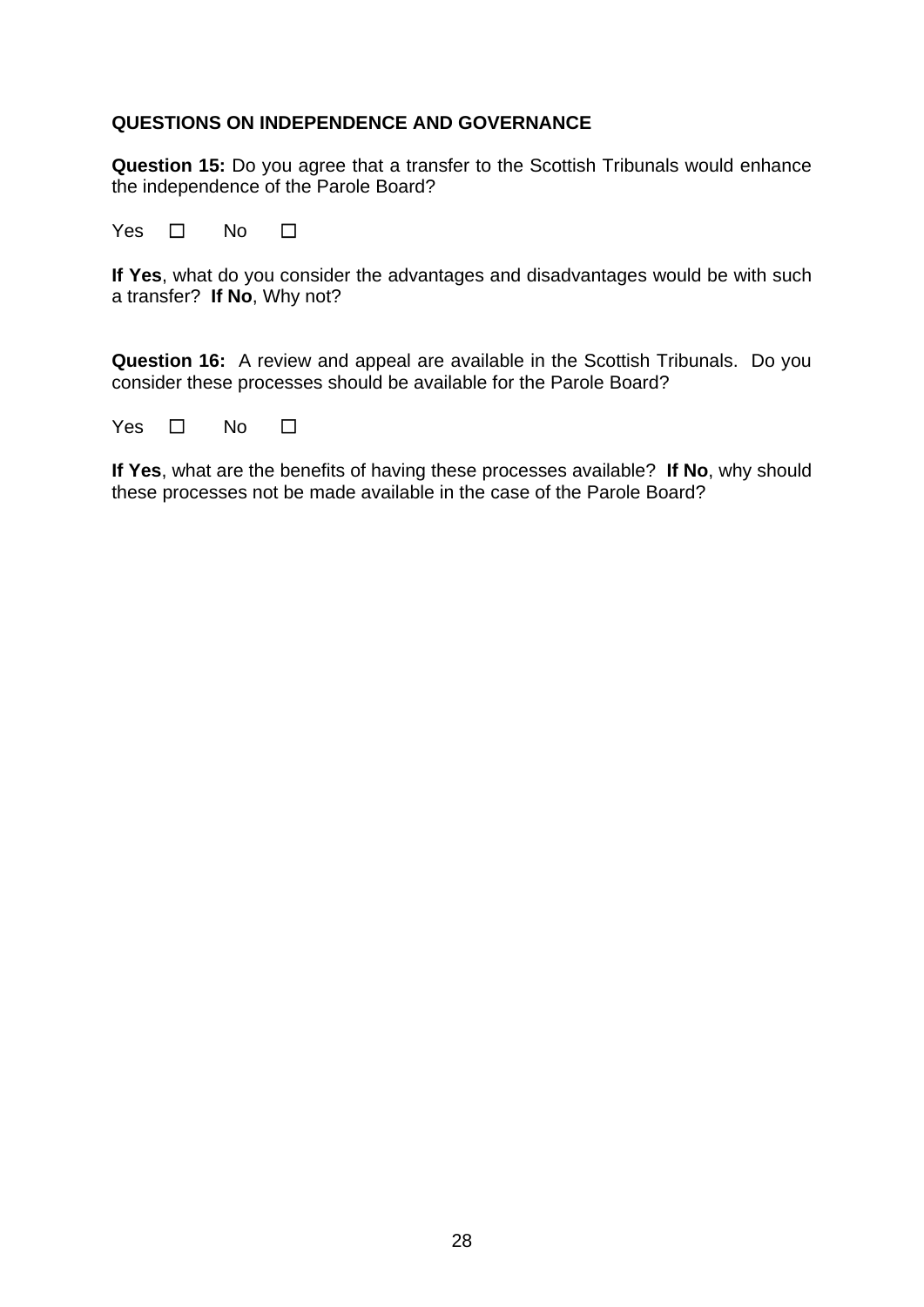## **EASY READ SUMMARY OF CONSULTATION**

This paper sets out the Scottish Government's ideas to make the **parole process in Scotland** easier to understand.

This paper also has ideas to make it **easier for victims and their families to have their say**.

Some of the ideas in the paper are about **doing some things better** and others are about **finding new ways of doing things** and **sharing information**.



This paper is a **consultation**. That means that the Scottish Government wants to know what you think about its ideas. They also want to know if you have other ideas that will make things better.

When a person commits a crime, they are sometimes sent to **prison**.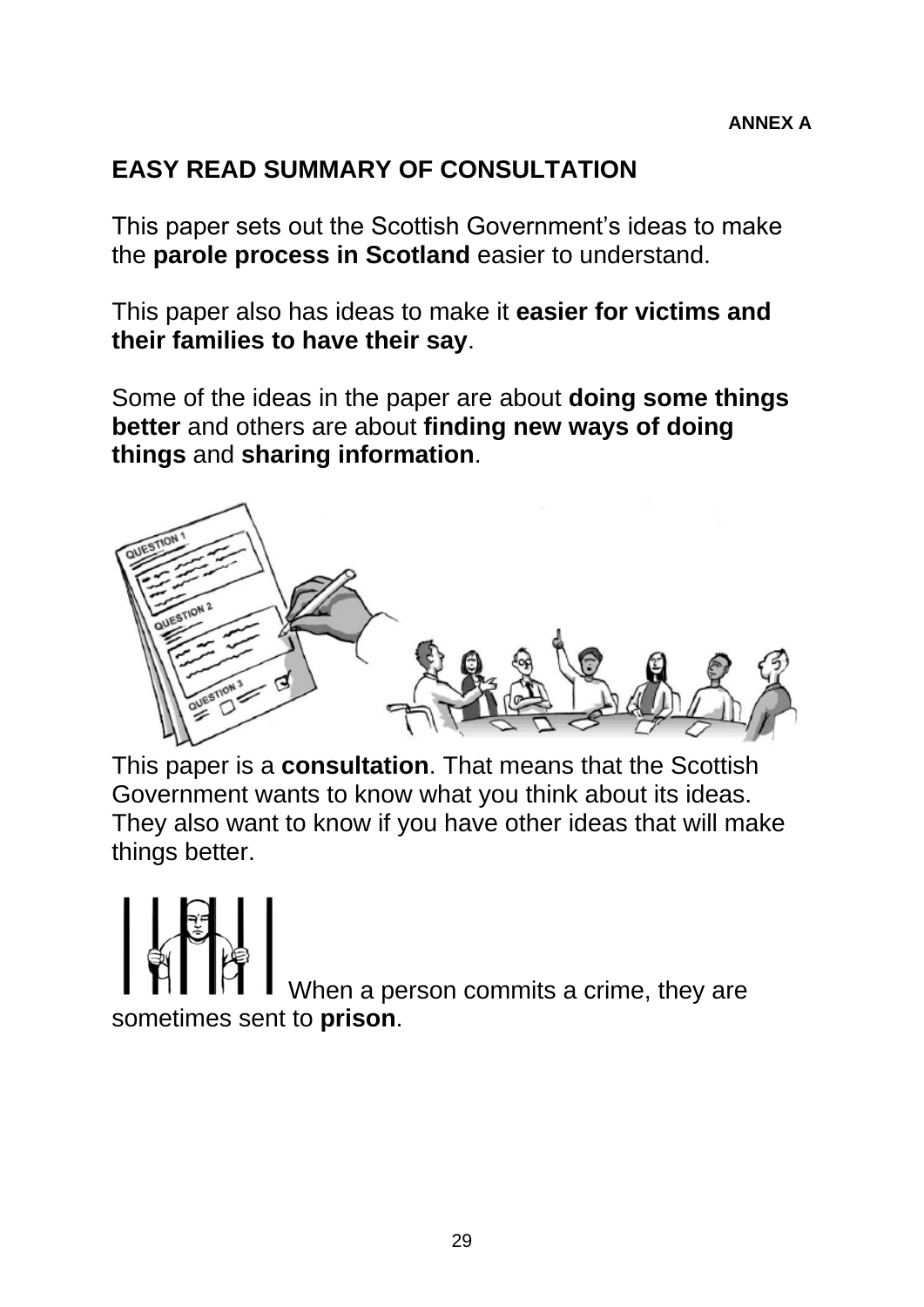

A **victim** is a person who has had a crime committed against them. This can mean someone harmed them, attacked them or stole from them. This can also affect the **victim's family**.



Parole Board for Scotland The Parole Board for Scotland is a **tribunal**.

As a tribunal, the **Parole Board makes decisions** about people who are sent to prison.



In the case of the Parole Board, **they decide if a person who is in prison is ready to leave prison and go home.**

The Parole Board will not let anyone go home until it is safe for them to do so. This means that the Parole Board has to be sure that the person will not harm anyone else or do anything that would make them go back to prison.

The Scottish Government has some **ideas to improve the parole process** for victims, their families and prisoners.

This paper gives you information about the Parole Board and asks some **questions**.

There are four areas the Scottish Government are thinking of changing. These are: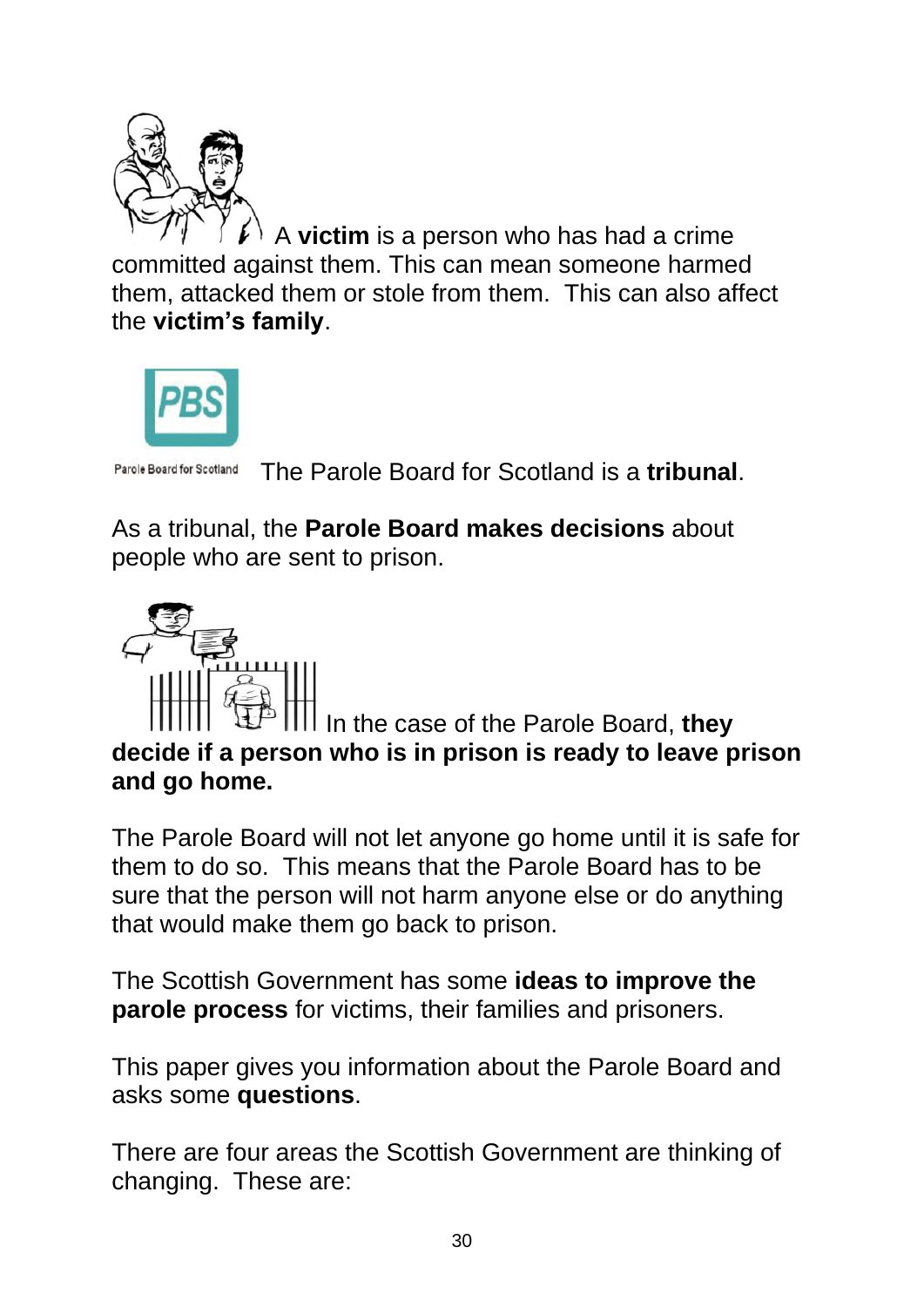**1. How to make it easier for victims and their families to be part of the parole process.**



We want to make sure that victims and their families are **listened to** and they are able to give their views to the Parole Board in new ways. We are asking how they can do that.

**This is what we want to know:**

- **Do you think victims and their families should always be able to tell the Parole Board how they feel?**
- **Should victims and their families be able to go to a parole hearing?**
- **How can we do things better to protect victims and their families?**
- **What more could be done to keep people who are released from prison out of certain areas or away from certain people?**
- **Should victims and their families be told why a person has been released from prison?**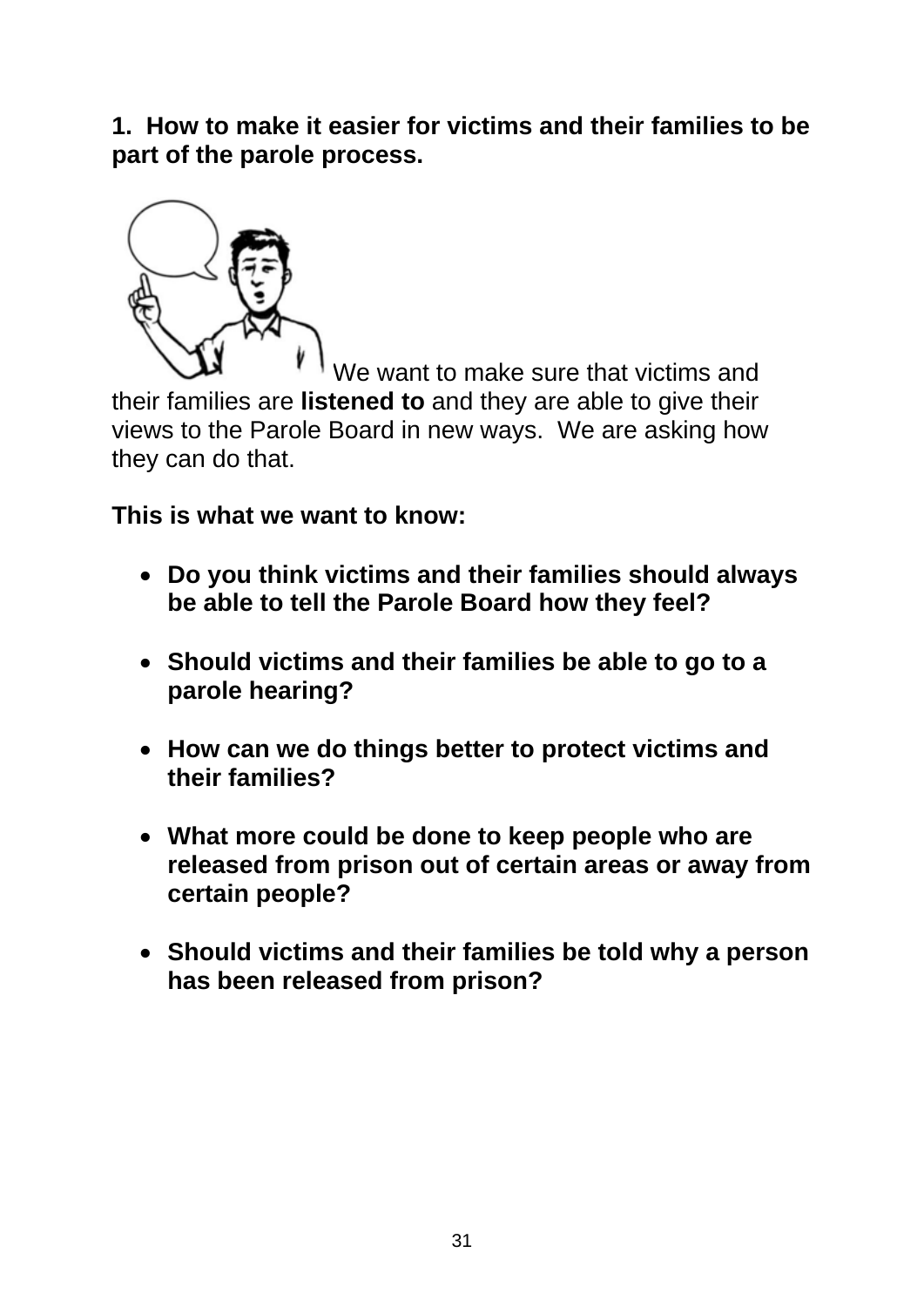**2. Making it easier for people to understand the decisions the Parole Board make.**



We want to make sure everyone

understands about parole and that people have the information they need.

**This is what we want to know:**

- **Other than victims and their families, who else should be able to go to a parole hearing?**
- **Should information be shared with other people?**
- **Should information be made public for anyone to see?**
- **Do you feel you know enough about the Parole Board?**

**3. Changing the way the Parole Board does things to make them better.**



We are looking for better ways of

doing things to help people.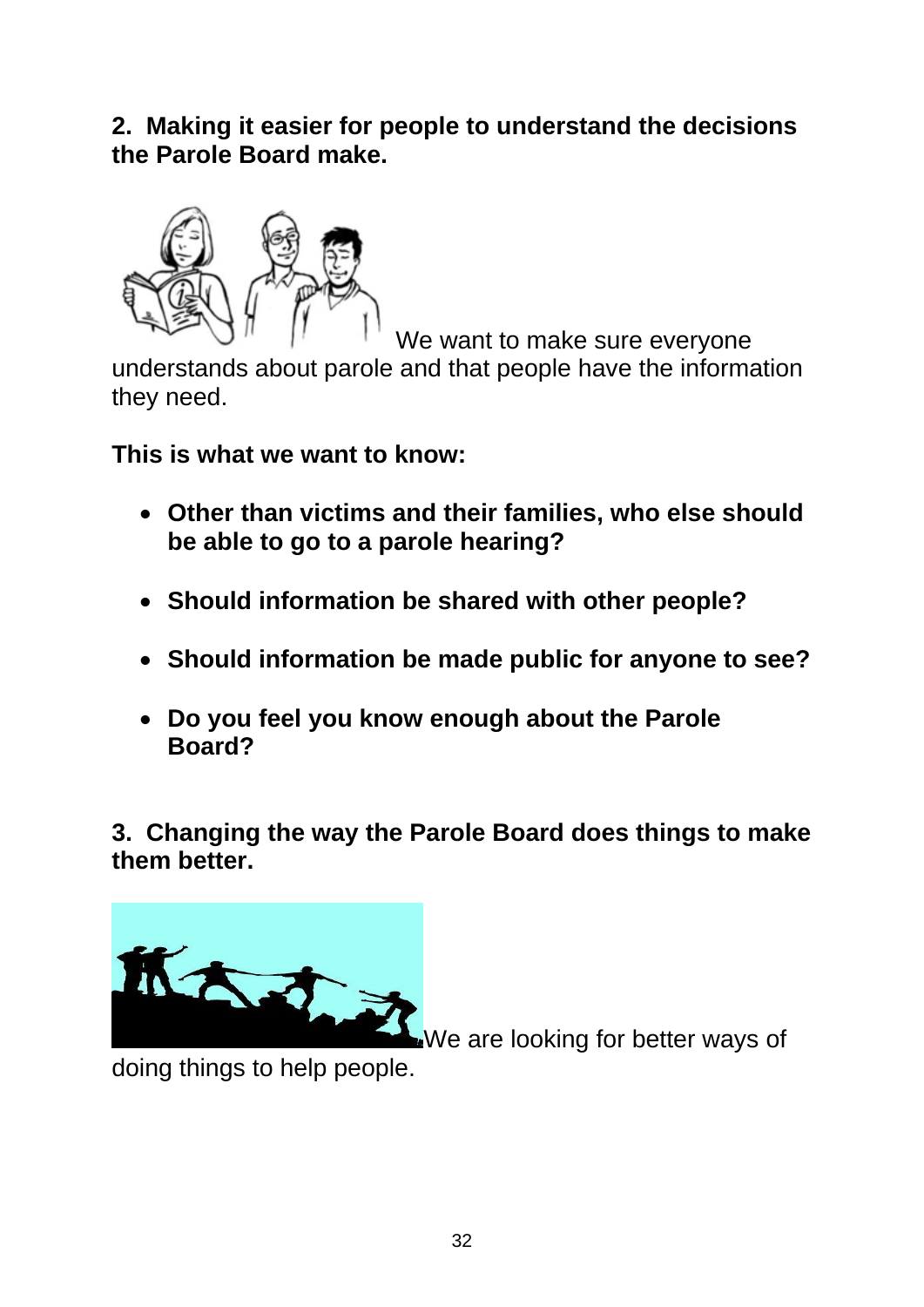**This is what we want to know:**

- **How can we help prisoners understand parole?**
- **How can we help people understand what will happen if they do something wrong once they are home?**
- **Would a meeting with someone who knows how parole works help people understand?**
- **Is there another way to stop people returning to prison?**

**4. Moving the Parole Board to sit with other tribunals who also make decisions about people's lives.**



We want to make sure the Parole Board can decide what to do **freely**.

One way is to move them to sit with other tribunals who also make decisions.

When a person thinks something is wrong with a decision we want to make sure people can do something to fix it. This is called an **appeal**.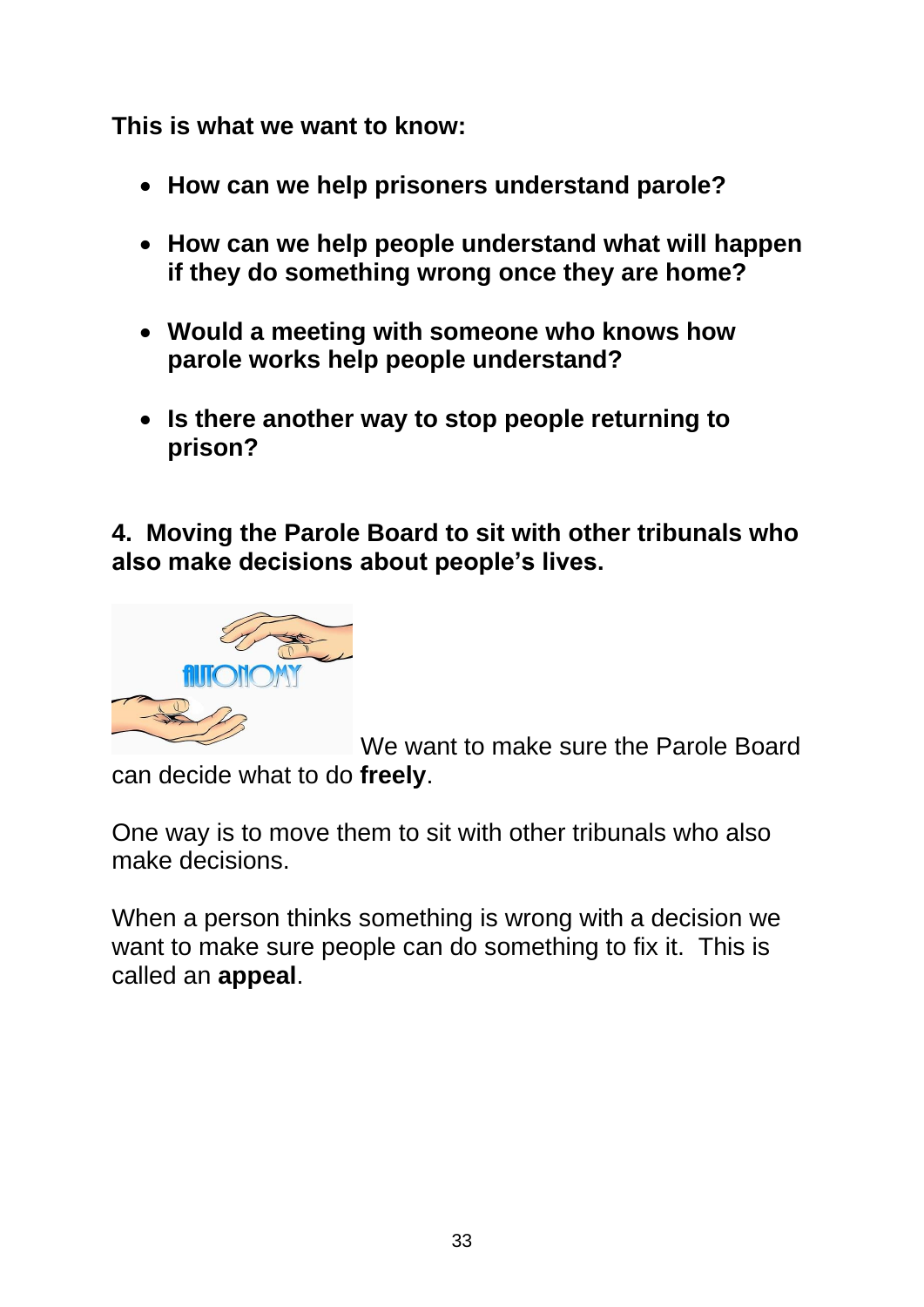## **What we want to know?**

- **Do you think it is a good idea to move the Parole Board to sit with other tribunals?**
- **Do you think people should be able to fix things when they are wrong?**

## **What can you do to help?**

The Scottish Government would like to hear your views on these things.

You can tell us what you think by responding to the consultation through **Citizen Space**. **Annex E**, tells you how to do this.

If you cannot respond through Citizen Space, **you can email** your views with the form in **Annex F** to [ParoleConsultation@gov.scot](mailto:ParoleConsultation@gov.scot) 

If you have any questions, you can email [ParoleConsultation@gov.scot](mailto:ParoleConsultation@gov.scot) or write to us at:

Reintegration and Rehabilitation Team Community Justice Division Scottish Government GW.R St Andrew's House EDINBURGH, EH1 3DG

**Please send us your views before FRIDAY, 27 MARCH 2019**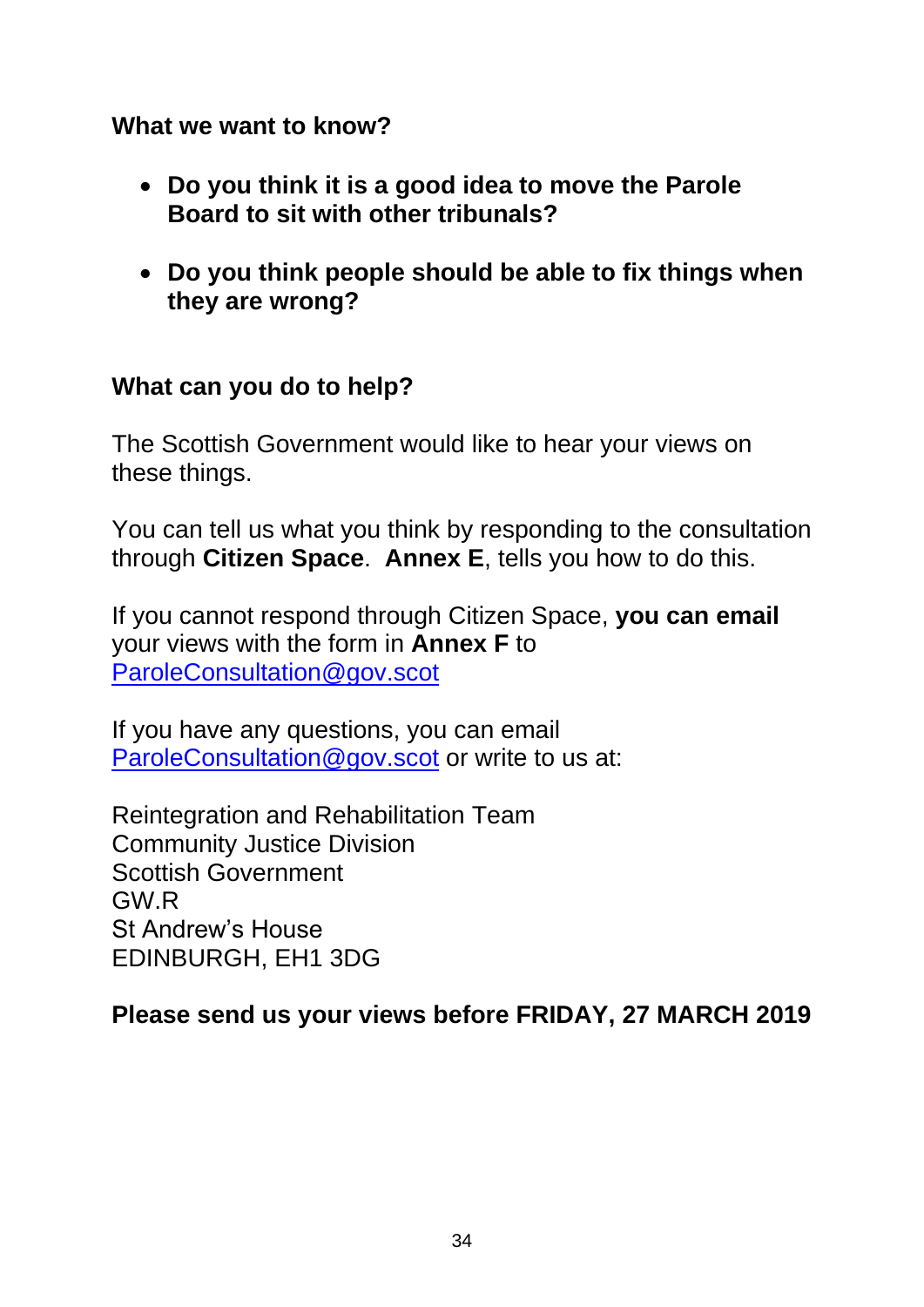#### **PRISON SENTENCES**

The following information<sup>13</sup> is provided to explain how prison sentences work and to provide background information on the different types of prison sentence available in Scotland.

#### How prison sentences work

A custodial sentence means more than just time in prison. In most cases, people will serve part of their sentence in the community. If they commit an offence while serving their sentence in the community, the court can order their return to prison. If they spent any time in custody while their case went through the court process, the judge must take this into account. The judge can backdate their sentence to start from the time they first went into custody or any time after that.

#### Determinate and indeterminate sentences

Sentences that are set for a certain length of time are called determinate sentences. Sentences that do not have an end point, such as a life sentence, are called indeterminate sentences.

#### Determinate Sentences

Determinate prison sentences are split into two kinds:

- Short term less than four years
- Long term four years or more.
- Short term sentences

People given a short term sentence will normally be automatically released from prison into the community after serving half the time in prison. For example, offenders sentenced to two years' imprisonment will be released to serve the rest of their sentence in the community after one year. The person isn't normally supervised by a social worker unless they are a sex offender convicted on indictment (more serious crime), or is placed on a supervised release order.

• Long term sentences

A person given a long term sentence can serve all but the final 6 months of the sentence in prison, unless the Parole Board for Scotland recommends that they should be released earlier into the community. The Parole Board will only start to consider whether or not to release the person into the community as they approach the halfway point of their sentence - the earliest point at which they can normally be

<sup>1</sup>  $13$  Information courtesy of the Scottish Sentencing Council. Further information about sentencing is available at: [www.scottishsentencingcouncil.org.uk](http://www.scottishsentencingcouncil.org.uk/)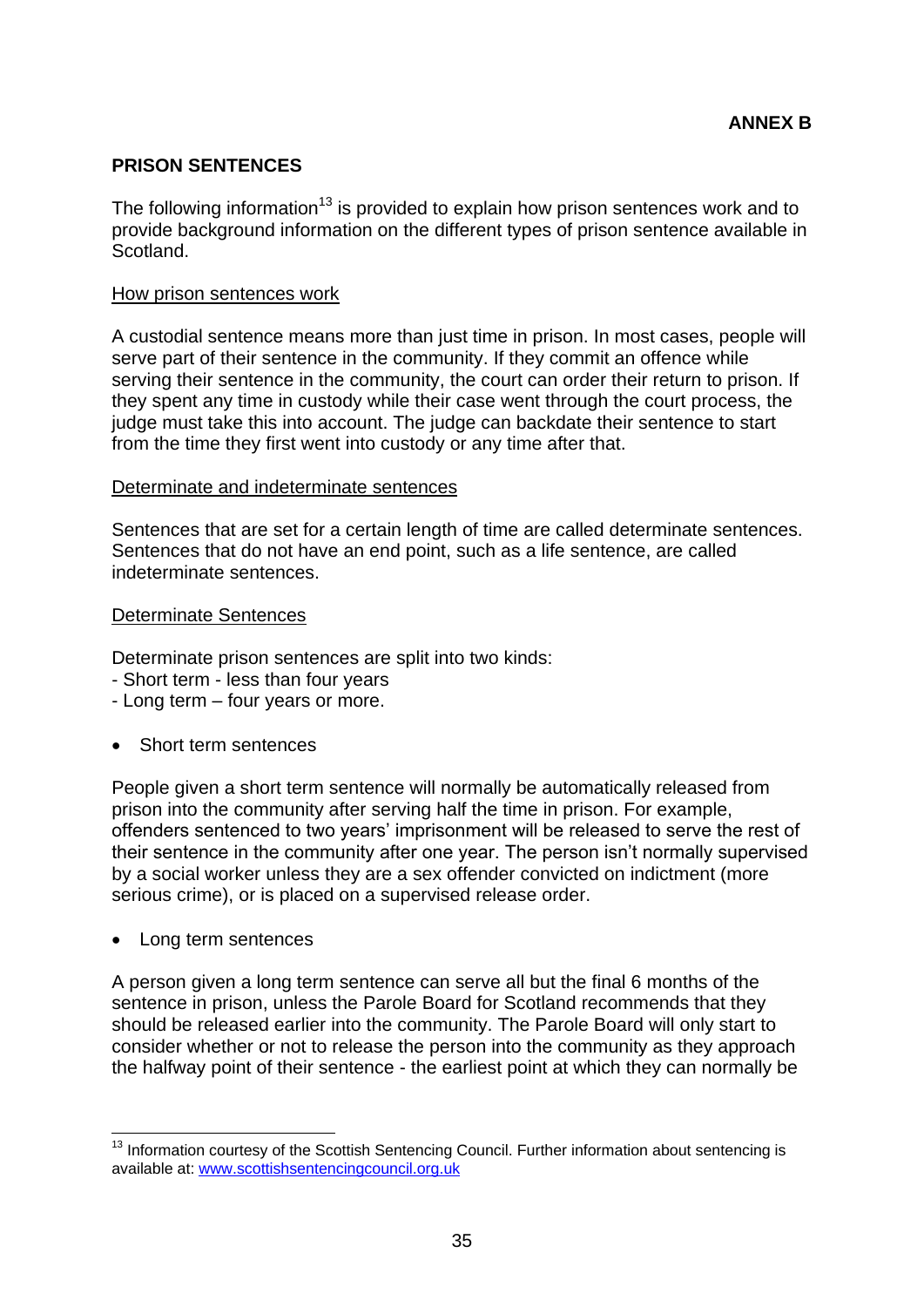released. If an offender is not released, the Board will re-consider parole within 16 months.

When people serving a long term sentence (and people sentenced for sexual offences to a period of six months or more) are released into the community, they will be 'on licence' until their sentence finishes. They can be recalled to prison if they commit an offence or otherwise breach the terms of this licence.

#### Indeterminate sentences

These are sentences that do not have a set end point, such as a life sentence. However, the judge will set a punishment part for such sentences which is the minimum time an offender must spend in prison. After that time, they can be considered for release on licence by the Parole Board for Scotland. Each time release from prison is not recommended, it will be reconsidered within two years.

#### Life sentences

Life sentences must be given for murder under the law, but they can also be given for other extremely serious offences such as repeated rape. If a person is sentenced to life imprisonment, the judge must, by law, set a punishment part of the sentence. This is the minimum time the person must spend in prison before they can be considered for release into the community by the Parole Board for Scotland. Depending on the circumstances of the case, the punishment part can be lengthy. To date, the longest punishment part given in Scotland is 37 years. If a person sentenced to life imprisonment is released into the community, they will be on licence for the rest of their life and can be recalled to prison if they breach the terms of their licence.

• Order for Lifelong Restriction (OLR)

An OLR is a lifelong sentence put in place to protect the public. It is a sentence of imprisonment which can be imposed on people convicted of serious violent or sexual offences, other than murder, at the High Court. The judge must set a 'punishment part' of the OLR which is the minimum time the offender must spend in prison before being considered by the Parole Board for Scotland for release into the community. If offenders are considered to be safe to serve the rest of their sentence in the community, they will remain under the intensive supervision of a criminal justice social worker. If the person commits another crime, they can be sent back to prison.

#### Supervised Release Order (SRO)

A judge can impose a SRO on people convicted of an offence on indictment (more serious crime) to come into force once they have been released from prison. It is put in place in order to protect the public and can last up to 12 months. It orders the offender to be under the supervision of a criminal justice social worker and follow any conditions that have been set, such as a requirement to attend drug counselling. Offenders who breach a SRO can be returned to prison. A judge can only use the Order if an offender is sentenced to a short term sentence (less than four years in custody) and the offence is not a sexual one.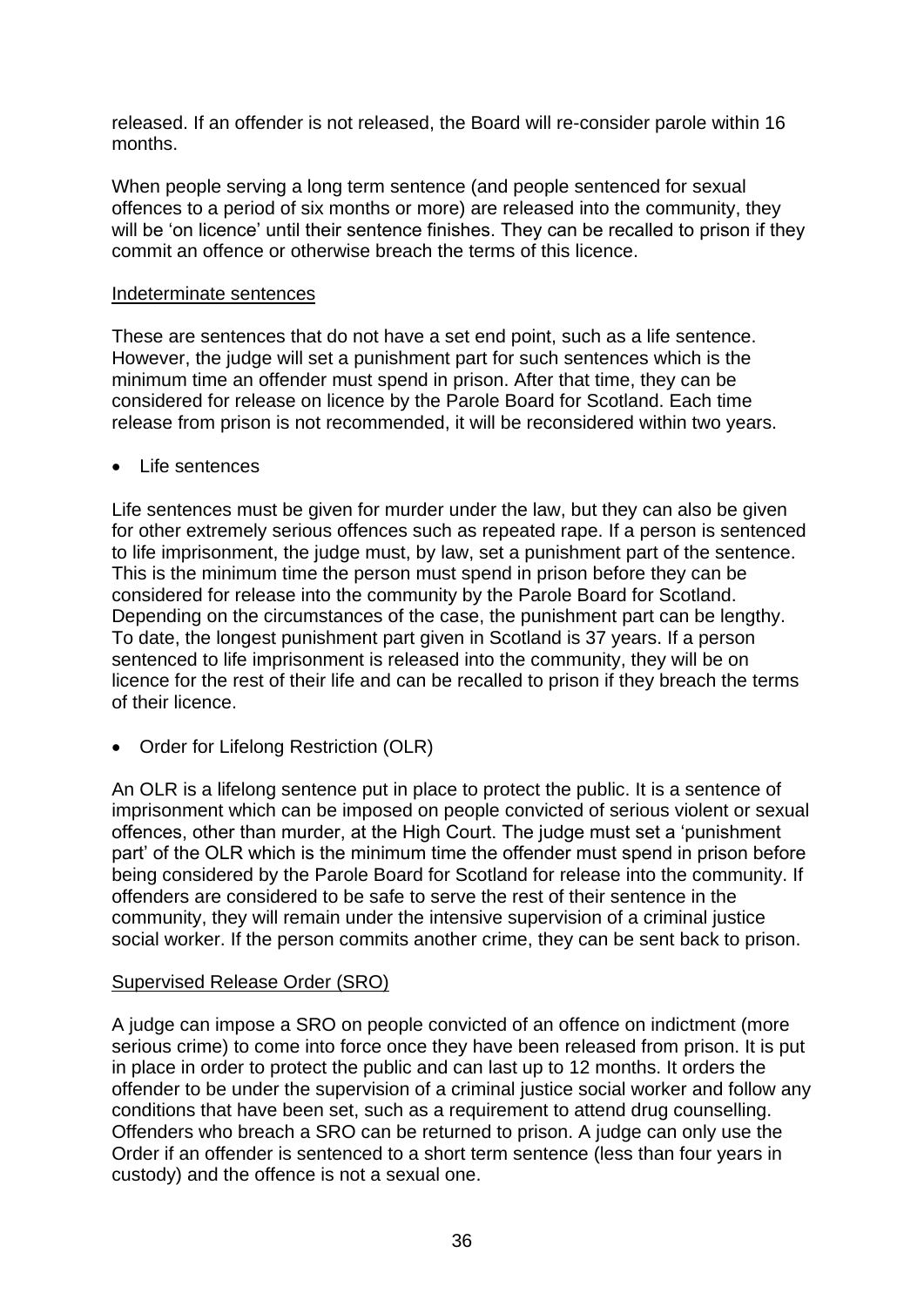#### Extended sentence

An extended sentence combines a period in prison with a further set time of supervision in the community (the extension part). It is used to protect the public and can be given to offenders who have been convicted, on indictment (more serious crime), of a sexual or violent crime, or abduction. For a violent crime or abduction, the custodial term of the sentence must be four years or more. The person serves the full prison part of the sentence unless the Parole Board for Scotland recommends early release. When released they are on licence until the end of the extension part of the sentence and can be recalled to prison if they breach the terms of their licence. The extension period of the sentence in the community can be up to 5 years for sheriff court cases and up to 10 years for High Court cases.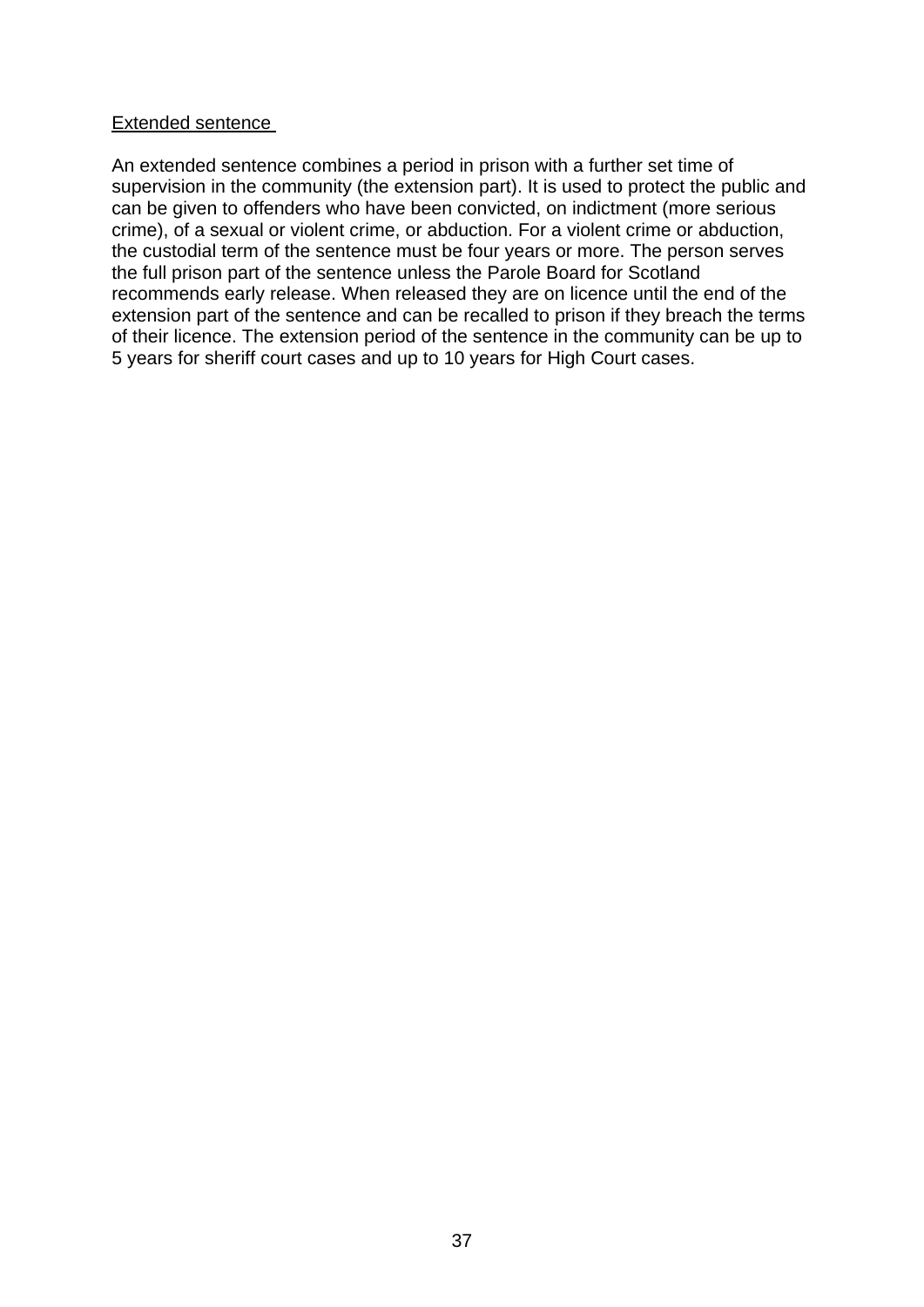## **MORE ABOUT THE SCOTTISH TRIBUNALS**

## **AIM OF THE TRIBUNALS (SCOTLAND) ACT 2014**

The main aim of the Tribunals (Scotland) Act 2014 ('the Act') is to create a simplified framework that provides coherence across the disparate tribunals' landscape. It brings improvements to the structure, management and organisation of tribunals.

In particular, the Act creates a simple two-tier structure and introduces a common system of appointments, practices and procedures, bringing judicial leadership under the Lord President. (See illustration below showing where a the Parole Board might fit within the Chamber structure. Red indicating tribunals that have already transferred)

#### **OVERVIEW**

The Act:

- Creates two new tribunals the First-tier Tribunal for Scotland (which, generally speaking, will hear cases at first instance) and the Upper Tribunal for Scotland (primarily for appeals) – to be known collectively as the Scottish Tribunals.
- Allows, through regulations, for the creation of 'Chambers' to house the tribunals in the First-tier – grouped by similar subject jurisdiction and led by Chamber Presidents, who will have responsibility for business within their Chamber. The Chamber Presidents' role will be filled by the existing judicial heads who will transfer-in to the new structure. Chamber Presidents may also be assisted by a Deputy Chamber President, if required.
- Allows, through regulations, for the creation of 'divisions' in the Upper Tribunal. The functions of the Upper Tribunal will be allocated between divisions in a similar manner as the First-tier is organised into Chambers.
- Makes the Lord President of the Court Session, Head of the Scottish Tribunals, bringing judicial leadership of the Scottish Tribunals within his remit.
- The Lord President is directly responsible for representing the views of the members of the Scottish Tribunals to the Scottish Ministers and the Scottish Parliament. He is also responsible for producing rules on conduct and discipline.
- The Lord President may delegate some of his functions to the President of the Scottish Tribunals (e.g. making arrangements to secure the efficient disposal of business and ensuring the welfare of members). The Lord President has assigned the Right Honourable Lady Smith to the role.
- Brings tribunal appointments under the remit of the Judicial Appointments Board for Scotland (only for tribunals within the new structure).
- Gives responsibility for making tribunal rules to the Scottish Civil Justice Council (to be commenced when the Lord President feels the Council is ready to take on this additional work).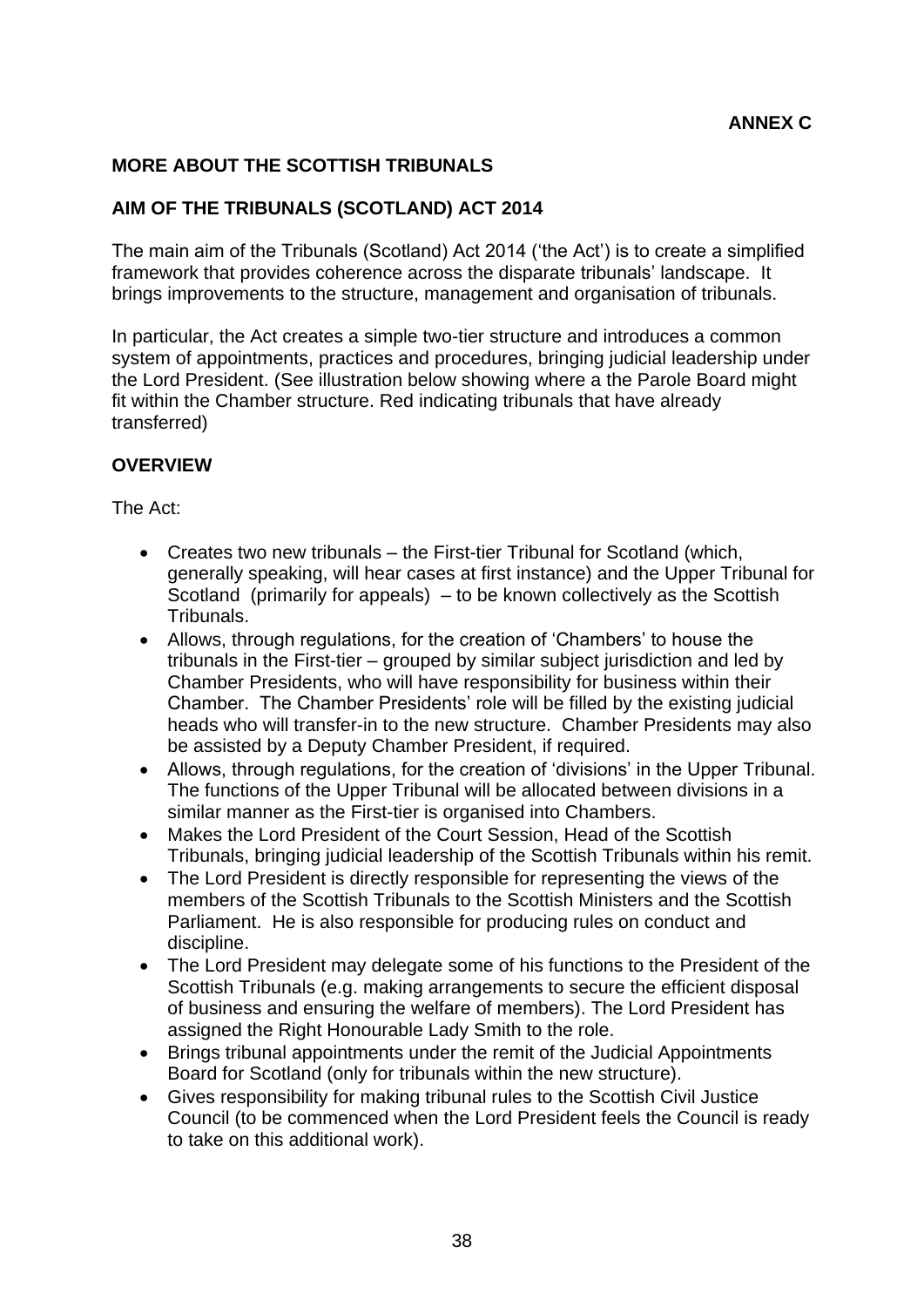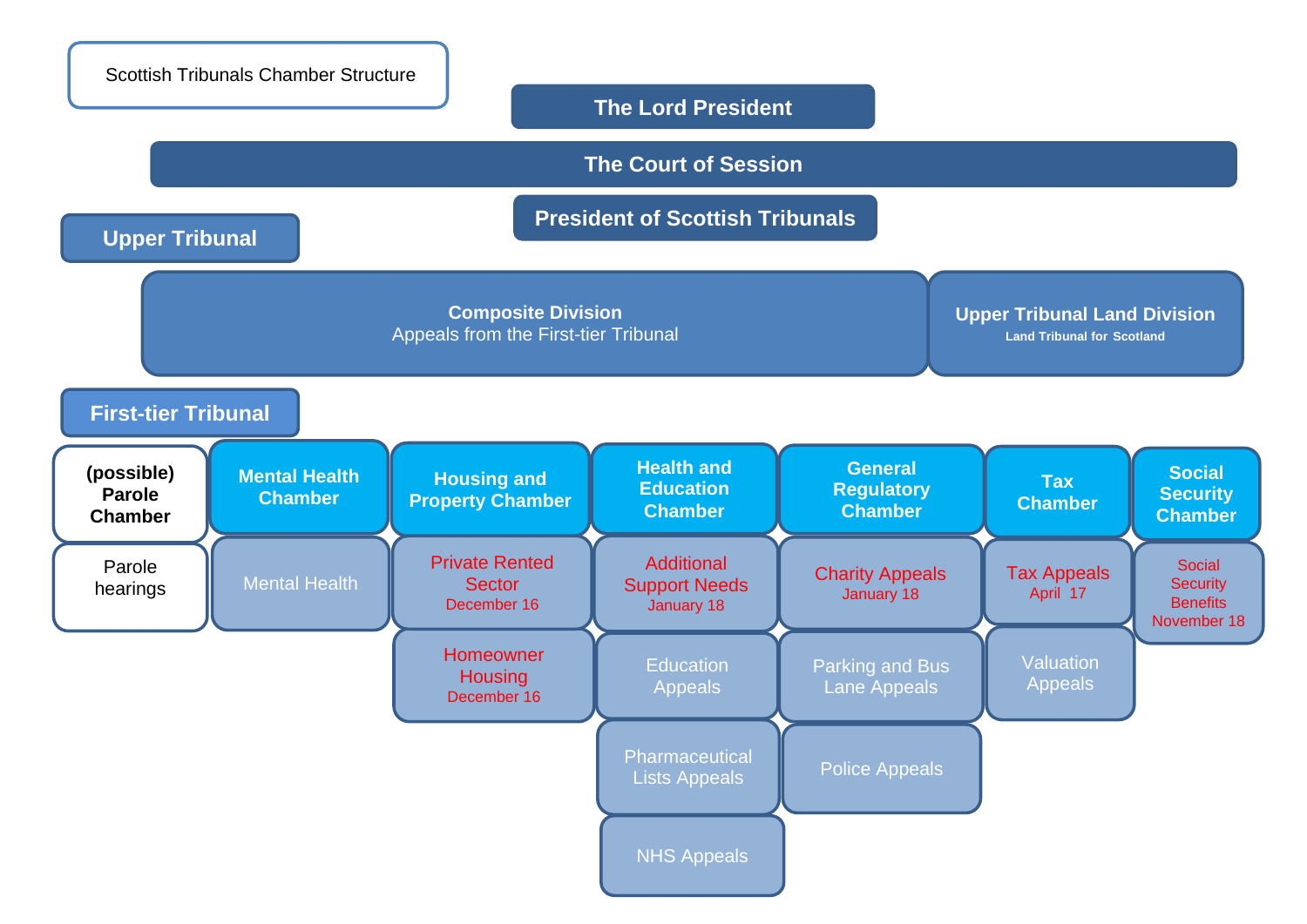## **HANDLING OF PERSONAL DATA**

#### **Data Protection Act 2018**

The data protection legislation has changed and the Data Protection Act 2018 gives you greater powers to protect your own privacy, and place greater responsibility on those processing your data for any purpose. The following is to explain your rights and give you the information you will be entitled to under the new legislation. Please note that this section only refers to your personal data (your name, address and anything that could be used to identify you personally) not the content of your response to the consultation.

#### *The identity of the data controller and contact details of our Data Protection Officer*

The Scottish Government is the data controller. The Data Protection Officer for the Scottish Government can be contacted at dataprotectionofficer@gov.scot.

#### *Why we are collecting the data*

Your personal data is being collected as an essential part of the consultation process, so that we can contact you regarding your response and for statistical purposes. We may also use it to contact you about related matters.

#### *Legal basis for processing the data*

Part 2 of the Data Protection Bill (subject to change before it becomes an Act) provides that as a government department, the Scottish Government may process personal data as necessary for the effective performance of a task carried out in the public interest eg. a consultation.

#### *With whom we will be sharing the data*

We will not be sharing personal data outside of the Scottish Government.

#### *Your rights, e.g. access, rectification, erasure*

The data we are collecting is your personal data, and you have considerable say over what happens to it. You have the right:

a) To see what data we have about you

b) To ask us to stop using your data, but keep it on record

c) To have all or some of your data deleted or corrected

d) To lodge a complaint with the independent Information Commissioner (ICO) if you think we are not handling your data fairly or in accordance with the law. You can contact the ICO at https://ico.org.uk/, or telephone 0303 123 1113.

**The Scottish Government will not send your personal data out with the European Economic Area. This data will not be used for any automated Decision-making. This data will be stored in a secure government IT system.**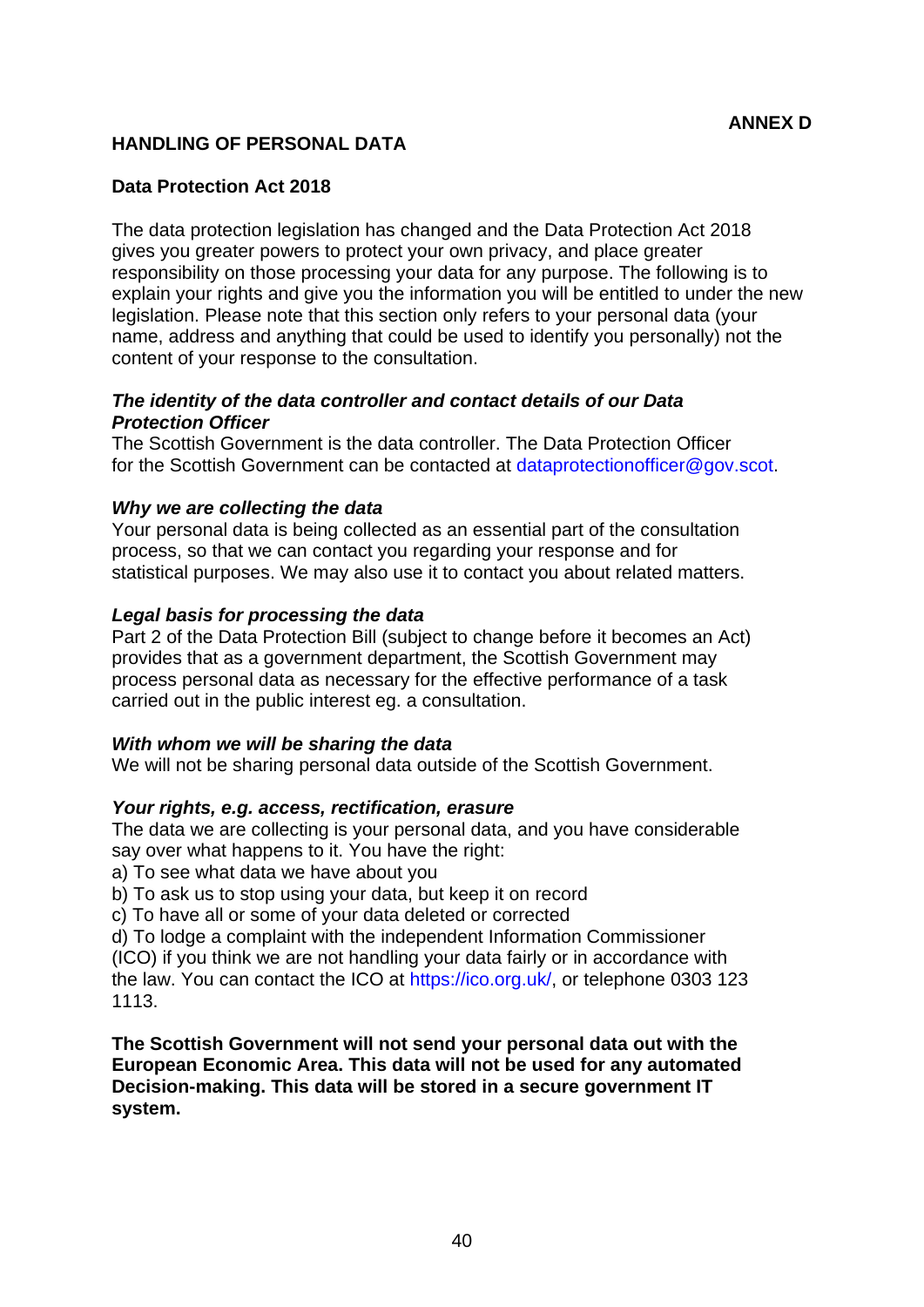## **ANNEX E**

#### **RESPONDING TO THIS CONSULTATION**

We are inviting responses to this consultation by **Friday 27 March 2019**

Please respond to this consultation using the Scottish Government's consultation hub. Citizen Space [\(http://consult.gov.scot\)](http://consult.gov.scot/). Access and respond to this consultation online at [URL]. You can save and return to your responses while the consultation is still open. Please ensure that consultation responses are submitted before the closing date of **Friday 27 March 2019**.

If you are unable to respond using our consultation hub, please complete the Respondent Information Form to:

Reintegration and Rehabilitation Team Community Justice Division Scottish Government GW.R St Andrew's House EDINBURGH, EH1 3DG

#### **Handling your response**

If you respond using the consultation hub, you will be directed to the About You page before submitting your response. Please indicate how you wish your response to be handled and, in particular, whether you are content for your response to be published. If you ask for your response not to be published, we will regard it as confidential, and we will treat it accordingly.

All respondents should be aware that the Scottish Government is subject to the provisions of the Freedom of Information (Scotland) Act 2002 and would therefore have to consider any request made to it under the Act for information relating to responses made to this consultation exercise.

If you are unable to respond via Citizen Space, please complete and return the Respondent Information Form included in this document **(Annex F)**.

To find out how we handle your personal data, please see our privacy policy: <https://beta.gov.scot/privacy/>

#### **Next steps in the process**

Where respondents have given permission for their response to be made public, and after we have checked that they contain no potentially defamatory material, responses will be made available to the public at [http://consult.gov.scot.](http://consult.gov.scot/) If you use the consultation hub to respond, you will receive a copy of your response via email.

Following the closing date, all responses will be analysed and considered along with any other available evidence to help us. Responses will be published where we have been given permission to do so. An analysis report will also be made available.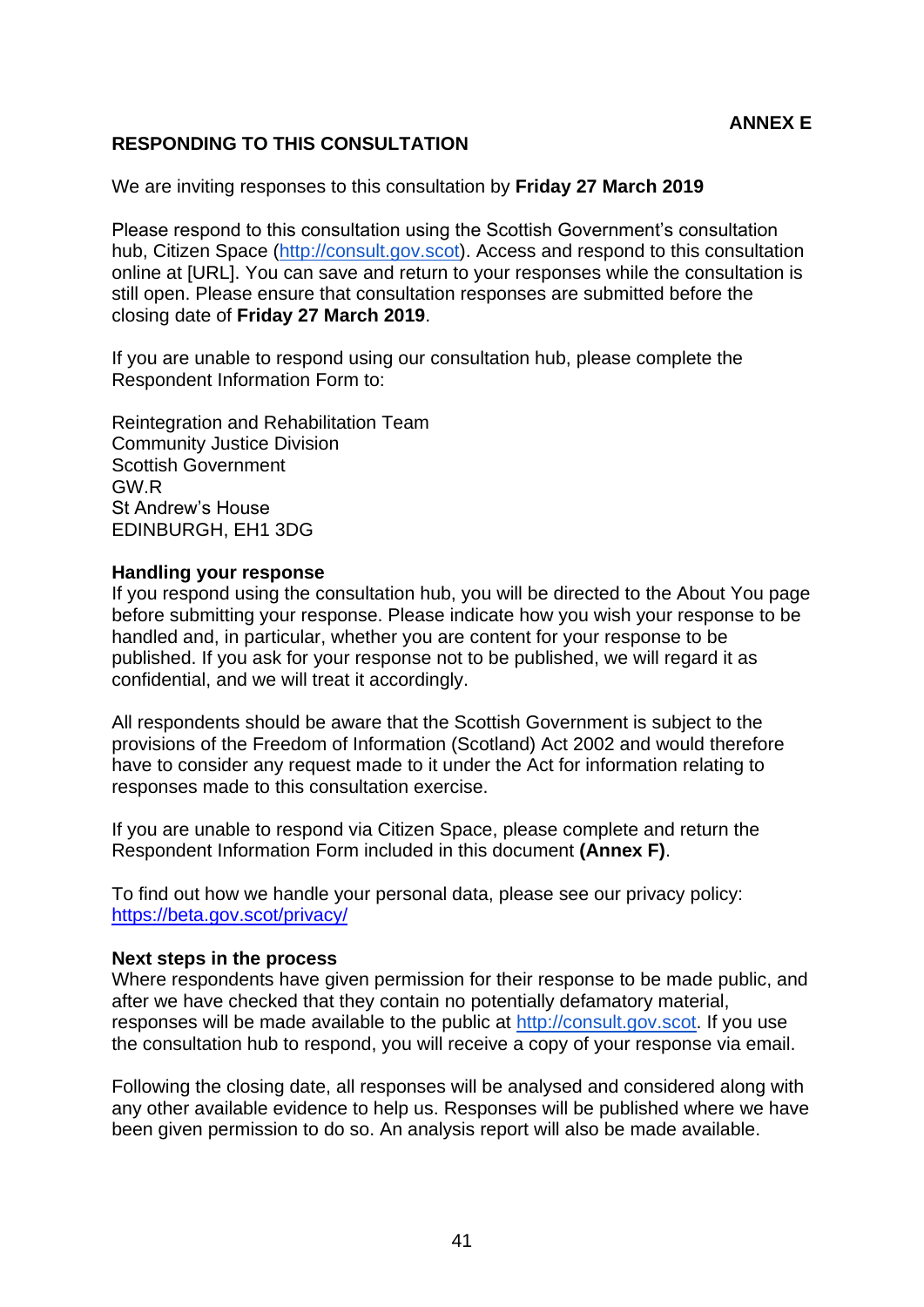#### **Comments and complaints**

If you have any comments about how this consultation exercise has been conducted, please send them to the contact address above or at [ParoleConsultation@gov.scot.](mailto:ParoleConsultation@gov.scot)

#### **Scottish Government consultation process**

Consultation is an essential part of the policymaking process. It gives us the opportunity to consider your opinion and expertise on a proposed area of work.

You can find all our consultations online: [http://consult.gov.scot.](http://consult.gov.scot/) Each consultation details the issues under consideration, as well as a way for you to give us your views, either online, by email or by post.

Responses will be analysed and used as part of the decision making process, along with a range of other available information and evidence. We will publish a report of this analysis for every consultation. Depending on the nature of the consultation exercise the responses received may:

- indicate the need for policy development or review
- inform the development of a particular policy
- help decisions to be made between alternative policy proposals
- be used to finalise legislation before it is implemented

While details of particular circumstances described in a response to a consultation exercise may usefully inform the policy process, consultation exercises cannot address individual concerns and comments, which should be directed to the relevant public body.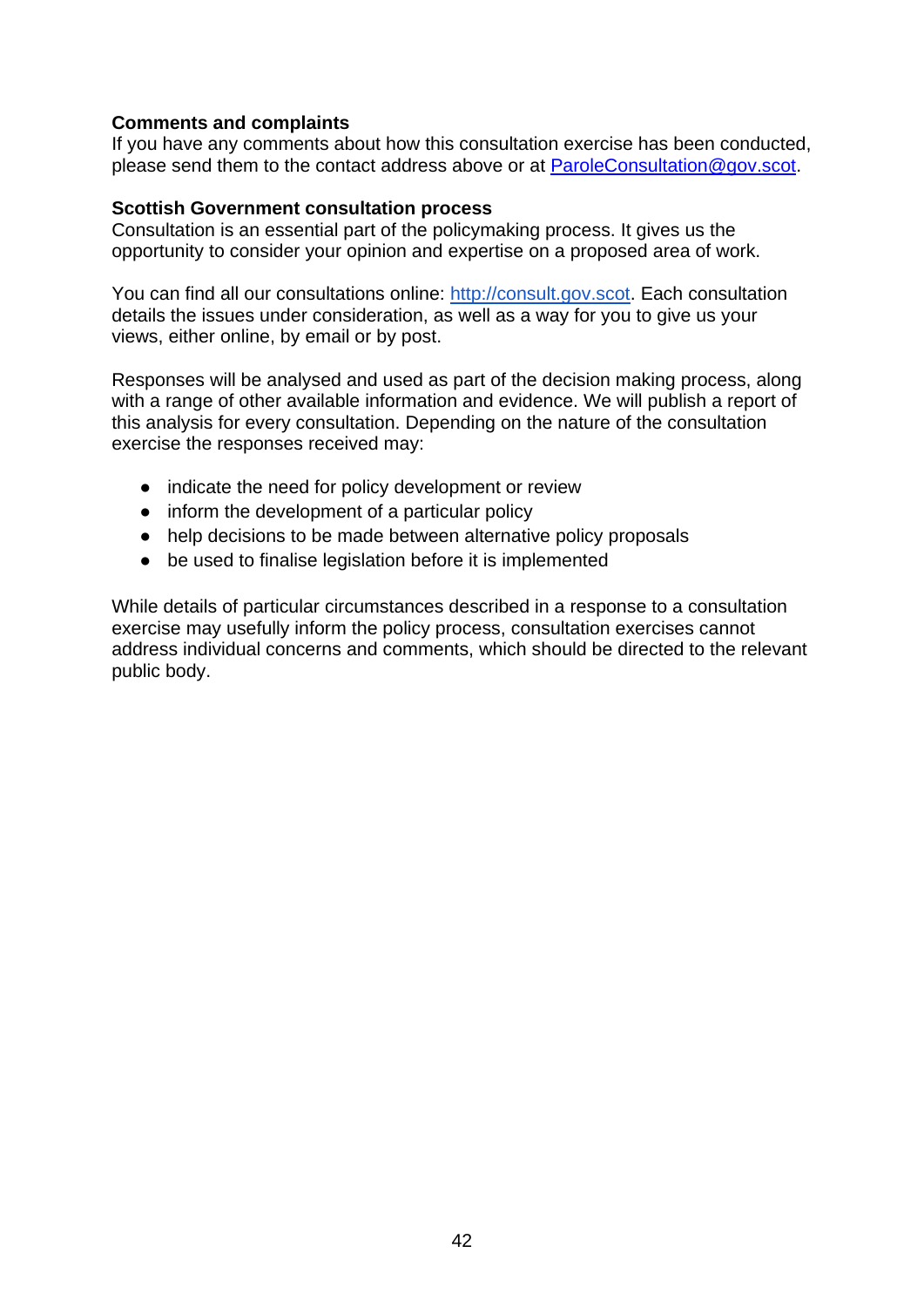## **ANNEX F**



#### **CONSULTATION: TRANSFORMING PAROLE IN SCOTLAND**

#### **RESPONDENT INFORMATION FORM**

**Please Note** this form **must** be completed and returned with your response.

To find out how we handle your personal data, please see our privacy policy: <https://beta.gov.scot/privacy/>

Are you responding as an individual or an organisation?

Individual

**Organisation** 

Full name or organisation's name

Phone number

**Address** 

Postcode

Email

П

The Scottish Government would like your permission to publish your consultation response. Please indicate your publishing preference:

| $\Box$<br>Publish response with name |
|--------------------------------------|
|--------------------------------------|

Publish response only (without name)

#### **Information for organisations:**

The option 'Publish response only (without name)' is available for individual respondents only. If this option is selected, the organisation name will still be published.

If you choose the option 'Do not publish response', your organisation name may still be listed as having responded to the consultation in, for example, the analysis report.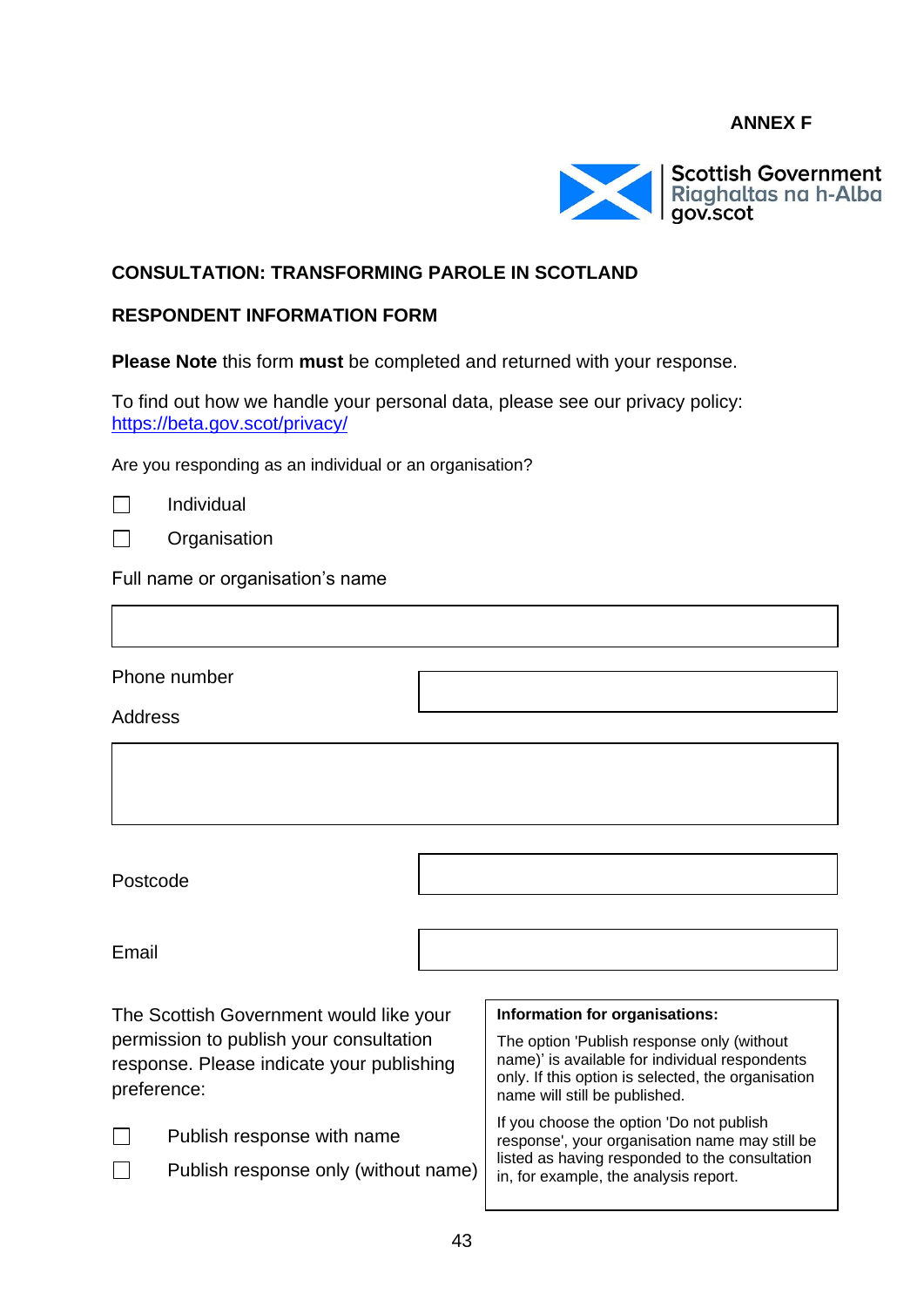#### $\Box$ Do not publish response

We will share your response internally with other Scottish Government policy teams who may be addressing the issues you discuss. They may wish to contact you again in the future, but we require your permission to do so. Are you content for Scottish Government to contact you again in relation to this consultation exercise?

Yes  $\Box$ 

 $\Box$ No